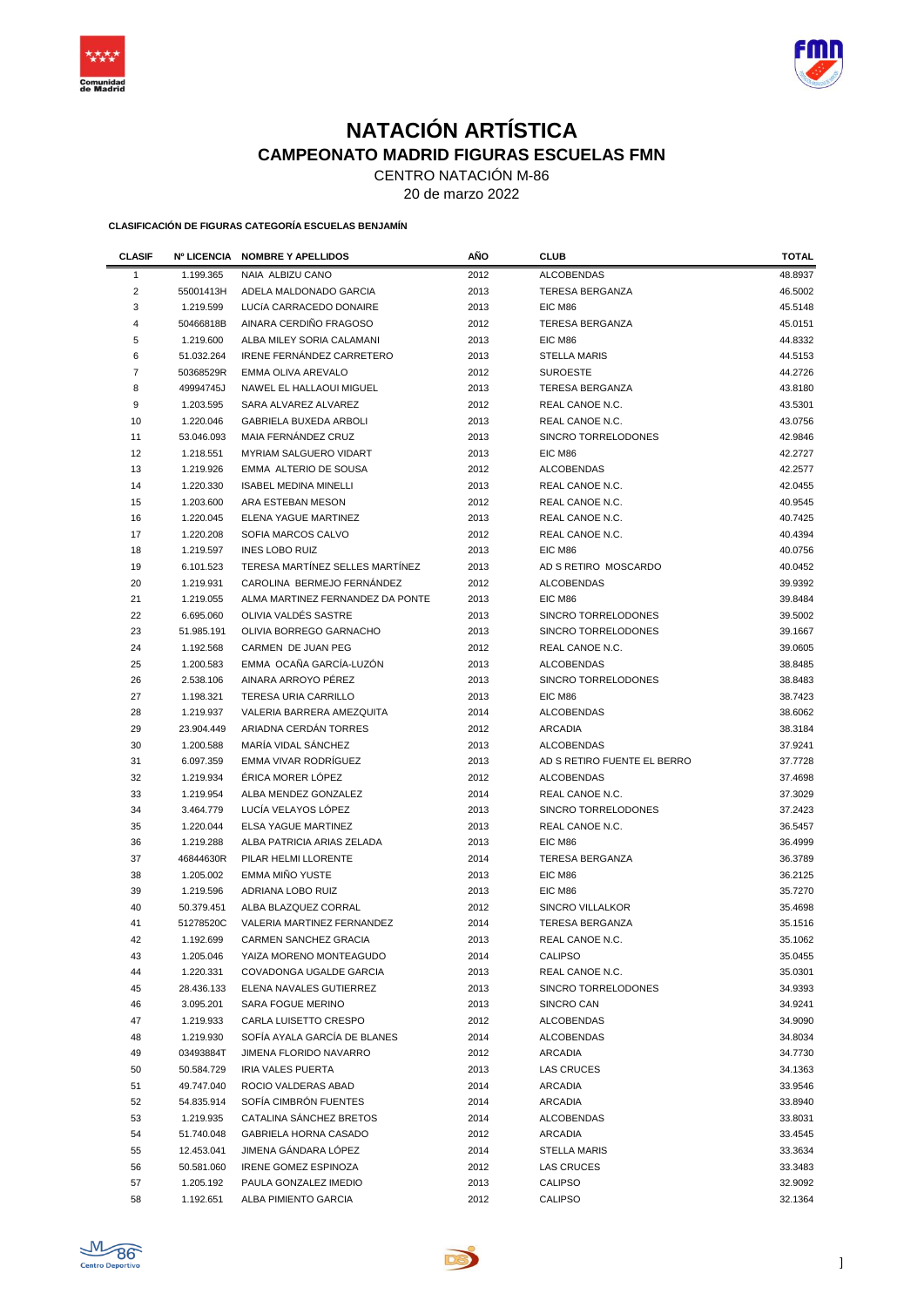

i.

### **CLASIFICACIÓN DE FIGURAS CATEGORÍA ESCUELAS BENJAMÍN**



| <b>CLASIF</b> | <b>Nº LICENCIA</b> | <b>NOMBRE Y APELLIDOS</b>       | <b>AÑO</b> | <b>CLUB</b>                 | <b>TOTAL</b> |
|---------------|--------------------|---------------------------------|------------|-----------------------------|--------------|
| 59            | 1.219.932          | CELIA GONZÁLEZ GONZÁLEZ         | 2013       | <b>ALCOBENDAS</b>           | 31.7575      |
| 60            | 1.219.927          | AINHOA BAUTISTA SÁNCHEZ         | 2013       | <b>ALCOBENDAS</b>           | 31.6971      |
| 61            | 49589853J          | NAIARA RIO ALMAZAN              | 2012       | <b>SUROESTE</b>             | 31.4245      |
| 62            | 50.370.068         | <b>SOFIA POTES MARIN</b>        | 2012       | <b>SINCRO VILLALKOR</b>     | 30.7426      |
| 63            | 1.219.936          | LÚA VARAS LEMA                  | 2014       | <b>ALCOBENDAS</b>           | 30.6060      |
| 64            | 9.845.414          | MAIA REINOSO MALDONADO          | 2013       | <b>SINCRO VILLALKOR</b>     | 30.5301      |
| 65            | 6.097.357          | ALEJANDRA LEONOR ESCOLANO       | 2014       | AD S RETIRO FUENTE EL BERRO | 29.8943      |
| 66            | 1.192.644          | CANDELA HERNANDEZ MANSILLA      | 2012       | <b>CALIPSO</b>              | 29.8788      |
| 67            | 54.882.456         | <b>EMMA HERNANDEZ MEJIAS</b>    | 2013       | <b>LAS CRUCES</b>           | 29.8028      |
| 68            | 6.097.347          | OLIVIA PÉREZ LEONOR             | 2013       | AD S RETIRO FUENTE EL BERRO | 29.6972      |
| 69            | 52.026.020         | AITANA RUIZ SAEZ                | 2012       | <b>LAS CRUCES</b>           | 29.0002      |
| 70            | 1.205.043          | <b>MARTA BARO FRANCO</b>        | 2012       | <b>CALIPSO</b>              | 28.9397      |
| 71            | 49.843.707         | CARMEN INCLAN MOLINA            | 2012       | <b>SINCRO VILLALKOR</b>     | 28.9093      |
| 72            | 1.204.968          | LEONOR CANO ROMERO              | 2012       | <b>CALIPSO</b>              | 28.4849      |
| 73            | 1.204.967          | MARIA CALZADILLA DIAZ-MINGO     | 2013       | <b>CALIPSO</b>              | 28.4698      |
| 74            | 51.245.857         | AINARA ERUSTES UÑA              | 2012       | SINCRO VILLALKOR            | 28.4545      |
| 75            | 1.205.243          | MARTINA NAVARRETE VIGO          | 2012       | <b>CALIPSO</b>              | 28.2730      |
| 76            | 1.220.377          | <b>MARIA PATRONE CUEVAS</b>     | 2014       | <b>REAL CANOE N.C.</b>      | 27.9847      |
| 77            | 52.026.312         | CARLOTA HIGUERAS DE FRUTOS      | 2013       | <b>LAS CRUCES</b>           | 27.7576      |
| 78            | 6.114.870          | ARIADNE ADAMES POLANCO          | 2012       | AD S RETIRO MOSCARDO SA     | 27.4394      |
| 79            | 2.411.805          | EMILIA SERRANO CÁSARES          | 2016       | <b>ARCADIA</b>              | 27.2880      |
| 80            | 6.101.524          | MARTINA TORRIJOS GÓMEZ          | 2012       | AD S RETIRO MOSCARDO        | 27.2879      |
| 81            | 52.091.015         | <b>MARIA TORRE MORENO-TOME</b>  | 2013       | <b>SINCRO VILLALKOR</b>     | 27.1516      |
| 82            | 3.227.957          | CAROLINA HERAS GONZALEZ         | 2012       | SINCRO CAN                  | 27.0455      |
| 83            | 6.101.618          | CARLA GARRIDO GARCÍA            | 2012       | AD S RETIRO MOSCARDO SA     | 26.7878      |
| 84            | 6.122.317          | ZOE DEL AGUA GRANDE             | 2015       | AD S RETIRO GALLUR          | 26.6515      |
| 85            | 1.676.686          | LEYRE PARRILLA PRIETO           | 2014       | <b>STELLA MARIS</b>         | 26.6364      |
| 86            | 9.138.332          | <b>INES AZNAR ARENAS</b>        | 2012       | <b>SINCRO VILLALKOR</b>     | 26.6060      |
| 87            | 9.139.626          | CLAUDIA RIVERA MORAL            | 2012       | <b>SINCRO VILLALKOR</b>     | 26.5150      |
| 88            | 1.192.645          | SOFIA HERNANDEZ MANSILLA        | 2014       | <b>CALIPSO</b>              | 26.4847      |
| 89            | 6.101.521          | CLARA BERNAL GABALDON           | 2014       | AD S RETIRO MOSCARDO        | 26.2577      |
| 90            | 1.205.246          | MARLENE HERNANDEZ CARPIO        | 2012       | <b>CALIPSO</b>              | 26.0000      |
| 91            | 6.097.361          | EVA MATEVA MARADZIYSKA          | 2013       | AD S RETIRO FUENTE EL BERRO | 25.6665      |
| 92            | 52.873.501         | VALENTINA DÍAZ JIMENEZ          | 2014       | <b>STELLA MARIS</b>         | 25.4698      |
| 93            | 1.204.969          | LEYRE VAZQUEZ CALVO             | 2012       | <b>CALIPSO</b>              | 25.3789      |
| 94            | 52.029.747         | CANDELA HERNANDO ALADID         | 2013       | <b>LAS CRUCES</b>           | 25.1970      |
| 95            | 9.139.049          | ALEXIA MORENO GONZALEZ          | 2012       | <b>SINCRO VILLALKOR</b>     | 25.0911      |
| 96            | 50.219.201         | <b>MARAH PRIETO GOMEZ</b>       | 2012       | SINCRO VILLALKOR            | 24.7274      |
| 97            | 1.192.650          | <b>CLAUDIA MORA BRAVO</b>       | 2012       | <b>CALIPSO</b>              | 24.6665      |
| 98            | 53.024.154         | SARA LUCES GARCÍA               | 2013       | SINCRO TORRELODONES         | 24.0909      |
| 99            | 6.101.684          | FATIMA DANNIELA CAMARGO SOLANO  | 2013       | AD S RETIRO MOSCARDO SA     | 23.8488      |
| 100           | 9.137.986          | ALBA LOPEZ VIVAR                | 2012       | SINCRO VILLALKOR            | 23.5002      |
| 101           | 2.659.602          | FLAVIA RUIZ ALARCON             | 2014       | <b>STELLA MARIS</b>         | 23.3938      |
| 102           | 26.798.723         | CARMEN ISABEL ONDO NZAMBI       | 2012       | SINCRO VILLALKOR            | 23.2275      |
| 103           | 1.216.106          | MARTA CASADO MARTIN             | 2012       | <b>CALIPSO</b>              | 22.8333      |
| 104           | 3.127.672          | ALBA PINA FERNANDEZ             | 2014       | SINCRO CAN                  | 22.4244      |
| 105           | 55.004.285         | SOFIA CHOCANO IMEDIO            | 2013       | SINCRO VILLALKOR            | 22.3789      |
| 106           | 55.387.557         | MARTINA ROOK GONZALEZ           | 2013       | <b>SINCRO VILLALKOR</b>     | 22.3634      |
| 107           | 1.205.245          | DANIELA TORRES RODRIGUEZ        | 2013       | <b>CALIPSO</b>              | 22.1969      |
| 108           | 6.101.620          | HELENA GARRIDO GARCÍA           | 2013       | AD S RETIRO MOSCARDO SA     | 22.0000      |
| 109           | 6.101.518          | ELIA GIMÉNEZ TEJADO             | 2014       | AD S RETIRO MOSCARDO        | 21.5452      |
| 110           | 6.101.690          | AMINA GAYE SANCHEZ              | 2012       | AD S RETIRO MOSCARDO SA     | 20.4091      |
| 111           | 6.101.526          | CLAUDIA STIRPE GARCÍA           | 2015       | AD S RETIRO MOSCARDO        | 20.3028      |
| 112           | 1.205.244          | DANIELLE MAINHA ONDEKO          | 2013       | <b>CALIPSO</b>              | 20.1515      |
| 113           | 9.149.269          | LUCIA MARTIN NORIEGA            | 2013       | SINCRO CAN                  | 19.7725      |
| 114           | 1.205.040          | CRISTINA SACEDO GARCIA-FRAILE   | 2013       | <b>CALIPSO</b>              | 19.3789      |
| 115           | 6.122.318          | CARLA ARROYO GRANDE             | 2013       | AD S RETIRO GALLUR          | 19.1966      |
| 116           | 1.220.391          | MARIA BARRIO DOMINGUEZ          | 2015       | REAL CANOE N.C.             | 16.5607      |
| 117           | 1.205.203          | YAIZA GARCIA ARRIBAS            | 2012       | <b>CALIPSO</b>              | 16.4393      |
| 118           | 6.101.520          | SUSANA ABEJÓN SIERRA            | 2013       | AD S RETIRO MOSCARDO        | 16.1517      |
| 119           | 51.251.454         | <b>ISABEL PALACIOS MARTIN</b>   | 2013       | SINCRO VILLALKOR            | 16.1060      |
| 120           | 1.204.970          | NATALIA TORRES FERRIGNO         | 2015       | CALIPSO                     | 16.0301      |
| 121           | 6.101.685          | HELENA SÁNCHEZ PONCE DE LEON    | 2012       | AD S RETIRO MOSCARDO SA     | 15.5002      |
| 122           | 6.122.316          | GIULIA MARGHERITA SCHIAPPACASSE | 2014       | AD S RETIRO GALLUR          | 8.1969       |
| 123           | 6.122.321          | ALISON GARCIA CANO              | 2012       | AD S RETIRO GALLUR          |              |



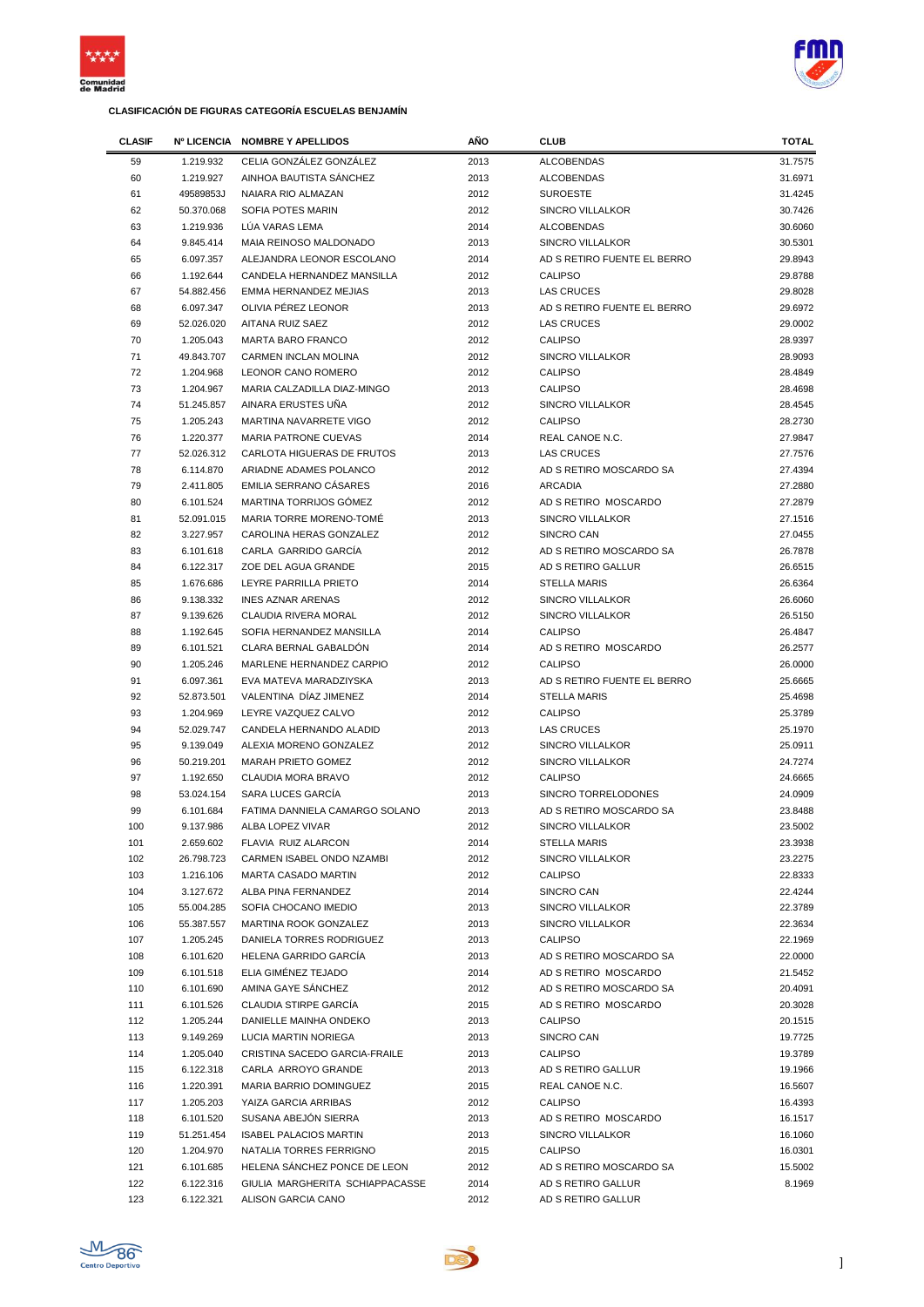



| <b>CLASIF</b> | <b>Nº LICENCIA</b> | <b>NOMBRE Y APELLIDOS</b>      | AÑO  | <b>CLUB</b>          | <b>TOTAL</b> |
|---------------|--------------------|--------------------------------|------|----------------------|--------------|
| 124           | 1.205.247          | EMMA NOGUERA SILVAN            | 2012 | CALIPSO              |              |
| 125           | 1.205.588          | VALERIA RODRIGUEZ ALVAREZ      | 2014 | CALIPSO              |              |
| 126           | 6.115.410          | AITANA APESTIGUE PUENTE        | 2012 | AD S RETIRO GALLUR   |              |
| 127           | 1.205.242          | <b>JULIA MARTINEZ LABAT</b>    | 2012 | CALIPSO              |              |
| 128           | 9.135.735          | MARTINA LUCAS HIDALGO          | 2013 | SINCRO VILLALKOR     |              |
| 129           | 6.122.320          | CARMEN ISIDORO LOZANO          | 2013 | AD S RETIRO GALLUR   |              |
| 130           | 55.446.595         | MARÍA LAURA RODRÍGUEZ MARTÍNEZ | 2013 | <b>STELLA MARIS</b>  |              |
| 131           | 6.101.528          | MARIA MARTÍNEZ SELLES MARTÍNEZ | 2015 | AD S RETIRO MOSCARDO |              |



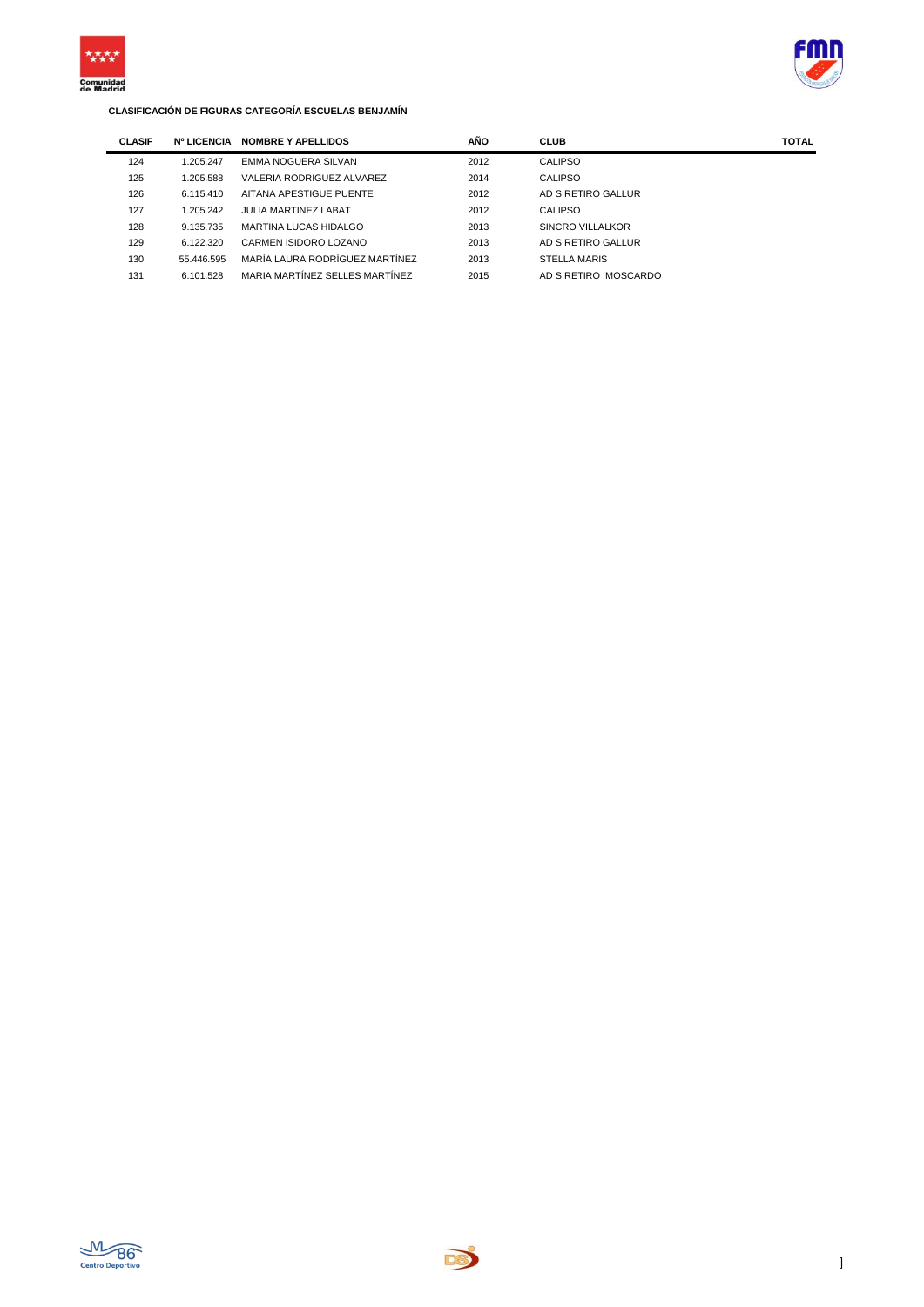



## **NATACIÓN ARTÍSTICA CAMPEONATO MADRID FIGURAS ESCUELAS FMN**

CENTRO NATACIÓN M-86

20 de marzo 2022

**DETALLE CLASIFICACIÓN DE FIGURAS CATEGORÍA ESCUELAS BENJAMÍN**

| <b>CLASIF</b>  | <b>Nº LICENCIA</b>             | <b>NOMBRE Y APELLIDOS</b>              | AÑO   | <b>CLUB</b>                                                             | <b>TOTAL</b> |
|----------------|--------------------------------|----------------------------------------|-------|-------------------------------------------------------------------------|--------------|
| $\mathbf{1}$   | 1.199.365                      | NAIA ALBIZU CANO                       | 2012  | <b>ALCOBENDAS</b>                                                       | 48.8937      |
|                | Fig. Nº Variant (1.6)          | 5.7<br>5.6<br>5.5                      | 8.960 | x 10/<br>4.4<br>20.364<br>$\equiv$                                      |              |
|                | Fig. Nº 201<br>(1.4)           | 4.2<br>5.0<br>5.0                      | 6.627 | 15.061<br>x 10/<br>4.4<br>$\equiv$                                      |              |
|                | Fig. Nº 302<br>(1.4)           | 4.2<br>4.5<br>4.0                      | 5.927 | 13.470<br>x 10/<br>4.4<br>$\equiv$                                      |              |
|                |                                |                                        |       | $\qquad \qquad =$<br>÷                                                  |              |
|                |                                |                                        |       |                                                                         |              |
| $\overline{2}$ | 55001413H                      | ADELA MALDONADO GARCIA                 | 2013  | <b>TERESA BERGANZA</b>                                                  | 46.5002      |
|                | Fig. Nº Variant (1.6)          | 5.5<br>6.5<br>6.5                      | 9.867 | 22.424<br>x 10/<br>4.4<br>$\qquad \qquad =$<br>Ĭ.                       |              |
|                | Fig. Nº 201<br>(1.4)           | 4.2<br>3.0<br>3.3                      | 4.900 | x 10/<br>11.136<br>4.4<br>$\equiv$                                      |              |
|                | Fig. Nº 302<br>(1.4)           | 4.0<br>4.5<br>3.7                      | 5.693 | 12.939<br>x 10/<br>4.4<br>$\equiv$                                      |              |
|                |                                |                                        |       | $\equiv$                                                                |              |
| 3              | 1.219.599                      | LUCÍA CARRACEDO DONAIRE                | 2013  | EIC M86                                                                 | 45.5148      |
|                | Fig. Nº Variant (1.6)          | 5.0<br>5.7<br>6.2                      | 9.013 | x 10/<br>20.485<br>4.4<br>$=$                                           |              |
|                | Fig. Nº 201<br>(1.4)           | 4.0<br>3.6<br>3.6                      | 5.227 | 11.879<br>x 10/<br>4.4<br>$\equiv$                                      |              |
|                | Fig. Nº 302<br>(1.4)           | 4.0<br>4.0<br>4.4                      | 5.787 | x 10/<br>4.4<br>13.152<br>$\qquad \qquad =$<br>$\overline{\phantom{a}}$ |              |
|                |                                |                                        |       | $\qquad \qquad =$                                                       |              |
| 4              | 50466818B                      | AINARA CERDIÑO FRAGOSO                 | 2012  | TERESA BERGANZA                                                         | 45.0151      |
|                | Fig. Nº Variant (1.6)          |                                        | 8.373 | 19.030<br>x 10/<br>4.4<br>$\equiv$<br>$\overline{a}$                    |              |
|                | Fig. Nº 201<br>(1.4)           | 5.0<br>5.2<br>5.5<br>3.5<br>3.2<br>3.2 | 4.620 | x 10/<br>10.500<br>4.4<br>$\equiv$                                      |              |
|                | Fig. Nº 302<br>(1.4)           | 5.0<br>5.0<br>4.6                      | 6.813 | x 10/<br>15.485<br>4.4<br>$\equiv$                                      |              |
|                |                                |                                        |       | $\equiv$                                                                |              |
|                |                                |                                        |       |                                                                         |              |
| 5              | 1.219.600                      | ALBA MILEY SORIA CALAMANI              | 2013  | EIC M86                                                                 | 44.8332      |
|                | Fig. Nº Variant (1.6)          | 5.6<br>5.5<br>4.8                      | 8.480 | 19.273<br>x 10/<br>4.4<br>$=$                                           |              |
|                | Fig. Nº 201<br>(1.4)           | 3.9<br>3.4<br>4.8                      | 5.647 | 12.833<br>x 10/<br>4.4<br>$\equiv$                                      |              |
|                | Fig. Nº 302<br>(1.4)           | 4.0<br>4.0<br>4.0                      | 5.600 | x 10/<br>12.727<br>4.4<br>$\qquad \qquad =$<br>$\overline{a}$           |              |
|                |                                |                                        |       | $\equiv$                                                                |              |
| 6              | 51.032.264                     | IRENE FERNÁNDEZ CARRETERO              | 2013  | <b>STELLA MARIS</b>                                                     | 44.5153      |
|                | Fig. Nº Variant ( 1.6 )        | 5.5<br>6.0<br>5.8                      | 9.227 | 20.970<br>x 10/<br>4.4<br>$=$                                           |              |
|                | Fig. Nº 201<br>(1.4)           | 3.2<br>3.2<br>3.4                      | 4.573 | 10.394<br>x 10/<br>4.4<br>$\equiv$                                      |              |
|                | Fig. Nº 302<br>(1.4)           | 4.3<br>4.3<br>3.8                      | 5.787 | x 10/<br>13.152<br>4.4<br>$\equiv$<br>Ĭ.                                |              |
|                |                                |                                        |       | $\qquad \qquad =$<br>÷                                                  |              |
| $\overline{7}$ | 50368529R                      | EMMA OLIVA AREVALO                     | 2012  | <b>SUROESTE</b>                                                         | 44.2726      |
|                | Fig. Nº Variant (1.6)          | 5.7<br>5.3<br>5.4                      | 8.747 | 19.879<br>x 10/<br>4.4<br>$\equiv$                                      |              |
|                | Fig. Nº 201<br>(1.4)           | 4.4<br>4.4<br>4.5                      | 6.207 | 14.106<br>x 10/<br>4.4<br>$\equiv$                                      |              |
|                | Fig. Nº 302<br>(1.4)           | 3.0<br>3.0<br>3.7                      | 4.527 | 10.288<br>x 10/<br>4.4<br>$\equiv$<br>÷,                                |              |
|                |                                |                                        |       | $\equiv$                                                                |              |
|                |                                |                                        |       |                                                                         |              |
| 8              | 49994745J                      | NAWEL EL HALLAOUI MIGUEL               | 2013  | TERESA BERGANZA                                                         | 43.8180      |
|                | Fig. Nº Variant (1.6)          | 5.0<br>5.0<br>4.8                      | 7.893 | 17.939<br>x 10/<br>4.4<br>$\equiv$                                      |              |
|                | Fig. Nº 201<br>(1.4)           | 4.8<br>3.8<br>3.8                      | 5.787 | x 10/<br>4.4<br>13.152<br>$\equiv$                                      |              |
|                | Fig. $N^0$ 302 (1.4)           | $4.0\,$<br>4.0<br>4.0                  | 5.600 | 12.727<br>x 10/<br>4.4                                                  |              |
|                |                                |                                        |       | $\equiv$                                                                |              |
| 9              | 1.203.595                      | SARA ALVAREZ ALVAREZ                   | 2012  | REAL CANOE N.C.                                                         | 43.5301      |
|                | Fig. Nº Variant ( 1.6 )        | 5.5<br>6.0<br>5.6                      | 9.120 | 20.727<br>x 10/<br>4.4<br>$\equiv$                                      |              |
|                | Fig. Nº 201<br>(1.4)           | 3.9<br>3.6<br>3.7                      | 5.227 | 11.879<br>x 10/<br>4.4<br>$\quad =$<br>$\overline{\phantom{a}}$         |              |
|                | Fig. Nº 302<br>(1.4)           | 3.8<br>3.5<br>3.0                      | 4.807 | 10.924<br>x 10/<br>4.4<br>$\equiv$                                      |              |
|                |                                |                                        |       | $\quad =$                                                               |              |
| 10             | 1.220.046                      | GABRIELA BUXEDA ARBOLI                 | 2013  | REAL CANOE N.C.                                                         | 43.0756      |
|                | Fig. Nº Variant (1.6)          | 4.7<br>4.0<br>4.0                      | 6.773 | 15.394<br>x 10/<br>4.4<br>$\equiv$                                      |              |
|                | Fig. Nº 201<br>(1.4)           | 4.5<br>4.0<br>8.8                      | 8.073 | 18.348<br>x 10/<br>4.4<br>$\equiv$                                      |              |
|                | Fig. Nº 302<br>(1.4)           | 3.2<br>3.3<br>2.3                      | 4.107 | 9.333<br>x 10/<br>4.4<br>$\equiv$                                       |              |
|                |                                |                                        |       | $\equiv$<br>$\overline{\phantom{a}}$                                    |              |
|                |                                |                                        |       |                                                                         |              |
| 11             | 53.046.093                     | MAIA FERNÁNDEZ CRUZ                    | 2013  | SINCRO TORRELODONES                                                     | 42.9846      |
|                | Fig. $N^{\circ}$ Variant (1.6) | 5.3<br>5.3<br>5.0                      | 8.320 | 18.909<br>x 10/<br>4.4<br>$\qquad \qquad =$                             |              |
|                | Fig. Nº 201<br>(1.4)           | 4.0<br>3.0<br>3.6                      | 4.947 | 11.242<br>x 10/<br>4.4<br>$\equiv$                                      |              |
|                | Fig. Nº 302<br>(1.4)           | 4.0<br>4.4<br>3.7                      | 5.647 | 12.833<br>x 10/<br>4.4<br>$\equiv$                                      |              |
|                |                                |                                        |       | $=$                                                                     |              |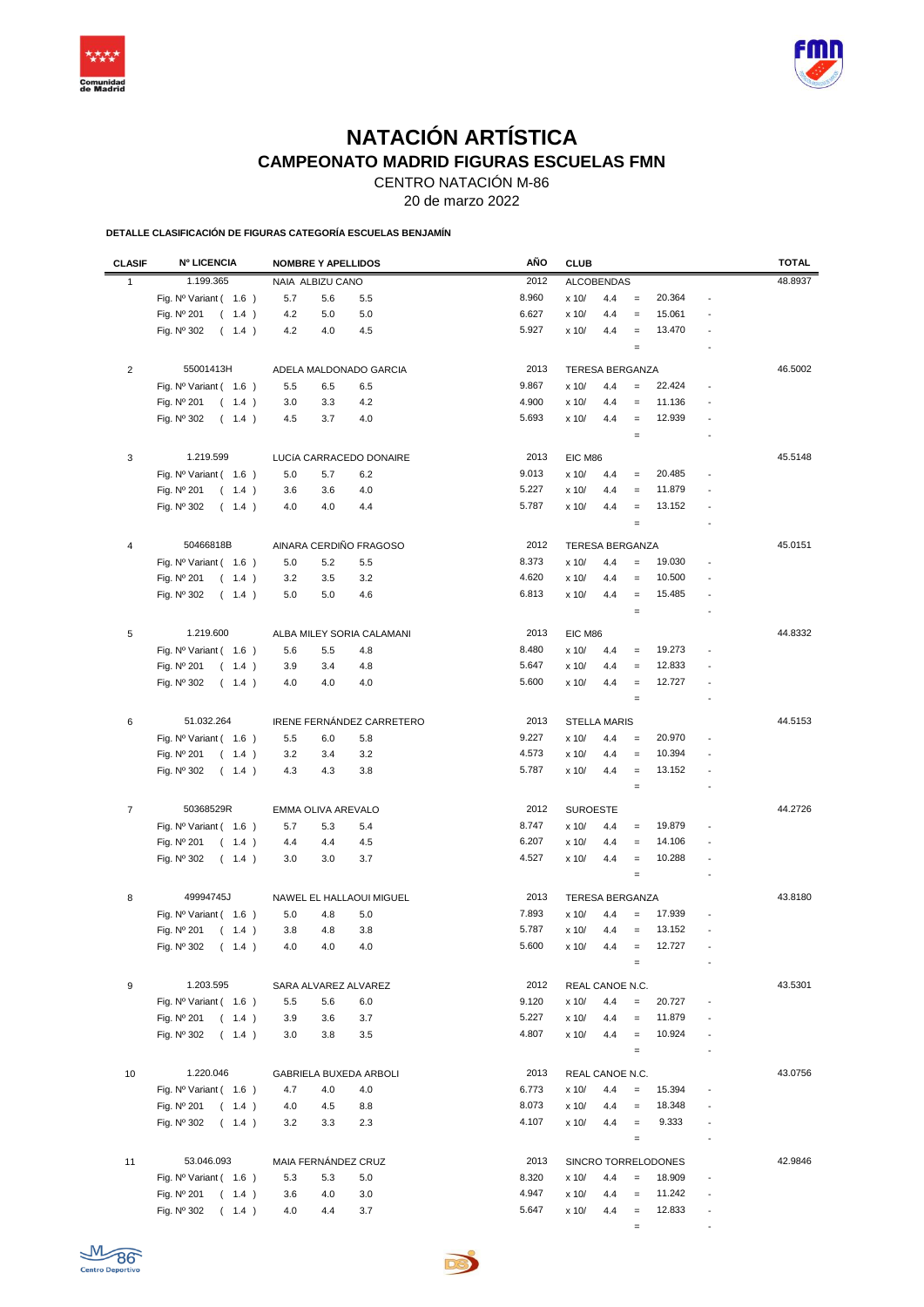



| <b>CLASIF</b> | <b>Nº LICENCIA</b>             | <b>NOMBRE Y APELLIDOS</b>        | AÑO   | <b>CLUB</b>                                                    | <b>TOTAL</b> |
|---------------|--------------------------------|----------------------------------|-------|----------------------------------------------------------------|--------------|
| 12            | 1.218.551                      | MYRIAM SALGUERO VIDART           | 2013  | EIC M86                                                        | 42.2727      |
|               | Fig. $N^{\circ}$ Variant (1.6) | 5.5<br>4.4<br>4.5                | 7.680 | 17.455<br>x 10/<br>4.4<br>$\qquad \qquad =$<br>$\overline{a}$  |              |
|               |                                |                                  | 5.367 | 12.197<br>$=$                                                  |              |
|               | Fig. Nº 201<br>(1.4)           | 3.9<br>3.6<br>4.0                |       | x 10/<br>4.4                                                   |              |
|               | Fig. Nº 302<br>(1.4)           | 3.8<br>3.8<br>4.3                | 5.553 | 12.621<br>x 10/<br>4.4<br>$\equiv$                             |              |
|               |                                |                                  |       | $\equiv$<br>$\overline{a}$                                     |              |
| 13            | 1.219.926                      | EMMA ALTERIO DE SOUSA            | 2012  | <b>ALCOBENDAS</b>                                              | 42.2577      |
|               | Fig. Nº Variant (1.6)          | 5.0<br>5.0<br>5.0                | 8.000 | 18.182<br>x 10/<br>4.4<br>$\equiv$<br>$\overline{a}$           |              |
|               | Fig. Nº 201<br>(1.4)           | 4.0<br>4.2<br>4.1                | 5.740 | 13.045<br>x 10/<br>4.4<br>$\equiv$                             |              |
|               | Fig. Nº 302<br>(1.4)           | 3.0<br>3.7<br>3.7                | 4.853 | 11.030<br>x 10/<br>4.4<br>$\equiv$                             |              |
|               |                                |                                  |       | $\equiv$                                                       |              |
|               |                                |                                  |       |                                                                |              |
| 14            | 1.220.330                      | <b>ISABEL MEDINA MINELLI</b>     | 2013  | REAL CANOE N.C.                                                | 42.0455      |
|               | Fig. $N^{\circ}$ Variant (1.6) | 5.0<br>5.4<br>4.6                | 8.000 | 18.182<br>x 10/<br>4.4<br>$\equiv$                             |              |
|               | Fig. Nº 201<br>(1.4)           | 3.0<br>4.0<br>3.5                | 4.900 | 11.136<br>x 10/<br>4.4<br>$\equiv$                             |              |
|               | Fig. Nº 302<br>(1.4)           | 4.0<br>4.0<br>4.0                | 5.600 | 12.727<br>x 10/<br>4.4<br>$=$<br>$\overline{a}$                |              |
|               |                                |                                  |       | $\equiv$<br>$\overline{a}$                                     |              |
| 15            | 1.203.600                      | ARA ESTEBAN MESON                | 2012  | REAL CANOE N.C.                                                | 40.9545      |
|               | Fig. $N^{\circ}$ Variant (1.6) | 5.8<br>5.0<br>5.4                | 8.640 | 19.636<br>x 10/<br>4.4<br>$\equiv$                             |              |
|               | Fig. Nº 201<br>(1.4)           | 3.7<br>3.3<br>3.2                | 4.760 | 10.818<br>x 10/<br>4.4<br>$\equiv$                             |              |
|               |                                |                                  | 4.620 | 10.500<br>$\equiv$                                             |              |
|               | Fig. Nº 302<br>(1.4)           | 3.5<br>3.0<br>3.4                |       | x 10/<br>4.4                                                   |              |
|               |                                |                                  |       | $\equiv$                                                       |              |
| 16            | 1.220.045                      | ELENA YAGUE MARTINEZ             | 2013  | REAL CANOE N.C.                                                | 40.7425      |
|               | Fig. Nº Variant (1.6)          | 5.0<br>5.7<br>4.8                | 8.267 | x 10/<br>4.4<br>18.788<br>$\equiv$                             |              |
|               | Fig. Nº 201<br>(1.4)           | 3.5<br>2.8<br>3.8                | 4.713 | 10.712<br>x 10/<br>4.4<br>$\equiv$                             |              |
|               | Fig. Nº 302<br>(1.4)           | 4.0<br>3.6<br>3.0                | 4.947 | 11.242<br>x 10/<br>4.4<br>$\equiv$                             |              |
|               |                                |                                  |       | $\equiv$                                                       |              |
|               |                                |                                  |       |                                                                |              |
| 17            | 1.220.208                      | SOFIA MARCOS CALVO               | 2012  | REAL CANOE N.C.                                                | 40.4394      |
|               | Fig. $N^{\circ}$ Variant (1.6) | 5.0<br>5.5<br>4.4                | 7.947 | 18.061<br>x 10/<br>4.4<br>$\equiv$<br>$\overline{a}$           |              |
|               | Fig. Nº 201<br>(1.4)           | 3.2<br>3.2<br>3.2                | 4.480 | x 10/<br>4.4<br>10.182<br>$\equiv$                             |              |
|               | Fig. Nº 302<br>(1.4)           | 4.0<br>3.7<br>3.8                | 5.367 | x 10/<br>12.197<br>4.4<br>$\equiv$                             |              |
|               |                                |                                  |       | $\equiv$<br>$\overline{a}$                                     |              |
| 18            | 1.219.597                      | <b>INES LOBO RUIZ</b>            | 2013  | EIC M86                                                        | 40.0756      |
|               | Fig. $N^{\circ}$ Variant (1.6) | 5.0<br>4.7<br>4.2                | 7.413 | 16.848<br>x 10/<br>4.4<br>$\equiv$                             |              |
|               | Fig. Nº 201<br>(1.4)           | 4.0<br>4.0<br>3.8                | 5.507 | 12.515<br>x 10/<br>4.4<br>$\equiv$                             |              |
|               | Fig. Nº 302<br>(1.4)           | 2.8<br>3.5<br>3.8                | 4.713 | x 10/<br>10.712<br>4.4<br>$\equiv$<br>$\overline{\phantom{a}}$ |              |
|               |                                |                                  |       | $\equiv$                                                       |              |
|               |                                |                                  |       |                                                                |              |
| 19            | 6.101.523                      | TERESA MARTÍNEZ SELLES MARTÍNEZ  | 2013  | AD S RETIRO MOSCARDO                                           | 40.0452      |
|               | Fig. $N^{\circ}$ Variant (1.6) | 4.2<br>5.0<br>3.8                | 6.933 | 15.758<br>x 10/<br>4.4<br>$=$                                  |              |
|               | Fig. Nº 201<br>(1.4)           | 4.4<br>5.2<br>4.0                | 6.347 | 14.424<br>x 10/<br>4.4<br>$\equiv$                             |              |
|               | (1.4)<br>Fig. Nº 302           | 3.3<br>3.0<br>3.0                | 4.340 | 9.864<br>x 10/<br>4.4                                          |              |
|               |                                |                                  |       | $\equiv$                                                       |              |
| 20            | 1.219.931                      | CAROLINA BERMEJO FERNÁNDEZ       | 2012  | <b>ALCOBENDAS</b>                                              | 39.9392      |
|               | Fig. $N^{\circ}$ Variant (1.6) | 4.8<br>3.8<br>3.7                | 6.560 | 14.909<br>x 10/<br>4.4<br>$\equiv$                             |              |
|               | Fig. Nº 201<br>(1.4)           | 4.3<br>4.4<br>4.3                | 6.067 | 13.788<br>x 10/<br>4.4<br>$\equiv$                             |              |
|               | Fig. Nº 302<br>(1.4)           | 3.2<br>3.2<br>4.2                | 4.947 | 11.242<br>x 10/<br>4.4<br>$\equiv$                             |              |
|               |                                |                                  |       | $\equiv$                                                       |              |
|               |                                |                                  |       |                                                                |              |
| 21            | 1.219.055                      | ALMA MARTINEZ FERNANDEZ DA PONTE | 2013  | EIC M86                                                        | 39.8484      |
|               | Fig. $N^{\circ}$ Variant (1.6) | 5.0<br>4.7<br>4.8                | 7.733 | 17.576<br>x 10/<br>4.4                                         |              |
|               | Fig. Nº 201<br>(1.4)           | 3.5<br>3.5<br>3.3                | 4.807 | 10.924<br>x 10/<br>4.4<br>$=$                                  |              |
|               | Fig. Nº 302<br>(1.4)           | 3.2<br>3.5<br>4.0                | 4.993 | 11.348<br>x 10/<br>4.4<br>$\equiv$<br>$\overline{a}$           |              |
|               |                                |                                  |       | $\equiv$<br>$\overline{a}$                                     |              |
| 22            | 6.695.060                      | OLIVIA VALDÉS SASTRE             | 2013  | SINCRO TORRELODONES                                            | 39.5002      |
|               |                                |                                  | 7.627 | 17.333<br>$\overline{a}$                                       |              |
|               | Fig. $N^{\circ}$ Variant (1.6) | 4.8<br>4.7<br>4.8                |       | x 10/<br>4.4<br>$\equiv$                                       |              |
|               | Fig. Nº 201<br>(1.4)           | 3.2<br>3.3<br>2.7                | 4.293 | 9.758<br>x 10/<br>4.4<br>$\equiv$<br>$\overline{a}$            |              |
|               | Fig. Nº 302<br>(1.4)           | 4.0<br>3.7<br>4.0                | 5.460 | 12.409<br>x 10/<br>4.4<br>$\equiv$                             |              |
|               |                                |                                  |       | $\equiv$                                                       |              |
| 23            | 51.985.191                     | OLIVIA BORREGO GARNACHO          | 2013  | SINCRO TORRELODONES                                            | 39.1667      |
|               | Fig. $N^{\circ}$ Variant (1.6) | 5.0<br>5.2<br>4.7                | 7.947 | x 10/<br>18.061<br>4.4<br>$\equiv$                             |              |
|               | Fig. Nº 201<br>(1.4)           | 2.5<br>3.6<br>2.6                | 4.060 | 9.227<br>x 10/<br>4.4<br>$=$                                   |              |
|               | Fig. Nº 302<br>(1.4)           | 3.8<br>3.7<br>3.7                | 5.227 | 11.879<br>x 10/<br>4.4<br>$\equiv$<br>$\overline{a}$           |              |
|               |                                |                                  |       | $\blacksquare$<br>$\equiv$                                     |              |
|               |                                |                                  |       |                                                                |              |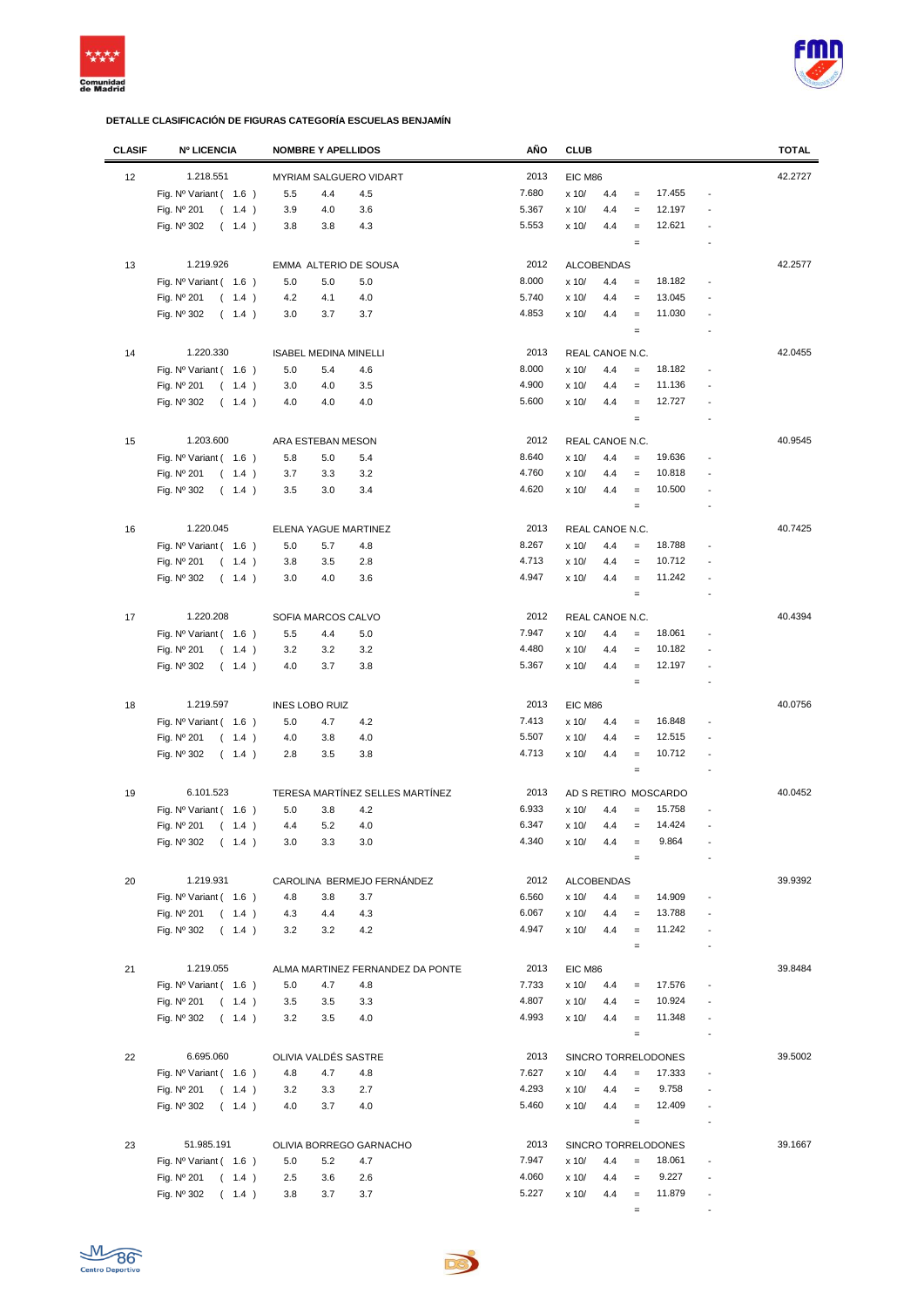



| <b>CLASIF</b> | <b>Nº LICENCIA</b>                 | <b>NOMBRE Y APELLIDOS</b> |                           | AÑO   | <b>CLUB</b>    |                   |                   |                             |                          | <b>TOTAL</b> |
|---------------|------------------------------------|---------------------------|---------------------------|-------|----------------|-------------------|-------------------|-----------------------------|--------------------------|--------------|
| 24            | 1.192.568                          | CARMEN DE JUAN PEG        |                           | 2012  |                | REAL CANOE N.C.   |                   |                             |                          | 39.0605      |
|               | Fig. $N^{\circ}$ Variant ( $1.6$ ) | 5.0<br>4.5                | 4.0                       | 7.200 | x 10/          | 4.4               | $=$               | 16.364                      | ÷,                       |              |
|               |                                    |                           |                           | 4.620 |                |                   |                   | 10.500                      |                          |              |
|               | Fig. Nº 201<br>(1.4)               | 3.3<br>3.0                | 3.6                       |       | x 10/          | 4.4               | $\equiv$          |                             |                          |              |
|               | Fig. Nº 302<br>(1.4)               | 4.0<br>3.9                | 3.6                       | 5.367 | x 10/          | 4.4               | $\qquad \qquad =$ | 12.197                      |                          |              |
|               |                                    |                           |                           |       |                |                   | $\qquad \qquad =$ |                             |                          |              |
| 25            | 1.200.583                          | EMMA OCAÑA GARCÍA-LUZÓN   |                           | 2013  |                | <b>ALCOBENDAS</b> |                   |                             |                          | 38.8485      |
|               | Fig. $N^{\circ}$ Variant (1.6)     | 4.7<br>3.8                | 4.3                       | 6.827 | x 10/          | 4.4               | $\equiv$          | 15.515                      |                          |              |
|               | Fig. Nº 201<br>(1.4)               | 4.0<br>3.4                | 2.8                       | 4.760 | x 10/          | 4.4               | $=$               | 10.818                      |                          |              |
|               | Fig. Nº 302<br>(1.4)               | 4.0<br>3.8                | 4.0                       | 5.507 | x 10/          | 4.4               | $\equiv$          | 12.515                      |                          |              |
|               |                                    |                           |                           |       |                |                   | $\qquad \qquad =$ |                             |                          |              |
|               | 2.538.106                          | AINARA ARROYO PÉREZ       |                           | 2013  |                |                   |                   |                             |                          | 38.8483      |
| 26            |                                    |                           |                           |       |                |                   |                   | SINCRO TORRELODONES         |                          |              |
|               | Fig. $N^{\circ}$ Variant (1.6)     | 5.0<br>4.5                | 4.0                       | 7.200 | x 10/          | 4.4               | $\qquad \qquad =$ | 16.364                      |                          |              |
|               | Fig. Nº 201<br>(1.4)               | 3.4<br>3.9                | 3.0                       | 4.807 | x 10/          | 4.4               | $\qquad \qquad =$ | 10.924                      |                          |              |
|               | Fig. Nº 302<br>(1.4)               | 3.6<br>3.6                | 3.7                       | 5.087 | x 10/          | 4.4               | $\qquad \qquad =$ | 11.561                      |                          |              |
|               |                                    |                           |                           |       |                |                   | $\qquad \qquad =$ |                             |                          |              |
| 27            | 1.198.321                          | TERESA URIA CARRILLO      |                           | 2013  | EIC M86        |                   |                   |                             |                          | 38.7423      |
|               | Fig. $N^{\circ}$ Variant (1.6)     | 4.7<br>4.6                | 4.2                       | 7.200 | x 10/          | 4.4               | $\qquad \qquad =$ | 16.364                      |                          |              |
|               | Fig. Nº 201<br>(1.4)               | 3.8<br>3.5                | 3.0                       | 4.807 | x 10/          | 4.4               | $=$               | 10.924                      |                          |              |
|               | Fig. Nº 302<br>(1.4)               | 3.8<br>4.0                | 3.0                       | 5.040 | x 10/          | 4.4               | $=$               | 11.455                      |                          |              |
|               |                                    |                           |                           |       |                |                   | $\qquad \qquad =$ |                             |                          |              |
|               |                                    |                           |                           |       |                |                   |                   |                             |                          |              |
| 28            | 1.219.937                          |                           | VALERIA BARRERA AMEZQUITA | 2014  |                | <b>ALCOBENDAS</b> |                   |                             |                          | 38.6062      |
|               | Fig. $N^{\circ}$ Variant (1.6)     | 4.0<br>3.9                | 4.0                       | 6.347 | x 10/          | 4.4               | $\equiv$          | 14.424                      |                          |              |
|               | Fig. Nº 201<br>(1.4)               | 3.9<br>4.5                | 3.7                       | 5.647 | x 10/          | 4.4               | $\qquad \qquad =$ | 12.833                      |                          |              |
|               | Fig. Nº 302<br>(1.4)               | 3.3<br>3.6                | 3.8                       | 4.993 | x 10/          | 4.4               | $\qquad \qquad =$ | 11.348                      |                          |              |
|               |                                    |                           |                           |       |                |                   | $\qquad \qquad =$ |                             |                          |              |
| 29            | 23.904.449                         | ARIADNA CERDÁN TORRES     |                           | 2012  | <b>ARCADIA</b> |                   |                   |                             |                          | 38.3184      |
|               | Fig. $N^{\circ}$ Variant (1.6)     | 4.0<br>4.6                | 4.2                       | 6.827 | x 10/          | 4.4               | $\qquad \qquad =$ | 15.515                      |                          |              |
|               | Fig. Nº 201<br>(1.4)               | 3.9<br>3.8                | 3.7                       | 5.320 | x 10/          | 4.4               | $\qquad \qquad =$ | 12.091                      |                          |              |
|               | Fig. Nº 302<br>(1.4)               | 3.5<br>3.6                | 3.0                       | 4.713 | x 10/          | 4.4               | $\qquad \qquad =$ | 10.712                      |                          |              |
|               |                                    |                           |                           |       |                |                   | $\qquad \qquad =$ |                             |                          |              |
|               |                                    |                           |                           |       |                |                   |                   |                             |                          |              |
| 30            | 1.200.588                          | MARÍA VIDAL SÁNCHEZ       |                           | 2013  |                | <b>ALCOBENDAS</b> |                   |                             |                          | 37.9241      |
|               | Fig. $N^{\circ}$ Variant (1.6)     | 4.7<br>3.8                | 3.8                       | 6.560 | x 10/          | 4.4               | $\qquad \qquad =$ | 14.909                      |                          |              |
|               | Fig. Nº 201<br>(1.4)               | 4.0<br>3.5                | 3.0                       | 4.900 | x 10/          | 4.4               | $\qquad \qquad =$ | 11.136                      |                          |              |
|               | Fig. Nº 302<br>(1.4)               | 3.0<br>4.0                | 4.2                       | 5.227 | x 10/          | 4.4               | $\qquad \qquad =$ | 11.879                      | ÷,                       |              |
|               |                                    |                           |                           |       |                |                   | $\qquad \qquad =$ |                             |                          |              |
| 31            | 6.097.359                          | EMMA VIVAR RODRÍGUEZ      |                           | 2013  |                |                   |                   | AD S RETIRO FUENTE EL BERRO |                          | 37.7728      |
|               | Fig. $N^{\circ}$ Variant (1.6)     | 4.8<br>4.8                | 5.2                       | 7.893 | x 10/          | 4.4               | $=$               | 17.939                      |                          |              |
|               | Fig. Nº 201<br>(1.4)               | 3.0<br>3.4                | 2.8                       | 4.293 | x 10/          | 4.4               | $\qquad \qquad =$ | 9.758                       | $\overline{\phantom{a}}$ |              |
|               | Fig. Nº 302<br>(1.4)               | 3.5<br>3.0                | 3.0                       | 4.433 | x 10/          | 4.4               | $=$               | 10.076                      |                          |              |
|               |                                    |                           |                           |       |                |                   | $\qquad \qquad =$ |                             |                          |              |
|               |                                    |                           |                           |       |                |                   |                   |                             |                          |              |
| 32            | 1.219.934                          | ÉRICA MORER LÓPEZ         |                           | 2012  |                | <b>ALCOBENDAS</b> |                   |                             |                          | 37.4698      |
|               | Fig. $N^{\circ}$ Variant (1.6)     | 3.5<br>3.4                | 3.8                       | 5.707 | x 10/          | 4.4               | $\qquad \qquad =$ | 12.970                      |                          |              |
|               | Fig. Nº 201<br>(1.4)               | 3.0<br>3.7                | 4.4                       | 5.180 | x 10/          | 4.4               | $\qquad \qquad =$ | 11.773                      |                          |              |
|               | Fig. Nº 302<br>(1.4)               | 4.2<br>3.8                | 4.0                       | 5.600 | x 10/          | 4.4               | $\equiv$          | 12.727                      | ÷,                       |              |
|               |                                    |                           |                           |       |                |                   | $\qquad \qquad =$ |                             | $\overline{a}$           |              |
| 33            | 1.219.954                          | ALBA MENDEZ GONZALEZ      |                           | 2014  |                | REAL CANOE N.C.   |                   |                             |                          | 37.3029      |
|               | Fig. $N^{\circ}$ Variant (1.6)     | 4.2<br>4.2                | 4.0                       | 6.613 | x 10/          | 4.4               | $\qquad \qquad =$ | 15.030                      | ÷,                       |              |
|               | Fig. Nº 201<br>(1.4)               | 3.5<br>3.4                | 3.3                       | 4.760 | x 10/          | 4.4               | $\qquad \qquad =$ | 10.818                      |                          |              |
|               | Fig. Nº 302<br>(1.4)               | 3.3<br>3.8                | 3.7                       | 5.040 | x 10/          | 4.4               | $\equiv$          | 11.455                      |                          |              |
|               |                                    |                           |                           |       |                |                   | $\equiv$          |                             |                          |              |
|               |                                    |                           |                           |       |                |                   |                   |                             |                          |              |
| 34            | 3.464.779                          | LUCÍA VELAYOS LÓPEZ       |                           | 2013  |                |                   |                   | SINCRO TORRELODONES         |                          | 37.2423      |
|               | Fig. $N^{\circ}$ Variant (1.6)     | 4.0<br>4.0                | 4.0                       | 6.400 | x 10/          | 4.4               | $\qquad \qquad =$ | 14.545                      |                          |              |
|               | Fig. Nº 201<br>(1.4)               | 4.0<br>3.5                | 4.0                       | 5.367 | x 10/          | 4.4               | $=$               | 12.197                      |                          |              |
|               | Fig. Nº 302<br>(1.4)               | 3.6<br>3.3                | 3.0                       | 4.620 | x 10/          | 4.4               | $\equiv$          | 10.500                      |                          |              |
|               |                                    |                           |                           |       |                |                   | $\equiv$          |                             |                          |              |
| 35            | 1.220.044                          | ELSA YAGUE MARTINEZ       |                           | 2013  |                | REAL CANOE N.C.   |                   |                             |                          | 36.5457      |
|               | Fig. $N^{\circ}$ Variant (1.6)     | 4.5<br>3.5                | 3.6                       | 6.187 | x 10/          | 4.4               | $\qquad \qquad =$ | 14.061                      |                          |              |
|               | Fig. Nº 201<br>(1.4)               | 3.7<br>3.7                | 2.8                       | 4.760 | x 10/          | 4.4               | $\equiv$          | 10.818                      |                          |              |
|               | Fig. Nº 302<br>(1.4)               | 3.9<br>3.6                | 3.5                       | 5.133 | x 10/          | 4.4               | $\equiv$          | 11.667                      |                          |              |
|               |                                    |                           |                           |       |                |                   | $\equiv$          |                             |                          |              |
|               |                                    |                           |                           |       |                |                   |                   |                             |                          |              |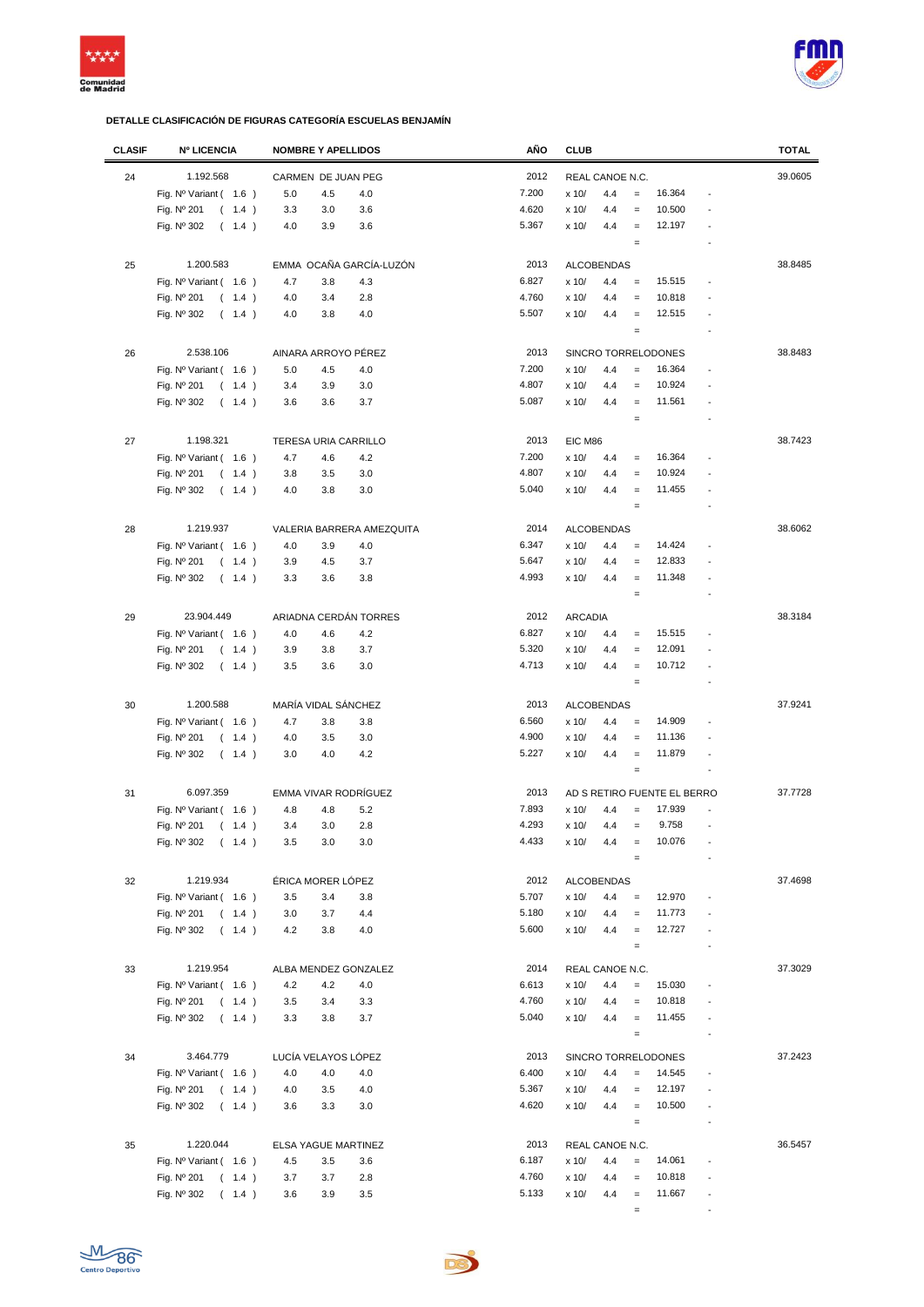



| <b>CLASIF</b> | <b>Nº LICENCIA</b>             | <b>NOMBRE Y APELLIDOS</b>  | AÑO   | <b>CLUB</b>                                                      | <b>TOTAL</b> |
|---------------|--------------------------------|----------------------------|-------|------------------------------------------------------------------|--------------|
| 36            | 1.219.288                      | ALBA PATRICIA ARIAS ZELADA | 2013  | EIC M86                                                          | 36.4999      |
|               | Fig. $N^{\circ}$ Variant (1.6) | 3.8<br>3.7<br>3.8          | 6.027 | 13.697<br>x 10/<br>4.4<br>$\qquad \qquad =$                      |              |
|               | Fig. Nº 201<br>(1.4)           | 3.6<br>3.1<br>3.3          | 4.667 | 10.606<br>x 10/<br>4.4<br>$=$                                    |              |
|               |                                |                            |       |                                                                  |              |
|               | Fig. Nº 302<br>(1.4)           | 3.7<br>3.8<br>4.0          | 5.367 | 12.197<br>x 10/<br>4.4<br>$\qquad \qquad =$<br>$\qquad \qquad =$ |              |
|               |                                |                            |       |                                                                  |              |
| 37            | 46844630R                      | PILAR HELMI LLORENTE       | 2014  | <b>TERESA BERGANZA</b>                                           | 36.3789      |
|               | Fig. $N^{\circ}$ Variant (1.6) | 5.0<br>5.0<br>4.0          | 7.467 | 16.970<br>x 10/<br>4.4<br>$=$                                    |              |
|               | Fig. Nº 201<br>(1.4)           | 2.8<br>3.7<br>3.0          | 4.433 | 10.076<br>x 10/<br>4.4<br>$=$                                    |              |
|               | Fig. Nº 302<br>(1.4)           | 3.0<br>2.8<br>3.0          | 4.107 | 9.333<br>x 10/<br>4.4<br>$\qquad \qquad =$                       |              |
|               |                                |                            |       | $\qquad \qquad =$                                                |              |
| 38            | 1.205.002                      | EMMA MIÑO YUSTE            | 2013  | EIC M86                                                          | 36.2125      |
|               | Fig. $N^{\circ}$ Variant (1.6) | 3.8<br>4.0<br>4.4          | 6.507 | 14.788<br>x 10/<br>4.4<br>$\equiv$                               |              |
|               | Fig. Nº 201<br>(1.4)           | 3.2<br>3.0<br>3.0          | 4.293 | 9.758<br>x 10/<br>4.4<br>$\qquad \qquad =$                       |              |
|               | Fig. Nº 302<br>(1.4)           | 3.5<br>3.2<br>4.3          | 5.133 | 11.667<br>x 10/<br>4.4<br>$\qquad \qquad =$                      |              |
|               |                                |                            |       | $\qquad \qquad =$                                                |              |
|               |                                |                            |       |                                                                  |              |
| 39            | 1.219.596                      | ADRIANA LOBO RUIZ          | 2013  | EIC M86                                                          | 35.7270      |
|               | Fig. $N^{\circ}$ Variant (1.6) | 4.0<br>4.2<br>3.6          | 6.293 | 14.303<br>x 10/<br>4.4<br>$\qquad \qquad =$                      |              |
|               | Fig. Nº 201<br>(1.4)           | 3.8<br>3.8<br>2.7          | 4.807 | x 10/<br>10.924<br>4.4<br>$\qquad \qquad =$                      |              |
|               | Fig. Nº 302<br>(1.4)           | 3.0<br>3.4<br>3.5          | 4.620 | 10.500<br>x 10/<br>4.4<br>$\qquad \qquad =$                      |              |
|               |                                |                            |       | $\qquad \qquad =$                                                |              |
| 40            | 50.379.451                     | ALBA BLAZQUEZ CORRAL       | 2012  | SINCRO VILLALKOR                                                 | 35.4698      |
|               | Fig. Nº Variant ( 1.6 )        | 4.8<br>4.7<br>4.8          | 7.627 | 17.333<br>x 10/<br>4.4<br>$\qquad \qquad =$                      |              |
|               | Fig. Nº 201<br>(1.4)           | 3.4<br>4.0<br>3.3          | 4.993 | 11.348<br>x 10/<br>4.4<br>$\qquad \qquad =$                      |              |
|               | Fig. Nº 302<br>(1.4)           | 2.4<br>2.0<br>2.0          | 2.987 | 6.788<br>x 10/<br>4.4<br>$\equiv$                                |              |
|               |                                |                            |       | $\qquad \qquad =$                                                |              |
|               |                                |                            |       |                                                                  |              |
| 41            | 51278520C                      | VALERIA MARTINEZ FERNANDEZ | 2014  | <b>TERESA BERGANZA</b>                                           | 35.1516      |
|               | Fig. $N^{\circ}$ Variant (1.6) | 4.0<br>4.2<br>4.0          | 6.507 | 14.788<br>x 10/<br>4.4<br>$=$                                    |              |
|               | Fig. Nº 201<br>(1.4)           | 4.0<br>3.4<br>4.0          | 5.320 | 12.091<br>x 10/<br>4.4<br>$\qquad \qquad =$                      |              |
|               | Fig. Nº 302<br>(1.4)           | 2.5<br>3.0<br>2.3          | 3.640 | 8.273<br>x 10/<br>4.4<br>$\qquad \qquad =$                       |              |
|               |                                |                            |       | $\qquad \qquad =$                                                |              |
| 42            | 1.192.699                      | CARMEN SANCHEZ GRACIA      | 2013  | REAL CANOE N.C.                                                  | 35.1062      |
|               | Fig. $N^{\circ}$ Variant (1.6) | 4.7<br>4.7<br>4.6          | 7.467 | 16.970<br>x 10/<br>4.4<br>$\equiv$                               |              |
|               | Fig. Nº 201<br>(1.4)           | 4.8<br>3.5<br>3.6          | 5.553 | x 10/<br>4.4<br>12.621<br>$\qquad \qquad =$                      |              |
|               | Fig. $N^{\circ}$ 302<br>(1.4)  | 2.0<br>2.2<br>1.0          | 2.427 | 5.515<br>x 10/<br>4.4<br>$\qquad \qquad =$<br>$\overline{a}$     |              |
|               |                                |                            |       | $\qquad \qquad =$                                                |              |
| 43            | 1.205.046                      | YAIZA MORENO MONTEAGUDO    | 2014  | CALIPSO                                                          | 35.0455      |
|               | Fig. Nº Variant ( 1.6 )        | 3.8<br>3.4<br>3.6          | 5.760 | 13.091<br>x 10/<br>4.4<br>$=$                                    |              |
|               | Fig. Nº 201<br>(1.4)           | 3.0<br>3.4<br>3.4          | 4.573 | x 10/<br>10.394<br>4.4<br>$\qquad \qquad =$                      |              |
|               | Fig. Nº 302 ( 1.4 )            | $4.0$<br>3.2<br>3.7        | 5.087 | x 10/<br>11.561<br>4.4                                           |              |
|               |                                |                            |       | $\qquad \qquad =$                                                |              |
|               |                                |                            |       |                                                                  |              |
| 44            | 1.220.331                      | COVADONGA UGALDE GARCIA    | 2013  | REAL CANOE N.C.                                                  | 35.0301      |
|               | Fig. Nº Variant (1.6)          | 3.7<br>3.5<br>4.2          | 6.080 | 4.4<br>13.818<br>x 10/<br>$=$                                    |              |
|               | Fig. Nº 201<br>(1.4)           | 3.7<br>3.3<br>3.6          | 4.947 | 11.242<br>x 10/<br>4.4<br>$\qquad \qquad =$                      |              |
|               | Fig. Nº 302<br>(1.4)           | 3.2<br>2.6<br>3.6          | 4.387 | 9.970<br>x 10/<br>4.4<br>$\equiv$                                |              |
|               |                                |                            |       | $\qquad \qquad =$                                                |              |
| 45            | 28.436.133                     | ELENA NAVALES GUTIERREZ    | 2013  | SINCRO TORRELODONES                                              | 34.9393      |
|               | Fig. $N^{\circ}$ Variant (1.6) | 3.8<br>3.7<br>4.0          | 6.133 | 13.939<br>x 10/<br>4.4<br>$\qquad \qquad =$                      |              |
|               | Fig. Nº 201<br>(1.4)           | 4.0<br>3.8<br>2.8          | 4.947 | 11.242<br>x 10/<br>4.4<br>$\qquad \qquad =$                      |              |
|               | Fig. Nº 302<br>(1.4)           | 3.3<br>2.9<br>3.0          | 4.293 | 9.758<br>x 10/<br>4.4<br>$\qquad \qquad =$                       |              |
|               |                                |                            |       | $\equiv$                                                         |              |
| 46            | 3.095.201                      |                            | 2013  | SINCRO CAN                                                       | 34.9241      |
|               |                                | SARA FOGUE MERINO          | 6.080 | 13.818                                                           |              |
|               | Fig. $N^{\circ}$ Variant (1.6) | 3.6<br>3.8<br>4.0          |       | x 10/<br>4.4<br>$\qquad \qquad =$                                |              |
|               | Fig. Nº 201<br>(1.4)           | 3.9<br>3.5<br>3.4          | 5.040 | 11.455<br>x 10/<br>4.4<br>$=$                                    |              |
|               | Fig. Nº 302<br>(1.4)           | 3.3<br>2.8<br>3.0          | 4.247 | 9.652<br>x 10/<br>4.4<br>$\equiv$<br>$\overline{a}$              |              |
|               |                                |                            |       | $\equiv$                                                         |              |
| 47            | 1.219.933                      | CARLA LUISETTO CRESPO      | 2012  | <b>ALCOBENDAS</b>                                                | 34.9090      |
|               | Fig. $N^{\circ}$ Variant (1.6) | 3.7<br>3.8<br>3.8          | 6.027 | 13.697<br>x 10/<br>4.4<br>$\qquad \qquad =$                      |              |
|               | Fig. Nº 201<br>(1.4)           | 3.8<br>4.0<br>3.7          | 5.367 | 12.197<br>x 10/<br>4.4<br>$\qquad \qquad =$                      |              |
|               | Fig. Nº 302<br>(1.4)           | 3.5<br>3.0<br>2.0          | 3.967 | 9.015<br>x 10/<br>4.4<br>$\equiv$<br>$\overline{a}$              |              |
|               |                                |                            |       | $\quad =$<br>$\overline{\phantom{a}}$                            |              |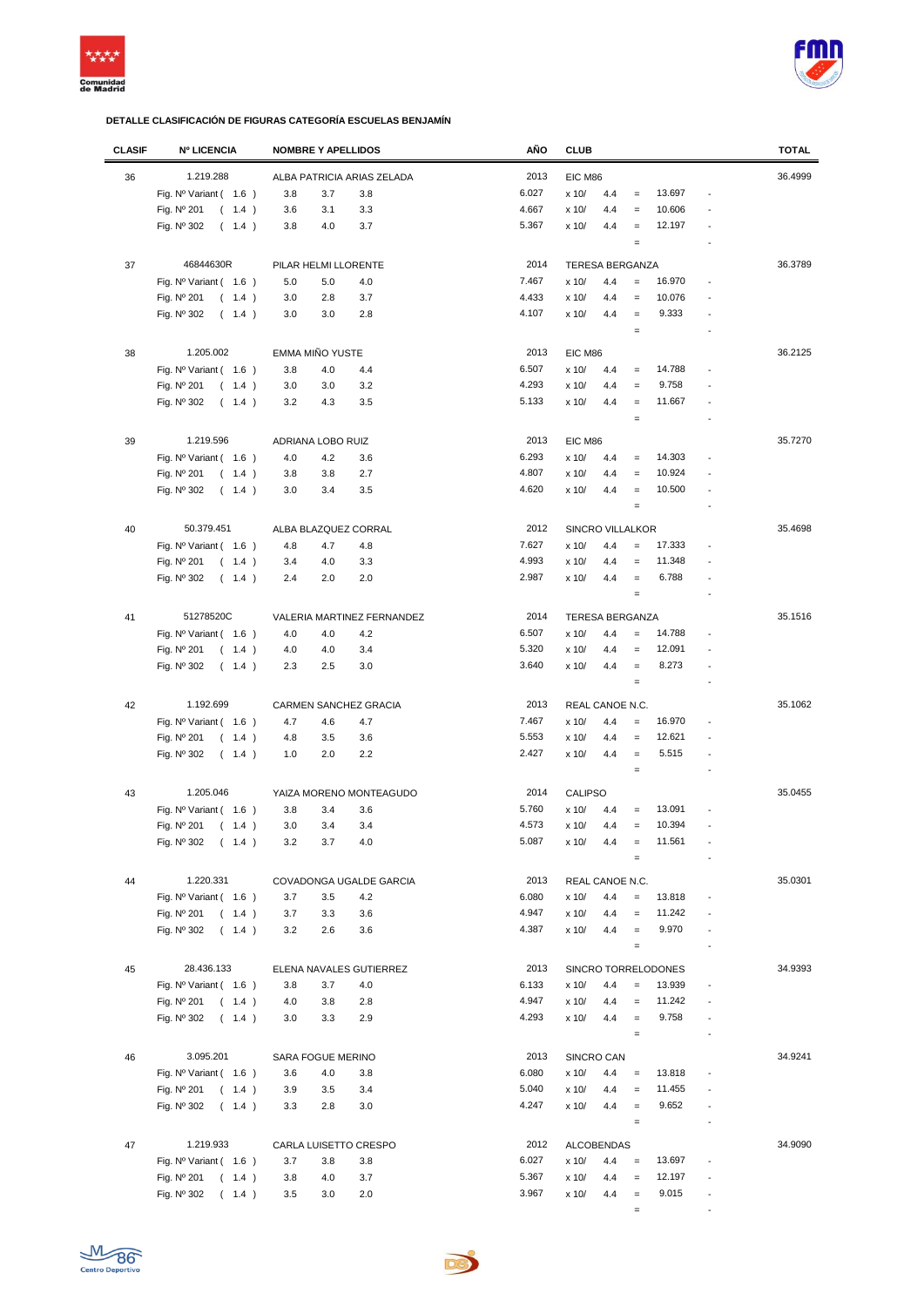



| <b>CLASIF</b> | <b>Nº LICENCIA</b>                       | <b>NOMBRE Y APELLIDOS</b>   |                              | AÑO   | <b>CLUB</b>       |                     |                   |        |                          | <b>TOTAL</b> |
|---------------|------------------------------------------|-----------------------------|------------------------------|-------|-------------------|---------------------|-------------------|--------|--------------------------|--------------|
| 48            | 1.219.930                                |                             | SOFÍA AYALA GARCÍA DE BLANES | 2014  |                   | <b>ALCOBENDAS</b>   |                   |        |                          | 34.8034      |
|               | Fig. $N^{\circ}$ Variant (1.6)           | 4.0<br>3.8                  | 3.5                          | 6.027 | x 10/             | 4.4                 | $\equiv$          | 13.697 | $\overline{a}$           |              |
|               |                                          |                             |                              | 5.413 |                   |                     | $\equiv$          | 12.303 |                          |              |
|               | Fig. Nº 201<br>(1.4)                     | 4.3<br>4.1                  | 3.2                          |       | x 10/             | 4.4                 |                   |        |                          |              |
|               | Fig. Nº 302<br>(1.4)                     | 2.0<br>2.7                  | 3.6                          | 3.873 | x 10/             | 4.4                 | $\equiv$          | 8.803  |                          |              |
|               |                                          |                             |                              |       |                   |                     | $\equiv$          |        |                          |              |
| 49            | 03493884T                                | JIMENA FLORIDO NAVARRO      |                              | 2012  | <b>ARCADIA</b>    |                     |                   |        |                          | 34.7730      |
|               | Fig. Nº Variant (1.6)                    | 3.5<br>4.7                  | 2.2                          | 5.547 | x 10/             | 4.4                 | $\qquad \qquad =$ | 12.606 |                          |              |
|               | Fig. Nº 201<br>(1.4)                     | 3.5<br>3.0                  | 3.6                          | 4.713 | x 10/             | 4.4                 | $=$               | 10.712 |                          |              |
|               | Fig. Nº 302<br>(1.4)                     | 3.3<br>3.8                  | 3.7                          | 5.040 | x 10/             | 4.4                 | $=$               | 11.455 |                          |              |
|               |                                          |                             |                              |       |                   |                     | $\equiv$          |        |                          |              |
|               |                                          |                             |                              |       |                   |                     |                   |        |                          |              |
| 50            | 50.584.729                               | <b>IRIA VALES PUERTA</b>    |                              | 2013  | <b>LAS CRUCES</b> |                     |                   |        |                          | 34.1363      |
|               | Fig. $N^{\circ}$ Variant (1.6)           | 4.0<br>4.0                  | 4.5                          | 6.667 | x 10/             | 4.4                 | $\equiv$          | 15.152 | ÷,                       |              |
|               | Fig. Nº 201<br>(1.4)                     | 2.2<br>2.4                  | 2.7                          | 3.407 | x 10/             | 4.4                 | $\equiv$          | 7.742  |                          |              |
|               | Fig. Nº 302<br>(1.4)                     | 3.4<br>3.3                  | 3.9                          | 4.947 | x 10/             | 4.4                 | $\equiv$          | 11.242 | ÷,                       |              |
|               |                                          |                             |                              |       |                   |                     | $\equiv$          |        | $\overline{a}$           |              |
| 51            | 49.747.040                               | ROCIO VALDERAS ABAD         |                              | 2014  | <b>ARCADIA</b>    |                     |                   |        |                          | 33.9546      |
|               | Fig. $N^{\circ}$ Variant (1.6)           | 4.0<br>4.4                  | 4.3                          | 6.773 | x 10/             | 4.4                 | $\equiv$          | 15.394 |                          |              |
|               | Fig. Nº 201<br>(1.4)                     | 2.3<br>2.6                  | 2.8                          | 3.593 | x 10/             | 4.4                 | $\equiv$          | 8.167  |                          |              |
|               |                                          |                             |                              | 4.573 |                   |                     |                   | 10.394 |                          |              |
|               | Fig. Nº 302<br>(1.4)                     | 3.4<br>2.7                  | 3.7                          |       | x 10/             | 4.4                 | $=$               |        |                          |              |
|               |                                          |                             |                              |       |                   |                     | $\quad =$         |        |                          |              |
| 52            | 54.835.914                               | SOFÍA CIMBRÓN FUENTES       |                              | 2014  | <b>ARCADIA</b>    |                     |                   |        |                          | 33.8940      |
|               | Fig. Nº Variant ( 1.6 )                  | 3.5<br>3.7                  | 3.0                          | 5.440 | x 10/             | 4.4                 | $=$               | 12.364 |                          |              |
|               | Fig. Nº 201<br>(1.4)                     | 3.6<br>4.2                  | 3.6                          | 5.320 | x 10/             | 4.4                 | $=$               | 12.091 |                          |              |
|               | Fig. Nº 302<br>(1.4)                     | 3.3<br>3.0                  | 2.6                          | 4.153 | x 10/             | 4.4                 | $\equiv$          | 9.439  |                          |              |
|               |                                          |                             |                              |       |                   |                     | $\equiv$          |        | $\overline{a}$           |              |
|               |                                          |                             |                              |       |                   |                     |                   |        |                          |              |
| 53            | 1.219.935                                | CATALINA SÁNCHEZ BRETOS     |                              | 2014  |                   | <b>ALCOBENDAS</b>   |                   |        |                          | 33.8031      |
|               | Fig. Nº Variant ( 1.6 )                  | 3.8<br>4.3                  | 3.6                          | 6.240 | x 10/             | 4.4                 | $\equiv$          | 14.182 |                          |              |
|               | Fig. Nº 201<br>(1.4)                     | 3.7<br>3.4                  | 3.0                          | 4.713 | x 10/             | 4.4                 | $\equiv$          | 10.712 |                          |              |
|               | (1.4)<br>Fig. Nº 302                     | 2.7<br>2.7                  | 3.0                          | 3.920 | x 10/             | 4.4                 | $\equiv$          | 8.909  |                          |              |
|               |                                          |                             |                              |       |                   |                     | $\equiv$          |        |                          |              |
| 54            | 51.740.048                               | GABRIELA HORNA CASADO       |                              | 2012  | <b>ARCADIA</b>    |                     |                   |        |                          | 33.4545      |
|               | Fig. Nº Variant (1.6)                    | 3.8<br>3.5                  | 2.8                          | 5.387 | x 10/             | 4.4                 | $\equiv$          | 12.242 |                          |              |
|               | Fig. Nº 201<br>(1.4)                     | 3.7<br>3.3                  | 3.3                          | 4.807 | x 10/             | 4.4                 | $\equiv$          | 10.924 |                          |              |
|               |                                          | 3.2<br>3.0                  | 3.5                          | 4.527 | x 10/             | 4.4                 | $\equiv$          | 10.288 | ÷,                       |              |
|               | Fig. Nº 302<br>(1.4)                     |                             |                              |       |                   |                     |                   |        |                          |              |
|               |                                          |                             |                              |       |                   |                     | $\equiv$          |        | ÷                        |              |
| 55            | 12.453.041                               | JIMENA GÁNDARA LÓPEZ        |                              | 2014  |                   | <b>STELLA MARIS</b> |                   |        |                          | 33.3634      |
|               | Fig. Nº Variant ( 1.6 )                  | 3.8<br>3.8                  | 3.3                          | 5.813 | x 10/             | 4.4                 | $=$               | 13.212 |                          |              |
|               | Fig. Nº 201<br>(1.4)                     | 3.3<br>3.6                  | 3.3                          | 4.760 | x 10/             | 4.4                 | $\equiv$          | 10.818 |                          |              |
|               | $\overline{a}$<br>$1.4$ )<br>Fig. Nº 302 | $2.8\,$<br>3.2              | 2.8                          | 4.107 | x 10/             | 4.4                 |                   | 9.333  |                          |              |
|               |                                          |                             |                              |       |                   |                     | $\qquad \qquad =$ |        |                          |              |
|               |                                          |                             |                              |       |                   |                     |                   |        |                          | 33.3483      |
| 56            | 50.581.060                               | <b>IRENE GOMEZ ESPINOZA</b> |                              | 2012  | <b>LAS CRUCES</b> |                     |                   |        |                          |              |
|               | Fig. $N^{\circ}$ Variant (1.6)           | 3.5<br>3.3                  | 4.0                          | 5.760 | x 10/             | 4.4                 | $\equiv$          | 13.091 |                          |              |
|               | Fig. Nº 201<br>(1.4)                     | 3.2<br>3.6                  | 3.5                          | 4.807 | x 10/             | 4.4                 | $\equiv$          | 10.924 |                          |              |
|               | Fig. Nº 302<br>(1.4)                     | 3.0<br>2.7                  | 3.1                          | 4.107 | x 10/             | 4.4                 | $\equiv$          | 9.333  | $\overline{a}$           |              |
|               |                                          |                             |                              |       |                   |                     | $\equiv$          |        |                          |              |
| 57            | 1.205.192                                | PAULA GONZALEZ IMEDIO       |                              | 2013  | <b>CALIPSO</b>    |                     |                   |        |                          | 32.9092      |
|               | Fig. $N^{\circ}$ Variant (1.6)           | 3.5<br>3.0                  | 3.5                          | 5.333 | x 10/             | 4.4                 | $\qquad \qquad =$ | 12.121 | $\overline{a}$           |              |
|               | Fig. Nº 201<br>(1.4)                     | 3.0<br>3.3                  | 3.2                          | 4.433 | x 10/             | 4.4                 | $\qquad \qquad =$ | 10.076 |                          |              |
|               | Fig. Nº 302<br>(1.4)                     | 3.5<br>4.0                  | 2.6                          | 4.713 | x 10/             | 4.4                 | $\equiv$          | 10.712 |                          |              |
|               |                                          |                             |                              |       |                   |                     | $\equiv$          |        | Ĭ.                       |              |
|               |                                          |                             |                              |       |                   |                     |                   |        |                          |              |
| 58            | 1.192.651                                | ALBA PIMIENTO GARCIA        |                              | 2012  | CALIPSO           |                     |                   |        |                          | 32.1364      |
|               | Fig. $N^{\circ}$ Variant (1.6)           | 3.3<br>3.6                  | 3.6                          | 5.600 | x 10/             | 4.4                 | $\qquad \qquad =$ | 12.727 |                          |              |
|               | Fig. Nº 201<br>(1.4)                     | 3.0<br>3.3                  | 2.7                          | 4.200 | x 10/             | 4.4                 | $\equiv$          | 9.545  |                          |              |
|               | Fig. Nº 302<br>(1.4)                     | 3.8<br>3.0                  | 2.5                          | 4.340 | x 10/             | 4.4                 | $\equiv$          | 9.864  | $\overline{a}$           |              |
|               |                                          |                             |                              |       |                   |                     | $\equiv$          |        | $\overline{a}$           |              |
| 59            | 1.219.932                                | CELIA GONZÁLEZ GONZÁLEZ     |                              | 2013  |                   | <b>ALCOBENDAS</b>   |                   |        |                          | 31.7575      |
|               |                                          |                             |                              | 5.013 |                   |                     |                   | 11.394 | ÷,                       |              |
|               | Fig. $N^{\circ}$ Variant (1.6)           | 3.0<br>2.8                  | 3.6                          |       | x 10/             | 4.4                 | $\equiv$          |        |                          |              |
|               | Fig. Nº 201<br>(1.4)                     | 3.6<br>3.6                  | 3.4                          | 4.947 | x 10/             | 4.4                 | $\equiv$          | 11.242 | $\overline{a}$           |              |
|               | Fig. Nº 302<br>(1.4)                     | 3.0<br>2.8                  | 2.8                          | 4.013 | x 10/             | 4.4                 | $\equiv$          | 9.121  | $\overline{a}$           |              |
|               |                                          |                             |                              |       |                   |                     | $\equiv$          |        | $\overline{\phantom{a}}$ |              |

De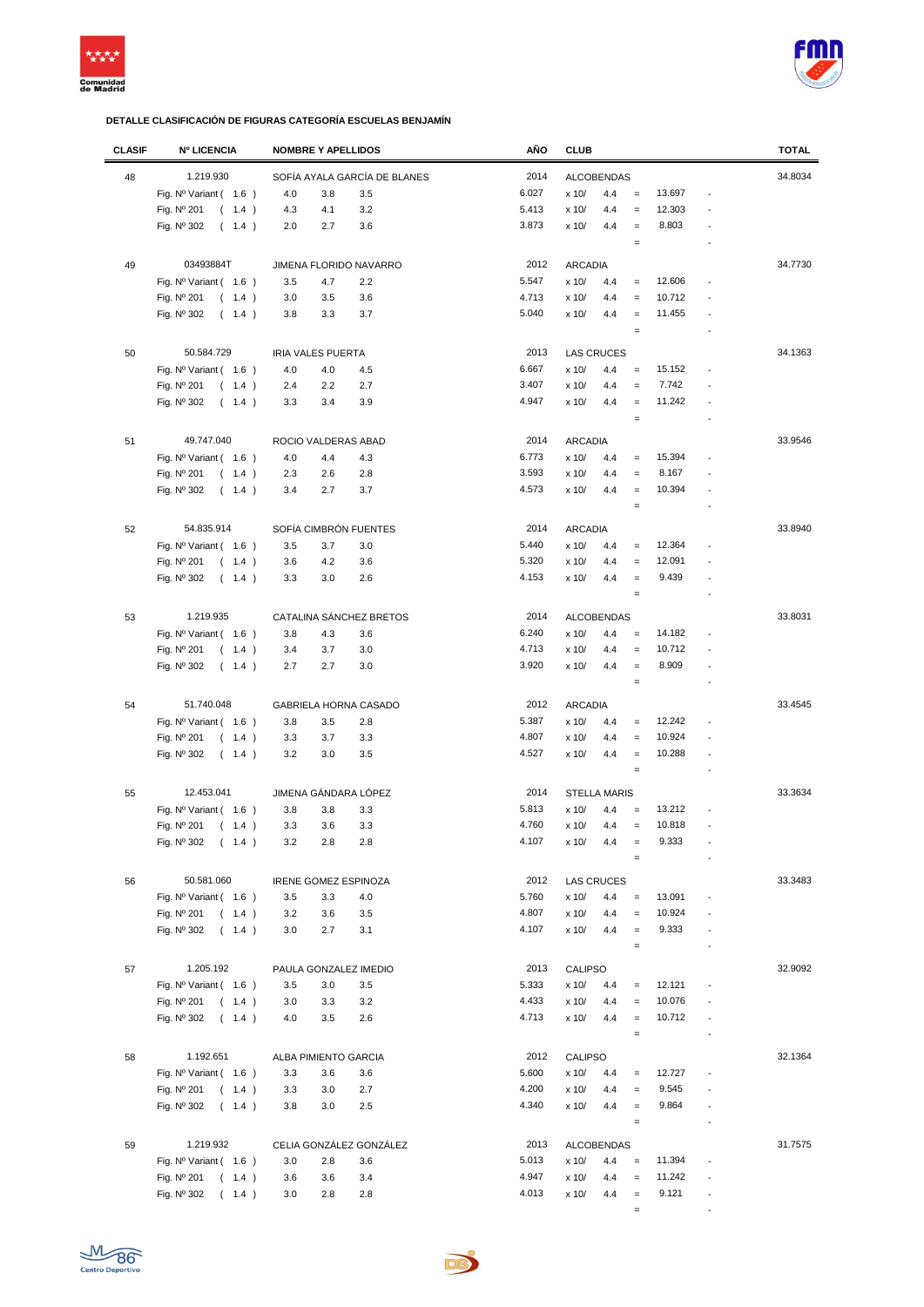



| <b>CLASIF</b> | <b>Nº LICENCIA</b>             | <b>NOMBRE Y APELLIDOS</b>  | AÑO   | <b>CLUB</b>                                                             | <b>TOTAL</b> |
|---------------|--------------------------------|----------------------------|-------|-------------------------------------------------------------------------|--------------|
| 60            | 1.219.927                      | AINHOA BAUTISTA SÁNCHEZ    | 2013  | <b>ALCOBENDAS</b>                                                       | 31.6971      |
|               | Fig. $N^{\circ}$ Variant (1.6) | 4.0<br>4.5<br>4.0          | 6.667 | 15.152<br>x 10/<br>4.4<br>$\equiv$                                      |              |
|               | Fig. Nº 201<br>(1.4)           | 2.8<br>3.0<br>2.7          | 3.967 | 9.015<br>x 10/<br>4.4<br>$\qquad \qquad =$                              |              |
|               | Fig. Nº 302<br>(1.4)           | 2.6<br>2.5<br>2.0          | 3.313 | 4.4<br>7.530<br>x 10/<br>$\equiv$                                       |              |
|               |                                |                            |       | $\qquad \qquad =$                                                       |              |
|               |                                |                            |       |                                                                         |              |
| 61            | 49589853J                      | NAIARA RIO ALMAZAN         | 2012  | <b>SUROESTE</b>                                                         | 31.4245      |
|               | Fig. $N^{\circ}$ Variant (1.6) | 4.0<br>3.3<br>2.0          | 4.960 | x 10/<br>11.273<br>4.4<br>$\qquad \qquad =$                             |              |
|               | Fig. Nº 201<br>(1.4)           | 3.2<br>3.7<br>3.2          | 4.713 | 10.712<br>x 10/<br>4.4<br>$\equiv$                                      |              |
|               | Fig. Nº 302<br>(1.4)           | 2.5<br>3.4<br>3.0          | 4.153 | 9.439<br>4.4<br>x 10/<br>$\equiv$                                       |              |
|               |                                |                            |       | $\qquad \qquad =$                                                       |              |
| 62            | 50.370.068                     | SOFIA POTES MARIN          | 2012  | SINCRO VILLALKOR                                                        | 30.7426      |
|               | Fig. $N^{\circ}$ Variant (1.6) | 4.5<br>4.4<br>4.3          | 7.040 | 16.000<br>x 10/<br>4.4<br>$=$                                           |              |
|               | Fig. Nº 201<br>(1.4)           | 3.3<br>3.0<br>3.2          | 4.433 | 10.076<br>x 10/<br>4.4<br>$\equiv$                                      |              |
|               | Fig. Nº 302<br>(1.4)           | 1.2<br>1.6<br>1.6          | 2.053 | 4.667<br>4.4<br>x 10/<br>$\equiv$                                       |              |
|               |                                |                            |       | $\qquad \qquad =$                                                       |              |
|               |                                |                            |       |                                                                         |              |
| 63            | 1.219.936                      | LÚA VARAS LEMA             | 2014  | <b>ALCOBENDAS</b>                                                       | 30.6060      |
|               | Fig. Nº Variant (1.6)          | 3.3<br>2.6<br>2.2          | 4.320 | x 10/<br>4.4<br>9.818<br>$\qquad \qquad =$                              |              |
|               | Fig. Nº 201<br>(1.4)           | 4.3<br>3.5<br>3.1          | 5.087 | x 10/<br>4.4<br>11.561<br>$\qquad \qquad =$                             |              |
|               | Fig. $N^{\circ}$ 302<br>(1.4)  | 2.5<br>3.2<br>3.0          | 4.060 | 9.227<br>$\equiv$<br>x 10/<br>4.4                                       |              |
|               |                                |                            |       | $\qquad \qquad =$                                                       |              |
| 64            | 9.845.414                      | MAIA REINOSO MALDONADO     | 2013  | <b>SINCRO VILLALKOR</b>                                                 | 30.5301      |
|               | Fig. Nº Variant (1.6)          | 3.0<br>4.0<br>2.0          | 4.800 | 10.909<br>x 10/<br>4.4<br>$\qquad \qquad =$<br>$\overline{\phantom{a}}$ |              |
|               | Fig. Nº 201<br>(1.4)           | 2.5<br>3.0<br>3.3          | 4.107 | 9.333<br>x 10/<br>4.4<br>$\qquad \qquad =$                              |              |
|               | Fig. Nº 302<br>(1.4)           | 2.8<br>3.5<br>3.4          | 4.527 | 10.288<br>x 10/<br>4.4<br>$\equiv$                                      |              |
|               |                                |                            |       | $\qquad \qquad =$                                                       |              |
|               |                                |                            |       |                                                                         |              |
| 65            | 6.097.357                      | ALEJANDRA LEONOR ESCOLANO  | 2014  | AD S RETIRO FUENTE EL BERRO                                             | 29.8943      |
|               | Fig. $N^{\circ}$ Variant (1.6) | 3.0<br>3.0<br>2.3          | 4.427 | 10.061<br>x 10/<br>4.4<br>$\qquad \qquad =$                             |              |
|               | Fig. Nº 201<br>(1.4)           | 3.0<br>3.4<br>2.8          | 4.293 | x 10/<br>4.4<br>9.758<br>$\equiv$                                       |              |
|               | Fig. Nº 302<br>(1.4)           | 3.5<br>3.0<br>3.0          | 4.433 | x 10/<br>4.4<br>10.076<br>$\equiv$<br>$\overline{\phantom{a}}$          |              |
|               |                                |                            |       | $\qquad \qquad =$                                                       |              |
| 66            | 1.192.644                      | CANDELA HERNANDEZ MANSILLA | 2012  | <b>CALIPSO</b>                                                          | 29.8788      |
|               | Fig. $N^{\circ}$ Variant (1.6) | 2.5<br>3.2<br>2.5          | 4.373 | x 10/<br>9.939<br>4.4<br>$\qquad \qquad =$                              |              |
|               | Fig. Nº 201<br>(1.4)           | 3.6<br>3.7<br>3.4          | 4.993 | x 10/<br>4.4<br>11.348<br>$\qquad \qquad =$                             |              |
|               | Fig. Nº 302<br>(1.4)           | 2.9<br>3.2<br>2.0          | 3.780 | x 10/<br>4.4<br>8.591<br>$\qquad \qquad =$                              |              |
|               |                                |                            |       | $\equiv$                                                                |              |
| 67            | 54.882.456                     | EMMA HERNANDEZ MEJIAS      | 2013  | <b>LAS CRUCES</b>                                                       | 29.8028      |
|               | Fig. Nº Variant (1.6)          | 3.5<br>3.6<br>3.4          | 5.600 | 12.727<br>x 10/<br>4.4<br>$\qquad \qquad =$                             |              |
|               | Fig. Nº 201<br>(1.4)           | 2.3<br>2.7<br>2.6          | 3.547 | 8.061<br>x 10/<br>4.4<br>$=$                                            |              |
|               | Fig. Nº 302<br>(1.4)           | 3.0<br>2.8<br>2.7          | 3.967 | x 10/<br>4.4<br>9.015<br>$\equiv$                                       |              |
|               |                                |                            |       | $\equiv$                                                                |              |
|               |                                |                            |       |                                                                         |              |
| 68            | 6.097.347                      | OLIVIA PÉREZ LEONOR        | 2013  | AD S RETIRO FUENTE EL BERRO                                             | 29.6972      |
|               | Fig. $N^{\circ}$ Variant (1.6) | 2.5<br>4.0<br>4.0          | 5.600 | 12.727<br>x 10/<br>4.4<br>$\qquad \qquad =$                             |              |
|               | Fig. Nº 201<br>(1.4)           | 3.5<br>3.9<br>3.0          | 4.853 | 11.030<br>x 10/<br>4.4<br>$\equiv$<br>$\overline{a}$                    |              |
|               | Fig. Nº 302<br>(1.4)           | 2.2<br>1.4<br>2.0          | 2.613 | 5.939<br>x 10/<br>4.4<br>$\equiv$<br>$\overline{\phantom{a}}$           |              |
|               |                                |                            |       | $\equiv$<br>$\overline{\phantom{a}}$                                    |              |
| 69            | 52.026.020                     | AITANA RUIZ SAEZ           | 2012  | <b>LAS CRUCES</b>                                                       | 29.0002      |
|               | Fig. Nº Variant ( 1.6 )        | 2.7<br>3.4<br>4.0          | 5.387 | 12.242<br>x 10/<br>4.4<br>$\equiv$                                      |              |
|               | Fig. Nº 201<br>(1.4)           | 3.0<br>3.2<br>3.1          | 4.340 | x 10/<br>9.864<br>4.4<br>$\equiv$                                       |              |
|               | Fig. Nº 302<br>(1.4)           | 2.2<br>2.3<br>2.0          | 3.033 | 6.894<br>x 10/<br>4.4<br>$\equiv$                                       |              |
|               |                                |                            |       | $\equiv$<br>$\blacksquare$                                              |              |
|               |                                |                            |       |                                                                         |              |
| 70            | 1.205.043                      | MARTA BARO FRANCO          | 2012  | <b>CALIPSO</b>                                                          | 28.9397      |
|               | Fig. $N^{\circ}$ Variant (1.6) | 2.8<br>3.0<br>2.5          | 4.427 | 10.061<br>x 10/<br>4.4<br>$\qquad \qquad =$                             |              |
|               | Fig. Nº 201<br>(1.4)           | 3.6<br>3.8<br>3.6          | 5.133 | x 10/<br>11.667<br>4.4<br>$\equiv$                                      |              |
|               | Fig. Nº 302<br>(1.4)           | 1.8<br>2.7<br>2.3          | 3.173 | 7.212<br>x 10/<br>4.4<br>$\equiv$                                       |              |
|               |                                |                            |       | $\equiv$<br>$\overline{\phantom{a}}$                                    |              |
| 71            | 49.843.707                     | CARMEN INCLAN MOLINA       | 2012  | SINCRO VILLALKOR                                                        | 28.9093      |
|               | Fig. $N^{\circ}$ Variant (1.6) | 3.5<br>2.5<br>3.5          | 5.067 | 11.515<br>x 10/<br>4.4<br>$\equiv$<br>$\overline{\phantom{a}}$          |              |
|               | Fig. Nº 201<br>(1.4)           | 3.3<br>3.4<br>2.5          | 4.293 | 9.758<br>x 10/<br>4.4<br>$\equiv$                                       |              |
|               | Fig. Nº 302<br>(1.4)           | 2.5<br>2.0<br>2.7          | 3.360 | x 10/<br>4.4<br>7.636<br>$\equiv$                                       |              |
|               | Fig. Nº<br>$\lambda$           |                            |       | $\qquad \qquad =$<br>$\overline{\phantom{a}}$                           |              |
|               |                                |                            |       |                                                                         |              |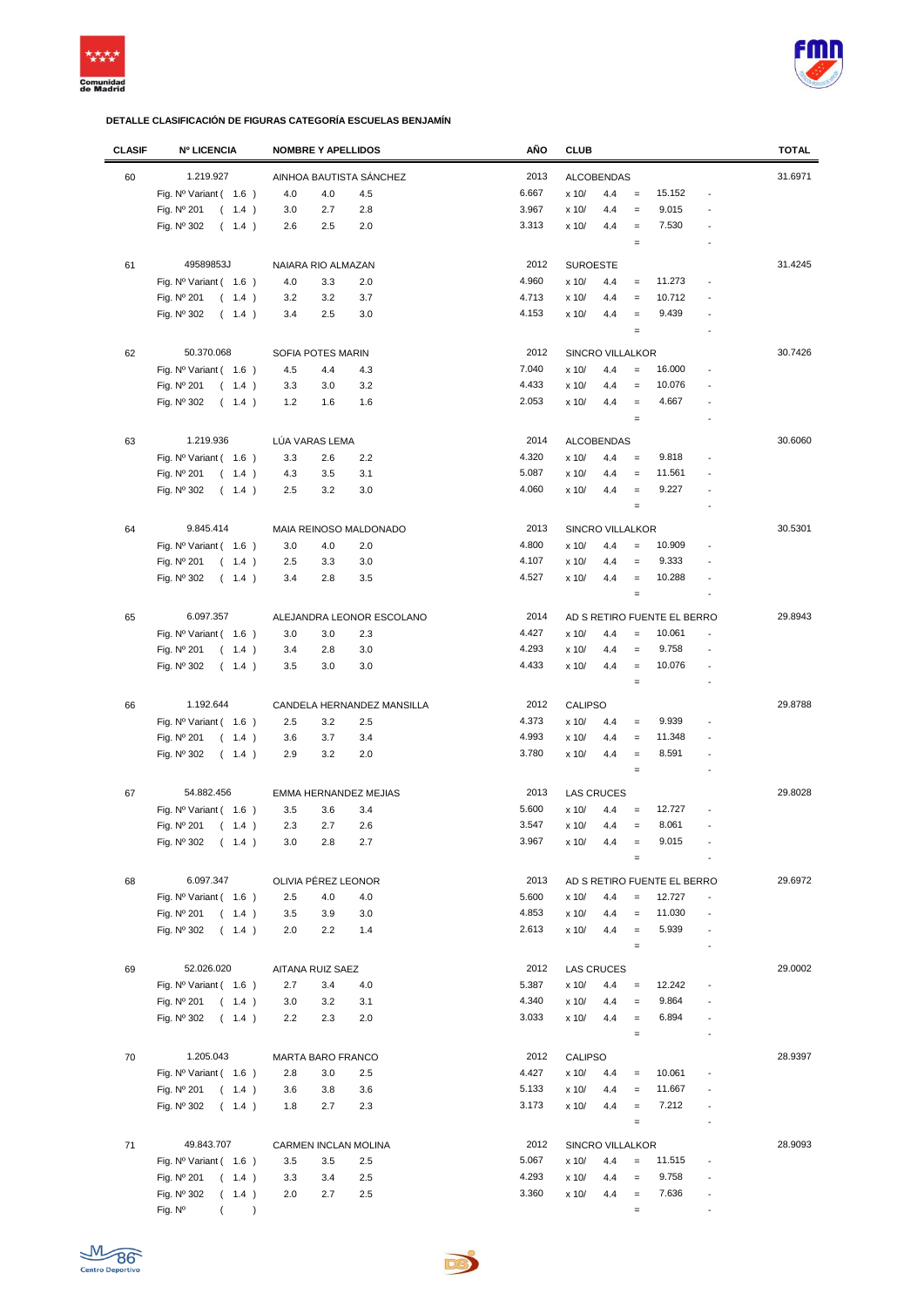



| <b>CLASIF</b> | <b>Nº LICENCIA</b>             | <b>NOMBRE Y APELLIDOS</b>   |     | AÑO   | <b>CLUB</b>       |     |                   |                         |                          | <b>TOTAL</b> |
|---------------|--------------------------------|-----------------------------|-----|-------|-------------------|-----|-------------------|-------------------------|--------------------------|--------------|
| 72            | 1.204.968                      | LEONOR CANO ROMERO          |     | 2012  | CALIPSO           |     |                   |                         |                          | 28.4849      |
|               | Fig. Nº Variant (1.6)          | 2.5<br>2.4                  | 2.5 | 3.947 | x 10/             | 4.4 | $=$               | 8.970                   |                          |              |
|               |                                |                             |     |       |                   |     |                   |                         |                          |              |
|               | Fig. Nº 201<br>(1.4)           | 3.3<br>3.0                  | 3.4 | 4.527 | x 10/             | 4.4 | $\qquad \qquad =$ | 10.288                  |                          |              |
|               | Fig. Nº 302<br>(1.4)           | 3.0<br>2.7                  | 3.0 | 4.060 | x 10/             | 4.4 | $\qquad \qquad =$ | 9.227                   |                          |              |
|               |                                |                             |     |       |                   |     | $\qquad \qquad =$ |                         | $\overline{a}$           |              |
| 73            | 1.204.967                      | MARIA CALZADILLA DIAZ-MINGO |     | 2013  | <b>CALIPSO</b>    |     |                   |                         |                          | 28.4698      |
|               | Fig. $N^{\circ}$ Variant (1.6) | 3.0<br>3.4                  | 3.7 | 5.387 | x 10/             | 4.4 | $\qquad \qquad =$ | 12.242                  |                          |              |
|               | Fig. Nº 201<br>(1.4)           | 3.0<br>3.1                  | 3.2 | 4.340 | x 10/             | 4.4 | $\qquad \qquad =$ | 9.864                   |                          |              |
|               | Fig. Nº 302<br>(1.4)           | 2.3<br>1.7                  | 2.0 | 2.800 | x 10/             | 4.4 | $\qquad \qquad =$ | 6.364                   |                          |              |
|               |                                |                             |     |       |                   |     | $\qquad \qquad =$ |                         |                          |              |
|               |                                |                             |     |       |                   |     |                   |                         |                          |              |
| 74            | 51.245.857                     | AINARA ERUSTES UÑA          |     | 2012  | SINCRO VILLALKOR  |     |                   |                         |                          | 28.4545      |
|               | Fig. $N^{\circ}$ Variant (1.6) | 2.8<br>3.0                  | 3.5 | 4.960 | x 10/             | 4.4 | $\qquad \qquad =$ | 11.273                  | $\overline{a}$           |              |
|               | Fig. Nº 201<br>(1.4)           | 3.3<br>3.6                  | 3.3 | 4.760 | x 10/             | 4.4 | $\qquad \qquad =$ | 10.818                  |                          |              |
|               | Fig. Nº 302<br>(1.4)           | 2.0<br>2.0                  | 2.0 | 2.800 | x 10/             | 4.4 | $\qquad \qquad =$ | 6.364                   |                          |              |
|               |                                |                             |     |       |                   |     | $\qquad \qquad =$ |                         |                          |              |
| 75            | 1.205.243                      | MARTINA NAVARRETE VIGO      |     | 2012  | <b>CALIPSO</b>    |     |                   |                         |                          | 28.2730      |
|               | Fig. $N^{\circ}$ Variant (1.6) | 2.8<br>3.0                  | 3.7 | 5.067 | x 10/             | 4.4 | $=$               | 11.515                  |                          |              |
|               | Fig. Nº 201<br>(1.4)           | 2.7<br>2.8                  | 3.5 | 4.200 | x 10/             | 4.4 | $=$               | 9.545                   |                          |              |
|               |                                |                             |     |       |                   |     |                   |                         |                          |              |
|               | Fig. Nº 302<br>(1.4)           | 3.0<br>2.0                  | 1.8 | 3.173 | x 10/             | 4.4 | $\qquad \qquad =$ | 7.212                   |                          |              |
|               |                                |                             |     |       |                   |     | $\qquad \qquad =$ |                         |                          |              |
| 76            | 1.220.377                      | <b>MARIA PATRONE CUEVAS</b> |     | 2014  | REAL CANOE N.C.   |     |                   |                         |                          | 27.9847      |
|               | Fig. Nº Variant (1.6)          | 3.0<br>3.7                  | 3.0 | 5.173 | x 10/             | 4.4 | $\qquad \qquad =$ | 11.758                  |                          |              |
|               | Fig. Nº 201<br>(1.4)           | 3.9<br>3.5                  | 3.3 | 4.993 | x 10/             | 4.4 | $\qquad \qquad =$ | 11.348                  |                          |              |
|               | Fig. Nº 302<br>(1.4)           | 2.0<br>1.6                  | 1.0 | 2.147 | x 10/             | 4.4 | $\qquad \qquad =$ | 4.879                   |                          |              |
|               |                                |                             |     |       |                   |     | $\qquad \qquad =$ |                         |                          |              |
|               |                                |                             |     |       |                   |     |                   |                         |                          |              |
| 77            | 52.026.312                     | CARLOTA HIGUERAS DE FRUTOS  |     | 2013  | <b>LAS CRUCES</b> |     |                   |                         |                          | 27.7576      |
|               | Fig. $N^{\circ}$ Variant (1.6) | 3.3<br>3.0                  | 2.6 | 4.747 | x 10/             | 4.4 | $\qquad \qquad =$ | 10.788                  |                          |              |
|               | Fig. Nº 201<br>(1.4)           | 2.6<br>2.7                  | 3.2 | 3.967 | x 10/             | 4.4 | $\qquad \qquad =$ | 9.015                   |                          |              |
|               | Fig. Nº 302<br>(1.4)           | 2.0<br>2.5                  | 3.0 | 3.500 | x 10/             | 4.4 | $\qquad \qquad =$ | 7.955                   |                          |              |
|               |                                |                             |     |       |                   |     | $\qquad \qquad =$ |                         |                          |              |
| 78            | 6.114.870                      | ARIADNE ADAMES POLANCO      |     | 2012  |                   |     |                   | AD S RETIRO MOSCARDO SA |                          | 27.4394      |
|               | Fig. $N^{\circ}$ Variant (1.6) | 2.7<br>1.8                  | 2.3 | 3.627 | x 10/             | 4.4 | $\equiv$          | 8.242                   |                          |              |
|               | Fig. Nº 201<br>(1.4)           | 3.3<br>3.8                  | 3.2 | 4.807 | x 10/             | 4.4 | $\qquad \qquad =$ | 10.924                  |                          |              |
|               |                                |                             |     | 3.640 |                   |     | $=$               | 8.273                   |                          |              |
|               | Fig. Nº 302<br>(1.4)           | 2.7<br>2.4                  | 2.7 |       | x 10/             | 4.4 |                   |                         |                          |              |
|               |                                |                             |     |       |                   |     | $\qquad \qquad =$ |                         |                          |              |
| 79            | 2.411.805                      | EMILIA SERRANO CÁSARES      |     | 2016  | <b>ARCADIA</b>    |     |                   |                         |                          | 27.2880      |
|               | Fig. $N^{\circ}$ Variant (1.6) | 4.5<br>4.4                  | 3.9 | 6.827 | x 10/             | 4.4 | $=$               | 15.515                  |                          |              |
|               | Fig. Nº 201<br>(1.4)           | 2.8<br>2.6                  | 2.0 | 3.453 | x 10/             | 4.4 | $\qquad \qquad =$ | 7.848                   |                          |              |
|               | Fig. Nº 302<br>(1.4)           | 1.0<br>1.7                  | 1.0 | 1.727 | x 10/             | 4.4 | $=$               | 3.924                   |                          |              |
|               |                                |                             |     |       |                   |     | $\quad =$         |                         |                          |              |
| 80            | 6.101.524                      | MARTINA TORRIJOS GÓMEZ      |     | 2012  |                   |     |                   | AD S RETIRO MOSCARDO    |                          | 27.2879      |
|               | Fig. Nº Variant ( 1.6 )        |                             |     | 6.453 |                   | 4.4 | $=$               | 14.667                  |                          |              |
|               |                                | 3.8<br>4.3                  | 4.0 |       | x 10/             |     |                   |                         |                          |              |
|               | Fig. Nº 201<br>(1.4)           | 3.0<br>3.5                  | 2.8 | 4.340 | x 10/             | 4.4 | $\qquad \qquad =$ | 9.864                   |                          |              |
|               | Fig. Nº 302<br>(1.4)           | 1.0<br>0.8                  | 0.8 | 1.213 | x 10/             | 4.4 | $\equiv$          | 2.758                   |                          |              |
|               |                                |                             |     |       |                   |     | $\qquad \qquad =$ |                         | ÷,                       |              |
| 81            | 52.091.015                     | MARIA TORRE MORENO-TOMÉ     |     | 2013  | SINCRO VILLALKOR  |     |                   |                         |                          | 27.1516      |
|               | Fig. $N^{\circ}$ Variant (1.6) | 2.5<br>2.8                  | 2.4 | 4.107 | x 10/             | 4.4 | $=$               | 9.333                   |                          |              |
|               | Fig. Nº 201<br>(1.4)           | 3.5<br>3.9                  | 2.9 | 4.807 | x 10/             | 4.4 | $\qquad \qquad =$ | 10.924                  | $\overline{a}$           |              |
|               | Fig. Nº 302<br>(1.4)           | 2.4<br>1.8                  | 2.3 | 3.033 | x 10/             | 4.4 | $\qquad \qquad =$ | 6.894                   |                          |              |
|               |                                |                             |     |       |                   |     | $\equiv$          |                         | ÷,                       |              |
|               |                                |                             |     |       |                   |     |                   |                         |                          |              |
| 82            | 3.227.957                      | CAROLINA HERAS GONZALEZ     |     | 2012  | SINCRO CAN        |     |                   |                         |                          | 27.0455      |
|               | Fig. $N^{\circ}$ Variant (1.6) | 3.5<br>3.8                  | 1.1 | 4.480 | x 10/             | 4.4 | $\equiv$          | 10.182                  |                          |              |
|               | Fig. Nº 201<br>(1.4)           | 3.2<br>3.0                  | 3.0 | 4.293 | x 10/             | 4.4 | $\qquad \qquad =$ | 9.758                   |                          |              |
|               | Fig. Nº 302<br>(1.4)           | 2.0<br>2.3                  | 2.4 | 3.127 | x 10/             | 4.4 | $\equiv$          | 7.106                   |                          |              |
|               |                                |                             |     |       |                   |     | $\qquad \qquad =$ |                         | $\overline{\phantom{a}}$ |              |
| 83            | 6.101.618                      | CARLA GARRIDO GARCÍA        |     | 2012  |                   |     |                   | AD S RETIRO MOSCARDO SA |                          | 26.7878      |
|               | Fig. $N^{\circ}$ Variant (1.6) | 3.0<br>2.4                  | 2.7 | 4.320 | x 10/             | 4.4 | $\qquad \qquad =$ | 9.818                   | $\blacksquare$           |              |
|               | Fig. Nº 201<br>(1.4)           | 2.2<br>2.6                  | 2.2 | 3.267 | x 10/             | 4.4 | $\qquad \qquad =$ | 7.424                   |                          |              |
|               |                                | 3.0<br>3.2                  | 2.8 | 4.200 | x 10/             | 4.4 | $\equiv$          | 9.545                   | $\blacksquare$           |              |
|               | Fig. Nº 302<br>(1.4)           |                             |     |       |                   |     |                   |                         |                          |              |
|               |                                |                             |     |       |                   |     | $\qquad \qquad =$ |                         |                          |              |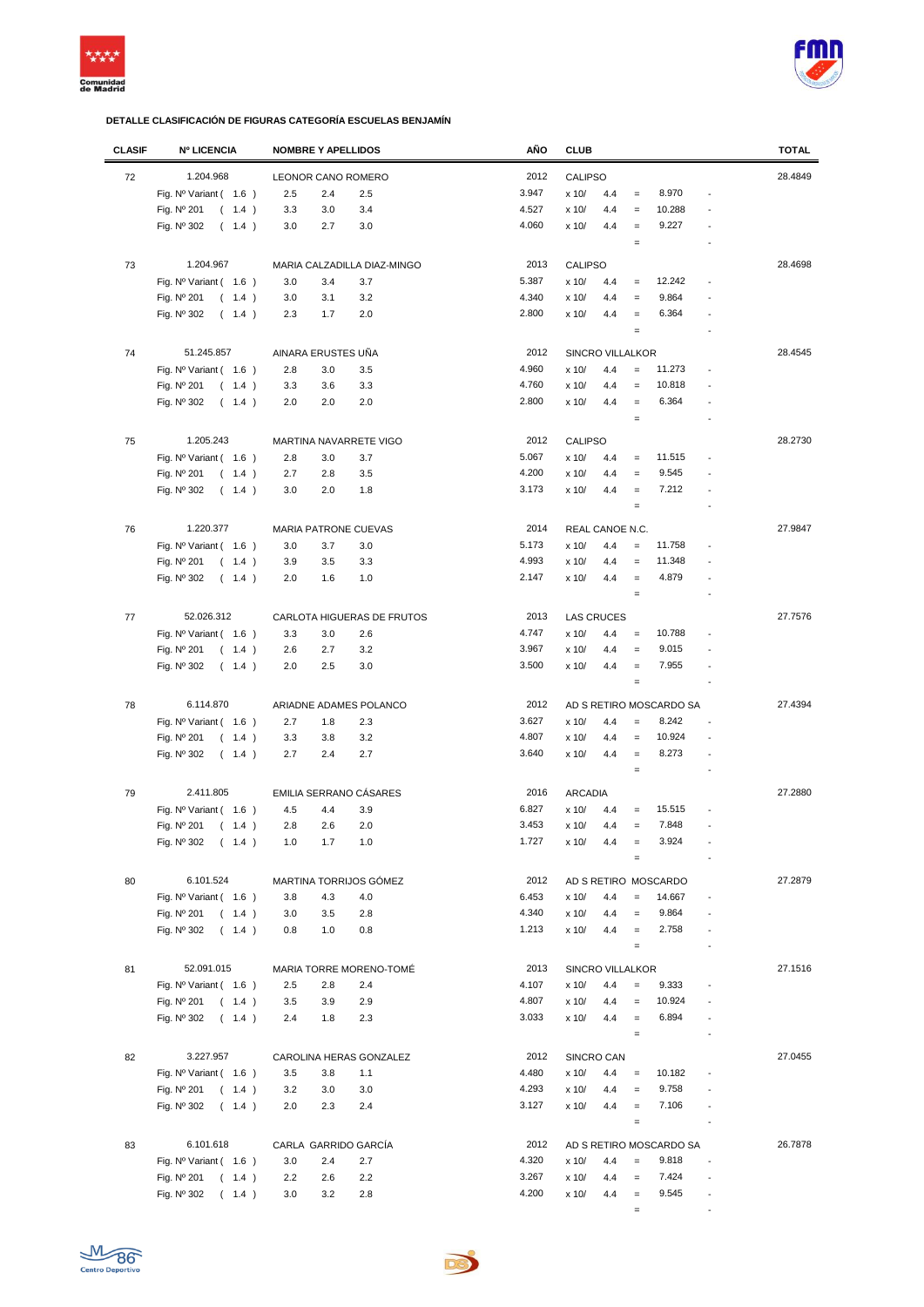



| <b>CLASIF</b> | <b>Nº LICENCIA</b>             | <b>NOMBRE Y APELLIDOS</b> | AÑO   | <b>CLUB</b>                                                            | <b>TOTAL</b> |
|---------------|--------------------------------|---------------------------|-------|------------------------------------------------------------------------|--------------|
| 84            | 6.122.317                      | ZOE DEL AGUA GRANDE       | 2015  | AD S RETIRO GALLUR                                                     | 26.6515      |
|               | Fig. $N^{\circ}$ Variant (1.6) | 3.0<br>3.5<br>3.5         | 5.333 | $=$<br>12.121<br>x 10/<br>4.4                                          |              |
|               | Fig. Nº 201<br>(1.4)           | 2.4<br>3.5<br>2.7         | 4.013 | x 10/<br>4.4<br>9.121<br>$\qquad \qquad =$                             |              |
|               | Fig. Nº 302<br>(1.4)           | 1.8<br>1.8<br>1.5         | 2.380 | x 10/<br>4.4<br>5.409<br>$\equiv$                                      |              |
|               |                                |                           |       | $\quad =$                                                              |              |
| 85            | 1.676.686                      |                           | 2014  | <b>STELLA MARIS</b>                                                    | 26.6364      |
|               |                                | LEYRE PARRILLA PRIETO     |       |                                                                        |              |
|               | Fig. Nº Variant (1.6)          | 2.0<br>2.8<br>3.0         | 4.160 | 9.455<br>x 10/<br>4.4<br>$\qquad \qquad =$                             |              |
|               | Fig. Nº 201<br>(1.4)           | 3.2<br>2.9<br>3.0         | 4.247 | 9.652<br>4.4<br>x 10/<br>$=$                                           |              |
|               | Fig. Nº 302<br>(1.4)           | 2.4<br>2.2<br>2.5         | 3.313 | 7.530<br>x 10/<br>4.4<br>$\equiv$                                      |              |
|               |                                |                           |       | $\qquad \qquad =$                                                      |              |
| 86            | 9.138.332                      | <b>INES AZNAR ARENAS</b>  | 2012  | <b>SINCRO VILLALKOR</b>                                                | 26.6060      |
|               | Fig. $N^{\circ}$ Variant (1.6) | 3.0<br>3.0<br>3.0         | 4.800 | 10.909<br>x 10/<br>4.4<br>$=$                                          |              |
|               | Fig. Nº 201<br>(1.4)           | 3.5<br>3.4<br>3.3         | 4.760 | 10.818<br>x 10/<br>4.4<br>$\qquad \qquad =$                            |              |
|               | Fig. Nº 302<br>(1.4)           | 1.2<br>2.4<br>1.0         | 2.147 | 4.879<br>x 10/<br>4.4<br>$\qquad \qquad =$                             |              |
|               |                                |                           |       | $\qquad \qquad =$                                                      |              |
| 87            | 9.139.626                      | CLAUDIA RIVERA MORAL      | 2012  | SINCRO VILLALKOR                                                       | 26.5150      |
|               | Fig. $N^{\circ}$ Variant (1.6) | 3.0<br>4.0<br>3.5         | 5.600 | x 10/<br>4.4<br>12.727<br>$\qquad \qquad =$                            |              |
|               | Fig. Nº 201<br>(1.4)           | 3.0<br>3.0<br>3.4         | 4.387 | 9.970<br>x 10/<br>4.4<br>$\qquad \qquad =$                             |              |
|               | Fig. $N^{\circ}$ 302<br>(1.4)  | 1.3<br>1.0<br>1.3         | 1.680 | 3.818<br>x 10/<br>4.4<br>$\qquad \qquad =$<br>$\overline{a}$           |              |
|               |                                |                           |       | $\qquad \qquad =$                                                      |              |
|               |                                |                           |       |                                                                        |              |
| 88            | 1.192.645                      | SOFIA HERNANDEZ MANSILLA  | 2014  | <b>CALIPSO</b>                                                         | 26.4847      |
|               | Fig. Nº Variant (1.6)          | 2.5<br>2.7<br>3.0         | 4.373 | x 10/<br>9.939<br>4.4<br>$\qquad \qquad =$                             |              |
|               | Fig. Nº 201<br>(1.4)           | 3.0<br>2.6<br>2.6         | 3.827 | 8.697<br>x 10/<br>4.4<br>$\qquad \qquad =$                             |              |
|               | Fig. Nº 302<br>(1.4)           | 2.7<br>2.3<br>2.4         | 3.453 | 7.848<br>x 10/<br>4.4<br>$\qquad \qquad =$                             |              |
|               |                                |                           |       | $\qquad \qquad =$                                                      |              |
| 89            | 6.101.521                      | CLARA BERNAL GABALDÓN     | 2014  | AD S RETIRO MOSCARDO                                                   | 26.2577      |
|               | Fig. $N^{\circ}$ Variant (1.6) | 4.5<br>4.0<br>3.8         | 6.560 | 14.909<br>x 10/<br>4.4<br>$\qquad \qquad =$                            |              |
|               | Fig. Nº 201<br>(1.4)           | 2.6<br>2.3<br>2.8         | 3.593 | 8.167<br>x 10/<br>4.4<br>$\qquad \qquad =$                             |              |
|               | Fig. Nº 302<br>(1.4)           | 1.0<br>0.8<br>1.2         | 1.400 | x 10/<br>4.4<br>3.182<br>$\qquad \qquad =$                             |              |
|               |                                |                           |       | $\qquad \qquad =$                                                      |              |
| 90            | 1.205.246                      | MARLENE HERNANDEZ CARPIO  | 2012  | <b>CALIPSO</b>                                                         | 26.0000      |
|               |                                |                           | 7.520 | 17.091<br>x 10/                                                        |              |
|               | Fig. $N^{\circ}$ Variant (1.6) | 4.6<br>4.7<br>4.8         | 2.707 | 4.4<br>$\qquad \qquad =$                                               |              |
|               | Fig. Nº 201<br>(1.4)           | 2.0<br>1.8<br>2.0         |       | 6.152<br>x 10/<br>4.4<br>$\qquad \qquad =$                             |              |
|               | Fig. Nº 302<br>(1.4)           | 0.6<br>1.0<br>1.0         | 1.213 | 2.758<br>x 10/<br>4.4<br>$\qquad \qquad =$<br>$\qquad \qquad =$        |              |
|               |                                |                           |       |                                                                        |              |
| 91            | 6.097.361                      | EVA MATEVA MARADZIYSKA    | 2013  | AD S RETIRO FUENTE EL BERRO                                            | 25.6665      |
|               | Fig. $N^{\circ}$ Variant (1.6) | 2.7<br>3.0<br>3.4         | 4.853 | 11.030<br>x 10/<br>4.4<br>$\equiv$                                     |              |
|               | Fig. Nº 201<br>(1.4)           | 2.0<br>3.0<br>3.2         | 3.827 | x 10/<br>8.697<br>4.4<br>$\qquad \qquad =$<br>÷,                       |              |
|               | Fig. Nº 302<br>(1.4)           | 2.0<br>2.5<br>1.1         | 2.613 | x 10/<br>5.939<br>4.4                                                  |              |
|               |                                |                           |       | $=$                                                                    |              |
| 92            | 52.873.501                     | VALENTINA DÍAZ JIMENEZ    | 2014  | <b>STELLA MARIS</b>                                                    | 25.4698      |
|               | Fig. $N^{\circ}$ Variant (1.6) | 3.5<br>2.9<br>2.8         | 4.907 | 11.152<br>x 10/<br>4.4<br>$\qquad \qquad =$                            |              |
|               | Fig. Nº 201<br>(1.4)           | 3.2<br>3.5<br>3.4         | 4.713 | x 10/<br>10.712<br>4.4<br>$\equiv$                                     |              |
|               | Fig. Nº 302<br>(1.4)           | 1.3<br>0.8<br>1.3         | 1.587 | 3.606<br>x 10/<br>4.4<br>$\equiv$                                      |              |
|               |                                |                           |       | $\qquad \qquad =$<br>$\overline{\phantom{a}}$                          |              |
|               |                                |                           |       |                                                                        | 25.3789      |
| 93            | 1.204.969                      | LEYRE VAZQUEZ CALVO       | 2012  | CALIPSO                                                                |              |
|               | Fig. $N^{\circ}$ Variant (1.6) | 2.5<br>2.0<br>2.0         | 3.467 | 7.879<br>x 10/<br>4.4<br>$\qquad \qquad =$                             |              |
|               | Fig. Nº 201<br>(1.4)           | 2.8<br>2.8<br>3.2         | 4.107 | 9.333<br>x 10/<br>4.4<br>$\qquad \qquad =$                             |              |
|               | Fig. Nº 302<br>(1.4)           | 3.0<br>2.0<br>2.7         | 3.593 | 8.167<br>x 10/<br>4.4<br>$\qquad \qquad =$                             |              |
|               |                                |                           |       | $\quad \  \  =$                                                        |              |
| 94            | 52.029.747                     | CANDELA HERNANDO ALADID   | 2013  | <b>LAS CRUCES</b>                                                      | 25.1970      |
|               | Fig. Nº Variant ( 1.6 )        | 3.8<br>3.7<br>3.4         | 5.813 | 13.212<br>x 10/<br>4.4<br>$\qquad \qquad =$                            |              |
|               | Fig. Nº 201<br>(1.4)           | 2.2<br>2.4<br>2.3         | 3.220 | 7.318<br>x 10/<br>4.4<br>$=$                                           |              |
|               | Fig. Nº 302<br>(1.4)           | 1.7<br>1.2<br>1.5         | 2.053 | 4.667<br>x 10/<br>4.4<br>$\equiv$                                      |              |
|               |                                |                           |       | $\qquad \qquad =$                                                      |              |
| 95            | 9.139.049                      | ALEXIA MORENO GONZALEZ    | 2012  | SINCRO VILLALKOR                                                       | 25.0911      |
|               | Fig. $N^{\circ}$ Variant (1.6) | 4.0<br>4.0<br>3.6         | 6.187 | 14.061<br>x 10/<br>4.4<br>$=$                                          |              |
|               | Fig. Nº 201<br>(1.4)           | 2.3<br>2.5<br>2.0         | 3.173 | 7.212<br>x 10/<br>4.4<br>$\qquad \qquad =$                             |              |
|               | Fig. Nº 302<br>(1.4)           | 0.4<br>1.5<br>1.7         | 1.680 | 3.818<br>x 10/<br>4.4<br>$\qquad \qquad =$<br>$\overline{\phantom{a}}$ |              |
|               |                                |                           |       | $\qquad \qquad =$                                                      |              |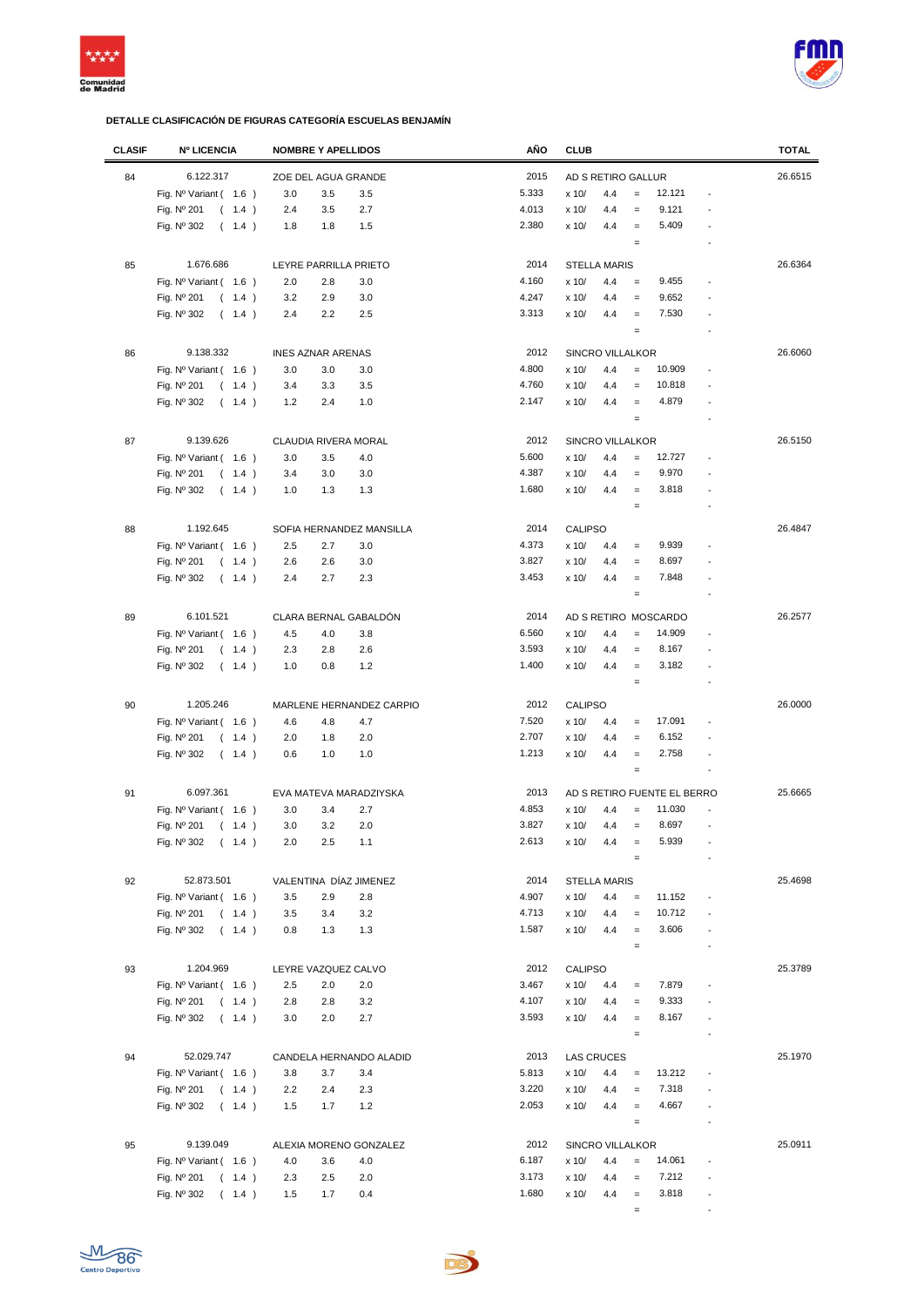



| <b>CLASIF</b> | <b>Nº LICENCIA</b>             | <b>NOMBRE Y APELLIDOS</b>      | AÑO   | <b>CLUB</b>                                                | <b>TOTAL</b> |
|---------------|--------------------------------|--------------------------------|-------|------------------------------------------------------------|--------------|
| 96            | 50.219.201                     | MARAH PRIETO GOMEZ             | 2012  | SINCRO VILLALKOR                                           | 24.7274      |
|               | Fig. $N^{\circ}$ Variant (1.6) | 2.0<br>2.5<br>4.0              | 4.533 | 10.303<br>x 10/<br>4.4<br>$\qquad \qquad =$                |              |
|               | Fig. Nº 201<br>(1.4)           | 2.7<br>2.7<br>2.0              | 3.453 | 7.848<br>x 10/<br>4.4<br>$=$                               |              |
|               | Fig. Nº 302<br>(1.4)           | 2.0<br>1.5<br>2.7              | 2.893 | 6.576<br>x 10/<br>4.4<br>$\equiv$                          |              |
|               |                                |                                |       | $\qquad \qquad =$                                          |              |
|               |                                |                                |       |                                                            |              |
| 97            | 1.192.650                      | CLAUDIA MORA BRAVO             | 2012  | <b>CALIPSO</b>                                             | 24.6665      |
|               | Fig. $N^{\circ}$ Variant (1.6) | 2.5<br>2.0<br>1.5              | 3.200 | 7.273<br>x 10/<br>4.4<br>$\qquad \qquad =$                 |              |
|               | Fig. Nº 201<br>(1.4)           | 3.2<br>3.0<br>2.9              | 4.247 | 9.652<br>x 10/<br>4.4<br>$=$                               |              |
|               | Fig. Nº 302<br>(1.4)           | 2.0<br>3.0<br>2.3              | 3.407 | 7.742<br>x 10/<br>4.4<br>$=$                               |              |
|               |                                |                                |       | $\qquad \qquad =$                                          |              |
| 98            | 53.024.154                     | SARA LUCES GARCÍA              | 2013  | SINCRO TORRELODONES                                        | 24.0909      |
|               |                                | 2.3<br>1.4                     | 3.040 | 6.909<br>x 10/<br>4.4<br>$=$                               |              |
|               | Fig. $N^{\circ}$ Variant (1.6) | 2.0                            | 4.760 | 10.818                                                     |              |
|               | Fig. Nº 201<br>(1.4)           | 3.3<br>3.5<br>3.4              |       | x 10/<br>4.4<br>$=$                                        |              |
|               | Fig. Nº 302<br>(1.4)           | 2.0<br>2.0<br>2.0              | 2.800 | 6.364<br>x 10/<br>4.4<br>$\qquad \qquad =$                 |              |
|               |                                |                                |       | $\qquad \qquad =$                                          |              |
| 99            | 6.101.684                      | FATIMA DANNIELA CAMARGO SOLANO | 2013  | AD S RETIRO MOSCARDO SA                                    | 23.8488      |
|               | Fig. Nº Variant (1.6)          | 2.7<br>3.3<br>2.3              | 4.427 | 10.061<br>x 10/<br>4.4<br>$=$                              |              |
|               | Fig. Nº 201<br>(1.4)           | 3.2<br>3.3<br>3.0              | 4.433 | 10.076<br>x 10/<br>4.4<br>$\equiv$                         |              |
|               | Fig. Nº 302<br>(1.4)           | 1.2<br>1.3<br>1.0              | 1.633 | 3.712<br>x 10/<br>4.4<br>$\qquad \qquad =$                 |              |
|               |                                |                                |       | $\qquad \qquad =$                                          |              |
|               |                                |                                |       |                                                            |              |
| 100           | 9.137.986                      | ALBA LOPEZ VIVAR               | 2012  | SINCRO VILLALKOR                                           | 23.5002      |
|               | Fig. $N^{\circ}$ Variant (1.6) | 2.5<br>2.5<br>2.4              | 3.947 | 8.970<br>x 10/<br>4.4<br>$=$                               |              |
|               | Fig. Nº 201<br>(1.4)           | 2.0<br>2.8<br>2.7              | 3.500 | 7.955<br>x 10/<br>4.4<br>$\qquad \qquad =$                 |              |
|               | Fig. Nº 302<br>(1.4)           | 2.2<br>2.0<br>2.0              | 2.893 | 6.576<br>x 10/<br>4.4<br>$\equiv$                          |              |
|               |                                |                                |       | $\qquad \qquad =$                                          |              |
| 101           | 2.659.602                      | FLAVIA RUIZ ALARCON            | 2014  | <b>STELLA MARIS</b>                                        | 23.3938      |
|               | Fig. Nº Variant (1.6)          | 2.0<br>2.2<br>2.5              | 3.573 | x 10/<br>4.4<br>8.121<br>$=$                               |              |
|               | Fig. Nº 201<br>(1.4)           | 2.9<br>2.8<br>3.0              | 4.060 | 9.227<br>x 10/<br>4.4<br>$\equiv$                          |              |
|               | Fig. Nº 302<br>(1.4)           | 2.0<br>2.0<br>1.7              | 2.660 | x 10/<br>4.4<br>6.045<br>$\equiv$                          |              |
|               |                                |                                |       | $\qquad \qquad =$                                          |              |
|               |                                |                                |       |                                                            |              |
| 102           | 26.798.723                     | CARMEN ISABEL ONDO NZAMBI      | 2012  | <b>SINCRO VILLALKOR</b>                                    | 23.2275      |
|               | Fig. Nº Variant (1.6)          | 2.0<br>3.0<br>2.7              | 4.107 | 9.333<br>x 10/<br>4.4<br>$=$                               |              |
|               | Fig. Nº 201<br>(1.4)           | 2.7<br>2.7<br>3.0              | 3.920 | 8.909<br>x 10/<br>4.4<br>$\equiv$                          |              |
|               | Fig. $N^{\circ}$ 302<br>(1.4)  | 1.4<br>1.5<br>1.8              | 2.193 | 4.985<br>x 10/<br>4.4<br>$\qquad \qquad =$                 |              |
|               |                                |                                |       | $\equiv$                                                   |              |
| 103           | 1.216.106                      | <b>MARTA CASADO MARTIN</b>     | 2012  | <b>CALIPSO</b>                                             | 22.8333      |
|               | Fig. Nº Variant (1.6)          | 2.3<br>1.8<br>1.7              | 3.093 | 7.030<br>x 10/<br>4.4<br>$=$                               |              |
|               | Fig. Nº 201<br>1.4)            | 2.8<br>3.0<br>2.8              | 4.013 | 9.121<br>x 10/<br>4.4<br>$=$<br>$\overline{a}$             |              |
|               | $\left($                       |                                | 2.940 |                                                            |              |
|               | Fig. Nº 302<br>(1.4)           | 2.3<br>2.6<br>1.4              |       | 6.682<br>x 10/<br>4.4                                      |              |
|               |                                |                                |       | $=$                                                        |              |
| 104           | 3.127.672                      | ALBA PINA FERNANDEZ            | 2014  | SINCRO CAN                                                 | 22.4244      |
|               | Fig. $N^{\circ}$ Variant (1.6) | 3.8<br>2.4<br>1.8              | 4.267 | 9.697<br>x 10/<br>4.4<br>$\qquad \qquad =$                 |              |
|               | Fig. Nº 201<br>(1.4)           | 3.0<br>3.5<br>3.6              | 4.713 | 10.712<br>x 10/<br>4.4<br>$\qquad \qquad =$                |              |
|               | Fig. Nº 302<br>(1.4)           | 0.7<br>0.5<br>0.7              | 0.887 | 2.015<br>x 10/<br>4.4<br>$\equiv$                          |              |
|               |                                |                                |       | $\qquad \qquad =$<br>$\overline{a}$                        |              |
| 105           | 55.004.285                     | SOFIA CHOCANO IMEDIO           | 2013  | SINCRO VILLALKOR                                           | 22.3789      |
|               | Fig. $N^{\circ}$ Variant (1.6) | 2.3<br>2.4<br>3.0              | 4.107 | 9.333<br>x 10/<br>4.4<br>$\qquad \qquad =$                 |              |
|               | Fig. Nº 201<br>(1.4)           | 2.5<br>2.8<br>3.0              | 3.873 | 8.803<br>x 10/<br>4.4<br>$\qquad \qquad =$                 |              |
|               |                                | 1.5                            | 1.867 | 4.242<br>4.4<br>$\overline{a}$                             |              |
|               | Fig. Nº 302<br>(1.4)           | 1.5<br>1.0                     |       | x 10/<br>$\equiv$                                          |              |
|               |                                |                                |       | $\qquad \qquad =$                                          |              |
| 106           | 55.387.557                     | MARTINA ROOK GONZALEZ          | 2013  | SINCRO VILLALKOR                                           | 22.3634      |
|               | Fig. $N^{\circ}$ Variant (1.6) | 2.0<br>2.0<br>1.5              | 2.933 | 6.667<br>x 10/<br>4.4<br>$\equiv$<br>$\overline{a}$        |              |
|               | Fig. Nº 201<br>(1.4)           | 2.9<br>2.6<br>3.0              | 3.967 | 9.015<br>x 10/<br>4.4<br>$\equiv$                          |              |
|               | Fig. Nº 302<br>(1.4)           | 1.8<br>2.5<br>2.0              | 2.940 | x 10/<br>6.682<br>4.4<br>$\qquad \qquad =$                 |              |
|               |                                |                                |       | $\qquad \qquad =$                                          |              |
| 107           | 1.205.245                      |                                | 2013  |                                                            | 22.1969      |
|               |                                | DANIELA TORRES RODRIGUEZ       |       | <b>CALIPSO</b>                                             |              |
|               | Fig. $N^{\circ}$ Variant (1.6) | 3.0<br>2.5<br>3.8              | 4.960 | 11.273<br>x 10/<br>4.4<br>$\qquad \qquad =$                |              |
|               | Fig. Nº 201<br>(1.4)           | 2.0<br>1.3<br>1.8              | 2.380 | 5.409<br>x 10/<br>4.4<br>$=$                               |              |
|               | Fig. Nº 302<br>(1.4)           | 1.2<br>2.2<br>1.8              | 2.427 | x 10/<br>5.515<br>4.4<br>$\qquad \qquad =$<br>$\centerdot$ |              |
|               |                                |                                |       | $=$                                                        |              |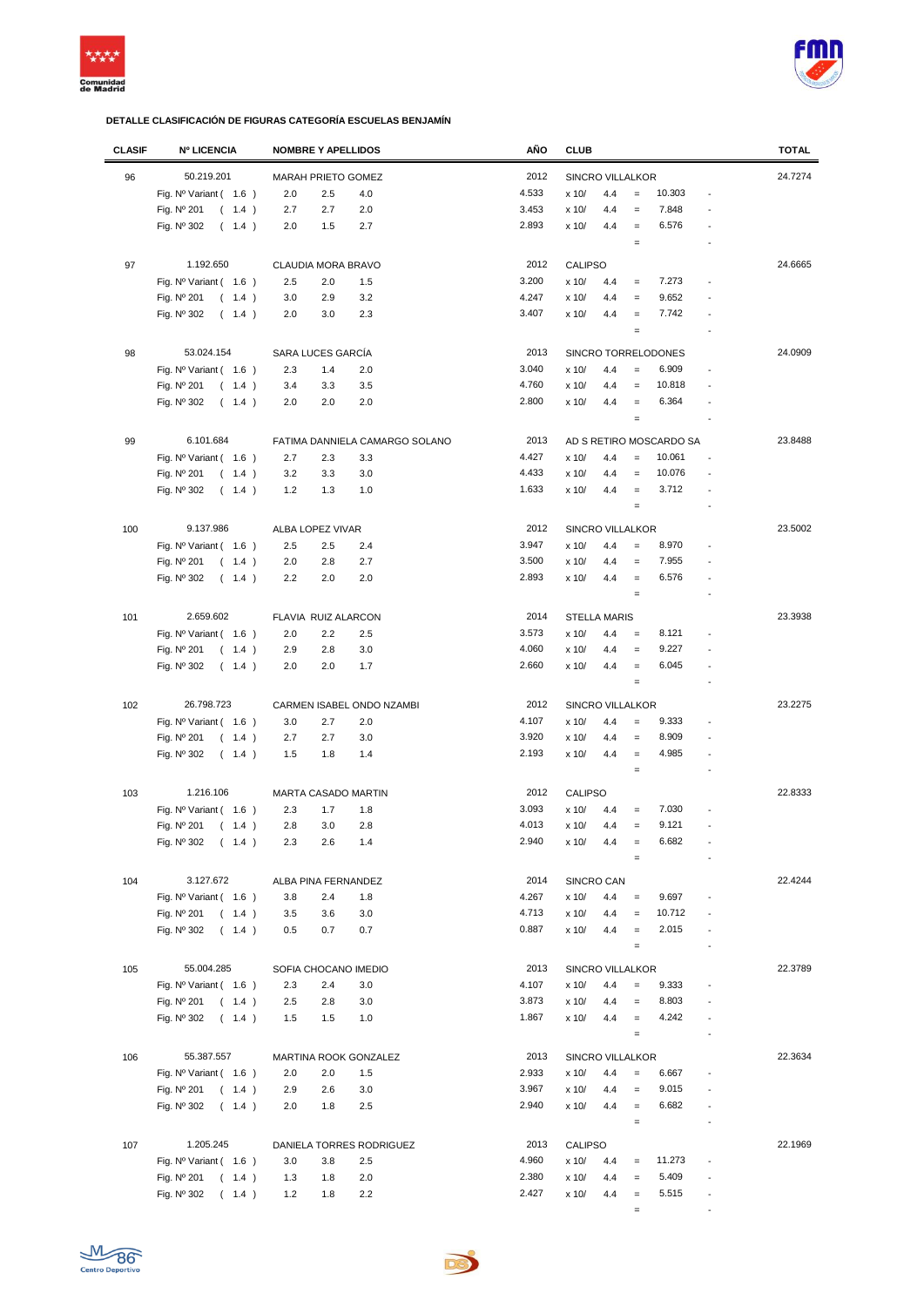



| <b>CLASIF</b> | <b>Nº LICENCIA</b>             | <b>NOMBRE Y APELLIDOS</b>     | AÑO           | <b>CLUB</b>                                    | <b>TOTAL</b> |
|---------------|--------------------------------|-------------------------------|---------------|------------------------------------------------|--------------|
| 108           | 6.101.620                      | HELENA GARRIDO GARCÍA         | 2013          | AD S RETIRO MOSCARDO SA                        | 22.0000      |
|               | Fig. $N^{\circ}$ Variant (1.6) | 2.5<br>2.7<br>1.4             | 3.520         | 8.000<br>x 10/<br>4.4<br>$\qquad \qquad =$     |              |
|               | Fig. Nº 201<br>(1.4)           | 2.8<br>2.5<br>2.8             | 3.780         | 8.591<br>x 10/<br>4.4<br>$\qquad \qquad =$     |              |
|               | Fig. Nº 302                    |                               | 2.380         | 5.409                                          |              |
|               | (1.4)                          | 1.3<br>2.0<br>1.8             |               | x 10/<br>4.4<br>$\qquad \qquad =$<br>$\quad =$ |              |
|               |                                |                               |               |                                                |              |
| 109           | 6.101.518                      | ELIA GIMÉNEZ TEJADO           | 2014          | AD S RETIRO MOSCARDO                           | 21.5452      |
|               | Fig. $N^{\circ}$ Variant (1.6) | 3.0<br>2.5<br>3.0             | 4.533         | 10.303<br>x 10/<br>4.4<br>$=$                  |              |
|               | Fig. Nº 201<br>(1.4)           | 2.0<br>2.4<br>2.6             | 3.267         | 7.424<br>x 10/<br>4.4<br>$=$                   |              |
|               | Fig. Nº 302<br>(1.4)           | 1.0<br>1.6<br>1.0             | 1.680         | 3.818<br>x 10/<br>4.4<br>$=$                   |              |
|               |                                |                               |               | $\qquad \qquad =$                              |              |
| 110           | 6.101.690                      | AMINA GAYE SÁNCHEZ            | 2012          | AD S RETIRO MOSCARDO SA                        | 20.4091      |
|               | Fig. $N^{\circ}$ Variant (1.6) | 2.6<br>2.7<br>1.3             | 3.520         | 8.000<br>x 10/<br>4.4<br>$=$                   |              |
|               | Fig. Nº 201<br>(1.4)           | 3.2<br>2.6<br>2.8             | 4.013         | 9.121<br>x 10/<br>4.4<br>$\qquad \qquad =$     |              |
|               | Fig. Nº 302<br>(1.4)           | 1.5<br>1.0<br>0.6             | 1.447         | 3.288<br>x 10/<br>4.4<br>$\qquad \qquad =$     |              |
|               |                                |                               |               | $\qquad \qquad =$                              |              |
| 111           | 6.101.526                      | CLAUDIA STIRPE GARCÍA         | 2015          | AD S RETIRO MOSCARDO                           | 20.3028      |
|               | Fig. $N^{\circ}$ Variant (1.6) | 2.0<br>2.0<br>2.6             | 3.520         | 8.000<br>x 10/<br>4.4<br>$\qquad \qquad =$     |              |
|               |                                |                               |               |                                                |              |
|               | Fig. Nº 201<br>(1.4)           | 1.6<br>2.5<br>2.6             | 3.127         | x 10/<br>4.4<br>7.106<br>$\qquad \qquad =$     |              |
|               | (1.4)<br>Fig. Nº 302           | 1.5<br>1.4<br>2.0             | 2.287         | 5.197<br>x 10/<br>4.4<br>$=$                   |              |
|               |                                |                               |               | $\qquad \qquad =$                              |              |
| 112           | 1.205.244                      | DANIELLE MAINHA ONDEKO        | 2013          | <b>CALIPSO</b>                                 | 20.1515      |
|               | Fig. $N^{\circ}$ Variant (1.6) | 1.5<br>2.0<br>1.4             | 2.613         | 5.939<br>x 10/<br>4.4<br>$\qquad \qquad =$     |              |
|               | Fig. Nº 201<br>(1.4)           | 2.9<br>3.0<br>3.4             | 4.340         | 9.864<br>x 10/<br>4.4<br>$\equiv$              |              |
|               | Fig. Nº 302<br>(1.4)           | 1.6<br>1.0<br>1.5             | 1.913         | 4.348<br>x 10/<br>4.4<br>$\qquad \qquad =$     |              |
|               |                                |                               |               | $\qquad \qquad =$                              |              |
| 113           | 9.149.269                      | LUCIA MARTIN NORIEGA          | 2013          | SINCRO CAN                                     | 19.7725      |
|               |                                |                               |               |                                                |              |
|               | Fig. $N^{\circ}$ Variant (1.6) | 2.0<br>2.0<br>1.2             | 2.773         | 6.303<br>x 10/<br>4.4<br>$\qquad \qquad =$     |              |
|               | Fig. Nº 201<br>(1.4)           | 2.6<br>1.9<br>2.7             | 3.360         | x 10/<br>7.636<br>4.4<br>$=$                   |              |
|               | Fig. Nº 302<br>(1.4)           | 2.3<br>2.2<br>1.0             | 2.567         | x 10/<br>5.833<br>4.4<br>$\qquad \qquad =$     |              |
|               |                                |                               |               | $\qquad \qquad =$                              |              |
| 114           | 1.205.040                      | CRISTINA SACEDO GARCIA-FRAILE | 2013          | <b>CALIPSO</b>                                 | 19.3789      |
|               | Fig. $N^{\circ}$ Variant (1.6) | 2.2<br>2.6<br>2.0             | 3.627         | 8.242<br>x 10/<br>4.4<br>$\quad =$             |              |
|               | Fig. Nº 201<br>(1.4)           | 2.8<br>2.4<br>2.6             | 3.640         | 8.273<br>x 10/<br>4.4<br>$\qquad \qquad =$     |              |
|               | Fig. Nº 302<br>(1.4)           | 1.0<br>1.3<br>0.4             | 1.260         | x 10/<br>4.4<br>2.864<br>$\qquad \qquad =$     |              |
|               |                                |                               |               | $\qquad \qquad =$                              |              |
| 115           | 6.122.318                      | CARLA ARROYO GRANDE           | 2013          | AD S RETIRO GALLUR                             | 19.1966      |
|               | Fig. Nº Variant (1.6)          | 1.5<br>2.5<br>3.0             | 3.733         | 8.485<br>x 10/<br>4.4<br>$=$                   |              |
|               | Fig. Nº 201                    | 2.0<br>3.0<br>2.6             | 3.547         | 8.061<br>x 10/<br>4.4<br>$\qquad \qquad =$     |              |
|               | (1.4)                          |                               |               |                                                |              |
|               | Fig. Nº 302<br>(1.4)           | 0.8<br>1.0<br>0.7             | 1.167         | 2.652<br>x 10/<br>4.4<br>$\qquad \qquad =$     |              |
|               |                                |                               |               |                                                |              |
| 116           | 1.220.391                      | MARIA BARRIO DOMINGUEZ        | 2015          | REAL CANOE N.C.                                | 16.5607      |
|               | Fig. $N^{\circ}$ Variant (1.6) | 1.5<br>2.0<br>1.5             | 2.667         | 6.061<br>x 10/<br>4.4<br>$\qquad \qquad =$     |              |
|               | Fig. Nº 201<br>(1.4)           | 2.0<br>2.5<br>2.8             | 3.407         | 7.742<br>x 10/<br>4.4<br>$\equiv$              |              |
|               | Fig. Nº 302<br>(1.4)           | 0.8<br>0.8<br>1.0             | 1.213         | 2.758<br>x 10/<br>4.4<br>$\equiv$<br>÷,        |              |
|               |                                |                               |               | $\qquad \qquad =$<br>÷,                        |              |
| 117           | 1.205.203                      | YAIZA GARCIA ARRIBAS          | 2012          | <b>CALIPSO</b>                                 | 16.4393      |
|               | Fig. $N^{\circ}$ Variant (1.6) | 2.0<br>3.2<br>1.8             | 3.733         | 8.485<br>x 10/<br>4.4<br>$\qquad \qquad =$     |              |
|               | Fig. Nº 201<br>(1.4)           | 1.5<br>2.0<br>1.8             | 2.473         | 5.621<br>x 10/<br>4.4<br>$\qquad \qquad =$     |              |
|               | Fig. Nº 302<br>(1.4)           | 0.7<br>0.8<br>0.7             | 1.027         | 2.333<br>x 10/<br>4.4<br>$\qquad \qquad =$     |              |
|               |                                |                               |               | $\quad \  \  =$                                |              |
|               |                                |                               |               |                                                |              |
| 118           | 6.101.520                      | SUSANA ABEJÓN SIERRA          | 2013<br>3.840 | AD S RETIRO MOSCARDO<br>8.727                  | 16.1517      |
|               | Fig. $N^{\circ}$ Variant (1.6) | 1.8<br>2.8<br>2.6             |               | x 10/<br>4.4<br>$=$                            |              |
|               | Fig. Nº 201<br>(1.4)           | 2.0<br>1.5<br>1.8             | 2.473         | 5.621<br>x 10/<br>4.4<br>$=$                   |              |
|               | Fig. Nº 302<br>(1.4)           | 0.7<br>0.7<br>0.3             | 0.793         | 1.803<br>x 10/<br>4.4<br>$\equiv$              |              |
|               |                                |                               |               | $\quad =$<br>$\overline{\phantom{a}}$          |              |
| 119           | 51.251.454                     | <b>ISABEL PALACIOS MARTIN</b> | 2013          | SINCRO VILLALKOR                               | 16.1060      |
|               | Fig. $N^{\circ}$ Variant (1.6) | 2.0<br>2.0<br>1.5             | 2.933         | 6.667<br>x 10/<br>4.4<br>$\equiv$              |              |
|               | Fig. Nº 201<br>(1.4)           | 2.0<br>1.8<br>2.4             | 2.893         | 6.576<br>x 10/<br>4.4<br>$\equiv$              |              |
|               | Fig. Nº 302<br>(1.4)           | 1.0<br>0.7<br>1.0             | 1.260         | 2.864<br>x 10/<br>4.4<br>$\equiv$              |              |
|               |                                |                               |               | $\qquad \qquad =$                              |              |
|               |                                |                               |               |                                                |              |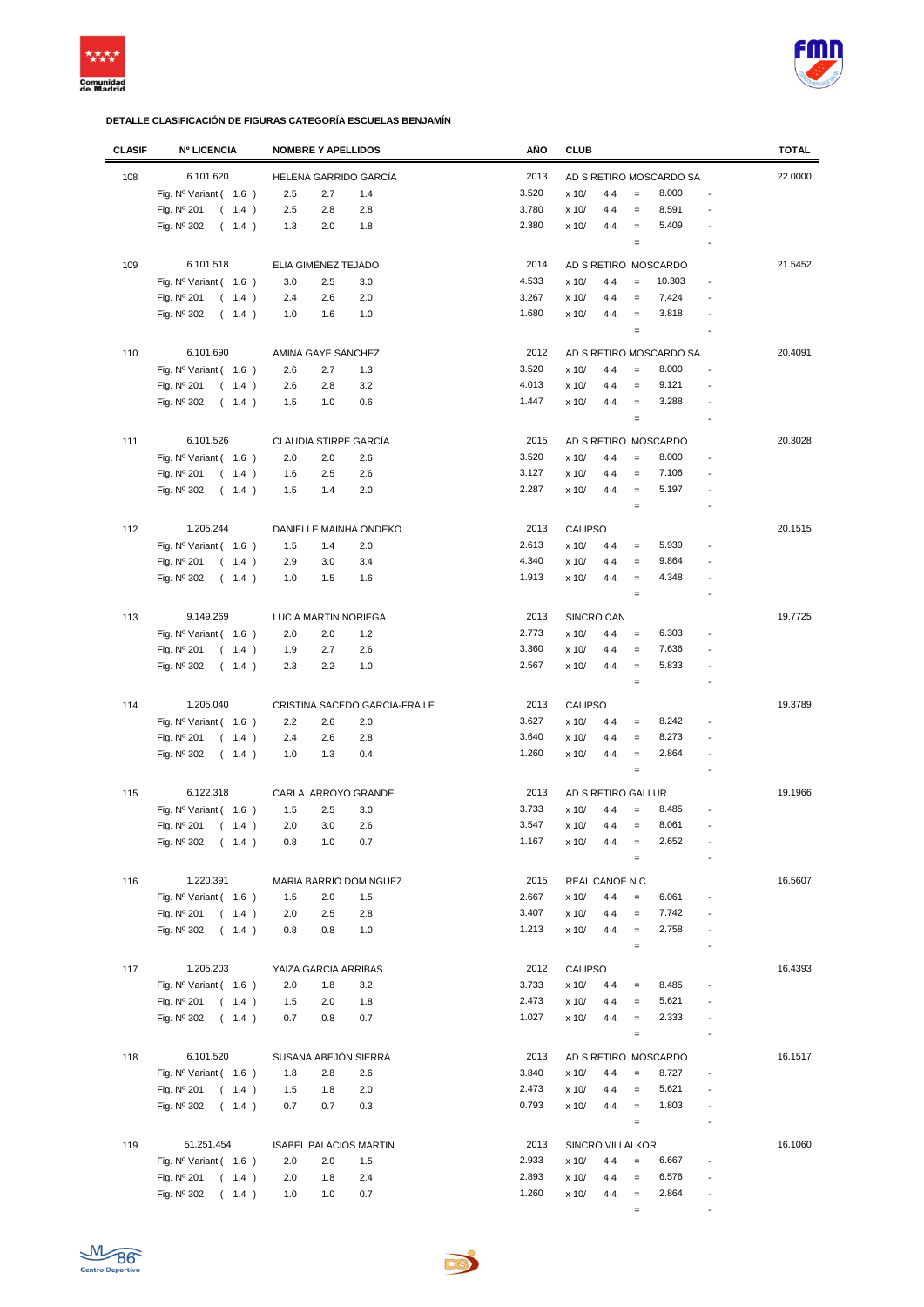



| <b>CLASIF</b> | <b>Nº LICENCIA</b>             | <b>NOMBRE Y APELLIDOS</b>       | AÑO   | <b>CLUB</b>                                                   | <b>TOTAL</b> |
|---------------|--------------------------------|---------------------------------|-------|---------------------------------------------------------------|--------------|
| 120           | 1.204.970                      | NATALIA TORRES FERRIGNO         | 2015  | CALIPSO                                                       | 16.0301      |
|               | Fig. $N^{\circ}$ Variant (1.6) | 2.0<br>2.0<br>1.7               | 3.040 | 6.909<br>x 10/<br>4.4<br>$\qquad \qquad =$<br>$\overline{a}$  |              |
|               |                                |                                 |       |                                                               |              |
|               | Fig. Nº 201<br>(1.4)           | 2.3<br>2.0<br>2.4               | 3.127 | 7.106<br>4.4<br>x 10/<br>$\qquad \qquad =$<br>$\overline{a}$  |              |
|               | Fig. Nº 302<br>(1.4)           | 0.7<br>0.5<br>0.7               | 0.887 | 4.4<br>2.015<br>x 10/<br>$=$                                  |              |
|               |                                |                                 |       | $\qquad \qquad =$<br>$\overline{\phantom{a}}$                 |              |
| 121           | 6.101.685                      | HELENA SÁNCHEZ PONCE DE LEON    | 2012  | AD S RETIRO MOSCARDO SA                                       | 15.5002      |
|               | Fig. Nº Variant ( 1.6 )        | 1.5<br>1.8<br>1.7               | 2.667 | x 10/<br>6.061<br>4.4<br>$\overline{a}$<br>$\qquad \qquad =$  |              |
|               | (1.4)<br>Fig. Nº 201           | 2.7<br>2.0<br>2.7               | 3.453 | 7.848<br>x 10/<br>4.4<br>$=$<br>$\overline{a}$                |              |
|               | Fig. Nº 302<br>(1.4)           | 0.5<br>0.5<br>0.5               | 0.700 | x 10/<br>4.4<br>1.591<br>$\equiv$<br>$\overline{a}$           |              |
|               |                                |                                 |       | $\equiv$<br>$\overline{a}$                                    |              |
|               |                                |                                 |       |                                                               |              |
| 122           | 6.122.316                      | GIULIA MARGHERITA SCHIAPPACASSE | 2014  | AD S RETIRO GALLUR                                            | 8.1969       |
|               | Fig. $N^{\circ}$ Variant (1.6) | 1.7<br>1.4<br>2.0               | 2.720 | 6.182<br>x 10/<br>4.4<br>$=$<br>$\overline{a}$                |              |
|               | Fig. Nº 201<br>(1.4)           |                                 |       | x 10/<br>4.4<br>$\qquad \qquad =$<br>$\overline{a}$           |              |
|               | Fig. Nº 302<br>(1.4)           | 0.5<br>1.0<br>0.4               | 0.887 | 2.015<br>4.4<br>x 10/<br>$\equiv$<br>$\overline{a}$           |              |
|               |                                |                                 |       | $\qquad \qquad =$<br>$\overline{a}$                           |              |
| 123           | 6.122.321                      | ALISON GARCIA CANO              | 2012  | AD S RETIRO GALLUR                                            |              |
|               | Fig. $N^{\circ}$ Variant (1.6) |                                 |       | x 10/<br>4.4<br>$\qquad \qquad =$                             |              |
|               | Fig. Nº 201<br>(1.4)           |                                 |       | x 10/<br>4.4<br>$=$<br>$\overline{a}$                         |              |
|               |                                |                                 |       | 4.4<br>x 10/<br>$\qquad \qquad =$                             |              |
|               | Fig. Nº 302<br>(1.4)           |                                 |       |                                                               |              |
|               |                                |                                 |       | $\qquad \qquad =$                                             |              |
| 124           | 1.205.247                      | EMMA NOGUERA SILVAN             | 2012  | <b>CALIPSO</b>                                                |              |
|               | Fig. Nº Variant (1.6)          |                                 |       | x 10/<br>4.4<br>$\qquad \qquad =$<br>$\overline{a}$           |              |
|               | Fig. Nº 201<br>(1.4)           |                                 |       | x 10/<br>4.4<br>$\qquad \qquad =$                             |              |
|               | Fig. Nº 302<br>(1.4)           |                                 |       | 4.4<br>x 10/<br>$\qquad \qquad =$                             |              |
|               |                                |                                 |       | $\qquad \qquad =$<br>$\overline{a}$                           |              |
|               |                                |                                 |       |                                                               |              |
| 125           | 1.205.588                      | VALERIA RODRIGUEZ ALVAREZ       | 2014  | <b>CALIPSO</b>                                                |              |
|               | Fig. Nº Variant (1.6)          |                                 |       | x 10/<br>4.4<br>$\qquad \qquad =$<br>$\overline{a}$           |              |
|               | Fig. Nº 201<br>(1.4)           |                                 |       | x 10/<br>4.4<br>$\qquad \qquad =$<br>$\overline{a}$           |              |
|               | Fig. Nº 302<br>(1.4)           |                                 |       | x 10/<br>4.4<br>$\qquad \qquad =$<br>$\overline{a}$           |              |
|               |                                |                                 |       | $\qquad \qquad =$                                             |              |
| 126           | 6.115.410                      | AITANA APESTIGUE PUENTE         | 2012  | AD S RETIRO GALLUR                                            |              |
|               | Fig. $N^{\circ}$ Variant (1.6) |                                 |       | x 10/<br>4.4<br>$\qquad \qquad =$<br>$\overline{a}$           |              |
|               | Fig. Nº 201<br>(1.4)           |                                 |       | x 10/<br>4.4<br>$\qquad \qquad =$                             |              |
|               | Fig. Nº 302<br>(1.4)           |                                 |       | x 10/<br>4.4<br>$\equiv$<br>$\overline{a}$                    |              |
|               |                                |                                 |       | $\qquad \qquad =$                                             |              |
|               |                                |                                 |       |                                                               |              |
| 127           | 1.205.242                      | JULIA MARTINEZ LABAT            | 2012  | <b>CALIPSO</b>                                                |              |
|               | Fig. $N^{\circ}$ Variant (1.6) |                                 |       | x 10/<br>4.4<br>$\qquad \qquad =$                             |              |
|               | Fig. Nº 201<br>(1.4)           |                                 |       | x 10/<br>4.4<br>$\qquad \qquad =$<br>$\overline{a}$           |              |
|               | Fig. Nº 302<br>(1.4)           |                                 |       | x 10/<br>4.4<br>$=$                                           |              |
|               |                                |                                 |       | $\qquad \qquad =$                                             |              |
| 128           | 9.135.735                      | <b>MARTINA LUCAS HIDALGO</b>    | 2013  | <b>SINCRO VILLALKOR</b>                                       |              |
|               | Fig. Nº Variant ( 1.6 )        |                                 |       | x 10/<br>4.4<br>$\qquad \qquad =$                             |              |
|               | Fig. $N^{\circ}$ 201 (1.4)     |                                 |       | 4.4<br>x 10/<br>$\qquad \qquad =$                             |              |
|               | (1.4)<br>Fig. Nº 302           |                                 |       | 4.4<br>x 10/<br>$\equiv$<br>$\overline{\phantom{a}}$          |              |
|               |                                |                                 |       | $\qquad \qquad =$<br>$\overline{a}$                           |              |
|               |                                |                                 |       |                                                               |              |
| 129           | 6.122.320                      | CARMEN ISIDORO LOZANO           | 2013  | AD S RETIRO GALLUR                                            |              |
|               | Fig. Nº Variant ( 1.6 )        |                                 |       | x 10/<br>4.4<br>$\qquad \qquad =$<br>$\overline{a}$           |              |
|               | Fig. Nº 201<br>(1.4)           |                                 |       | x 10/<br>4.4<br>$\qquad \qquad =$<br>$\overline{\phantom{a}}$ |              |
|               | Fig. $N^{\circ}$ 302 ( 1.4 )   |                                 |       | x 10/<br>4.4<br>$\equiv$                                      |              |
|               |                                |                                 |       | $\qquad \qquad =$<br>$\overline{\phantom{a}}$                 |              |
| 130           | 55.446.595                     | MARÍA LAURA RODRÍGUEZ MARTÍNEZ  | 2013  | <b>STELLA MARIS</b>                                           |              |
|               | Fig. $N^{\circ}$ Variant (1.6) |                                 |       | x 10/<br>4.4<br>$\equiv$                                      |              |
|               | Fig. Nº 201 ( 1.4 )            |                                 |       | x 10/<br>4.4<br>$=$                                           |              |
|               |                                |                                 |       | x 10/<br>4.4                                                  |              |
|               | Fig. $N^{\circ}$ 302 ( 1.4 )   |                                 |       | $\equiv$                                                      |              |
|               |                                |                                 |       | $\qquad \qquad =$                                             |              |
| 131           | 6.101.528                      | MARIA MARTÍNEZ SELLES MARTÍNEZ  | 2015  | AD S RETIRO MOSCARDO                                          |              |
|               | Fig. $N^{\circ}$ Variant (1.6) |                                 |       | x 10/<br>4.4<br>$\equiv$                                      |              |
|               | Fig. Nº 201<br>(1.4)           |                                 |       | x 10/<br>4.4<br>$\equiv$                                      |              |
|               | Fig. Nº 302<br>(1.4)           |                                 |       | x 10/<br>4.4<br>$\equiv$                                      |              |
|               |                                |                                 |       | $\qquad \qquad =$                                             |              |

De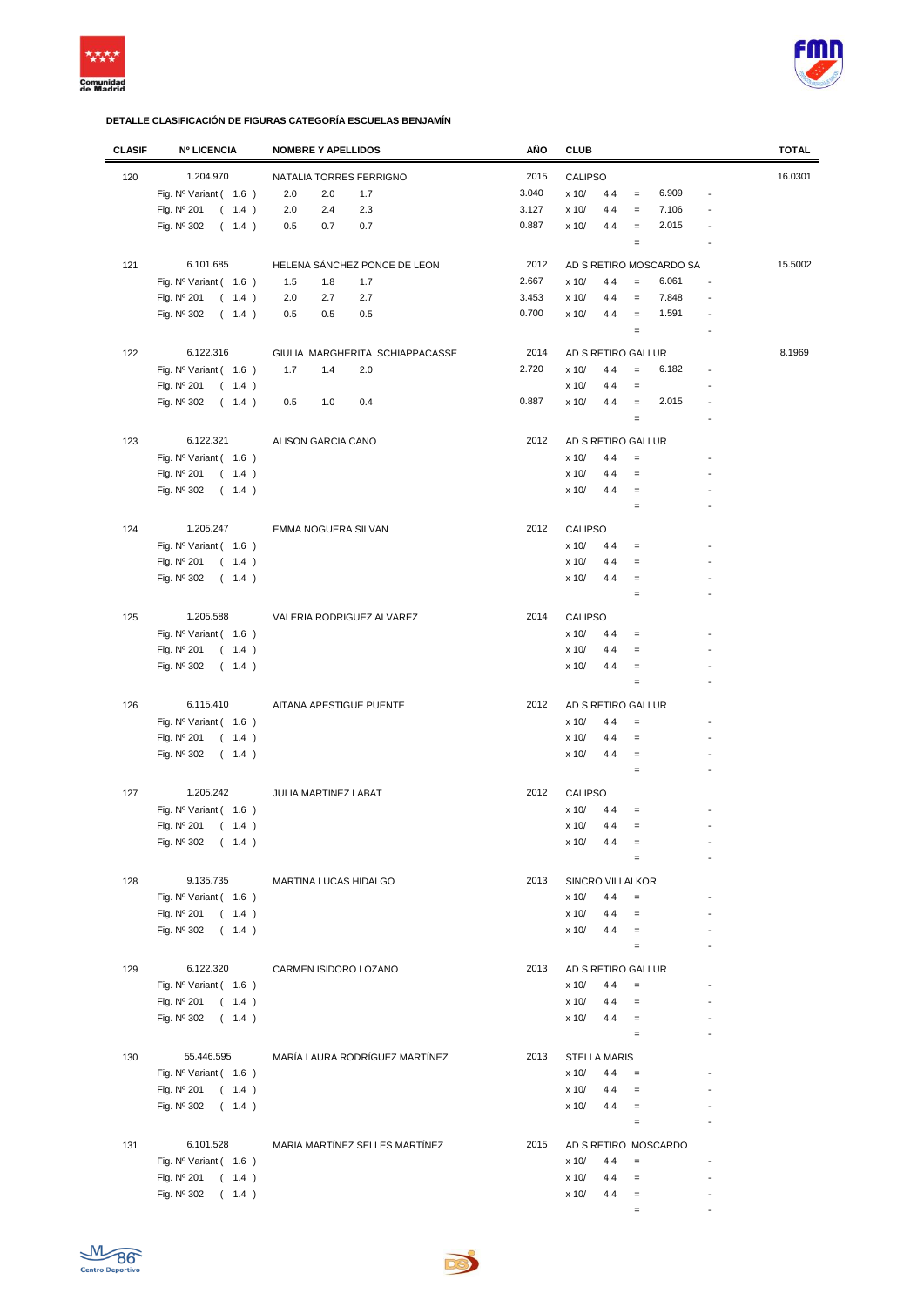



## **NATACIÓN ARTÍSTICA CAMPEONATO MADRID FIGURAS ESCUELAS FMN**

CENTRO NATACIÓN M-86

20 de marzo de 2022

**CLASIFICACIÓN DE FIGURAS CATEGORÍA ESCUELAS PREALEVÍN**

| <b>CLASIF</b>  | <b>Nº LICENCIA</b>      | <b>NOMBRE Y APELLIDOS</b>         | AÑO  | <b>CLUB</b>                 | <b>TOTAL</b>       |
|----------------|-------------------------|-----------------------------------|------|-----------------------------|--------------------|
| 1              | 1.026.780               | <b>LUCIA FRAILE LOPEZ</b>         | 2010 | <b>CALIPSO</b>              | 55.1935            |
| $\overline{2}$ | 1.192.849               | <b>VALERIA MARTINEZ VISCONDE</b>  | 2010 | <b>CALIPSO</b>              | 55.0000            |
| 3              | 1.192.695               | <b>MAR SANZ TEIXIDOR</b>          | 2012 | EIC M86                     | 50.5531            |
| 4              | 55.020.165              | JUNCAL SANZ LEÓN                  | 2010 | <b>SINCRO VILLALKOR</b>     | 48.5201            |
| 5              | 7.229.942               | CLARA GONZÁLEZ GONZÁLEZ           | 2010 | SINCRO TORRELODONES         | 46.4135            |
| 6              | 9.139.409               | LAURA MUÑOZ RODRÍGUEZ             | 2010 | <b>SINCRO VILLALKOR</b>     | 46.2001            |
| 7              | Y0463068                | INES ANDREA BADEA                 | 2010 | SINCRO TORRELODONES         | 45.8065            |
| 8              | 1.192.698               | ADRIANA ALVAREZ RODRIGUEZ         | 2011 | REAL CANOE N.C.             | 45.5800            |
| 9              | 1.178.407               | <b>RUBI VALDES CALAS</b>          | 2011 | <b>CALIPSO</b>              | 45.5531            |
| 10             | 1.034.992               | AMELIA ZOLTAN RICON               | 2010 | <b>CALIPSO</b>              | 44.6464            |
| 11             | 54.300.176              | AMANDA GARCÍA MORENO              | 2010 | <b>SINCRO VILLALKOR</b>     | 44.1001            |
| 12             | 1.197.037               | CARLA BLAZQUEZ BLAZQUEZ           | 2012 | EIC M86                     | 44.0066            |
| 13             | 51.230.188              | VALERIA DE LA VEGA MAZA           | 2010 | SINCRO VILLALKOR            | 43.9535            |
| 14             | 1.199.371               | CAROLINA GARROTE VIDAL            | 2011 | <b>CALIPSO</b>              | 43.8933            |
| 15             | 1.181.494               | <b>CLARA GARCIA MALLOL</b>        | 2012 | EIC M86                     | 43.7666            |
| 16             | 8.036.527               | CAROLINA RUIZ RODRÍGUEZ           | 2010 | SINCRO TORRELODONES         | 43.6268            |
| 17             | 58447631P               | RAQUEL SALETE VALLEJO             | 2011 | <b>TERESA BERGANZA</b>      | 43.2267            |
| 18             | 3.233.597               | LAURA MARTINEZ AGUADO             | 2011 | SINCRO CAN                  | 42.9065            |
| 19             | 1.192.642               | <b>NOA GARCIA RAMOS</b>           | 2012 | REAL CANOE N.C.             | 42.8000            |
| 20             | 1.192.573               | SOFIA DIEZ DE BALDEON             | 2012 | REAL CANOE N.C.             | 42.7469            |
| 21             | 55.022.557              | ALEXANDRA JAIKIN ZLOBINA          | 2010 | SINCRO TORRELODONES         | 41.8068            |
| 22             | 1.203.557               | PAULA GORRIZ TORRECILLA           | 2012 | REAL CANOE N.C.             | 41.5600            |
| 23             | 72003833X               | OLAYA GONZALEZ                    | 2011 | <b>TERESA BERGANZA</b>      | 41.3599            |
| 24             | 1.203.603               | LIDIA MENDEZ GONZALEZ             | 2011 | REAL CANOE N.C.             | 41.2401            |
| 25             | 1.178.377               | AINHOA CRESPO VALLES              | 2011 | <b>CALIPSO</b>              | 41.1131            |
| 26             | 1.192.647               | VALERIA LOSADA LOPEZ              | 2011 | <b>CALIPSO</b>              | 41.1000            |
| 27             | 6.097.512               | <b>IRENE MANZANARES FERNÁNDEZ</b> | 2010 | AD S RETIRO FUENTE EL BERRO | 40.9401            |
| 28             | 06604365F               | ELENA DE PAZ GARCÍA               | 2011 | SINCRO TORRELODONES         | 40.8135            |
| 29             | 51762024H               | DANIELA MARTÍN SANCHEZ            | 2012 | <b>TERESA BERGANZA</b>      | 40.6535            |
| 30             | 6.101.599               | ANA TURIEL LITKINA                | 2011 | AD S RETIRO MOSCARDO SA     | 40.5535            |
| 31             | 1.192.567               | CAROLINA BURGOS ANTUNEZ           | 2012 | REAL CANOE N.C.             | 40.5467            |
| 32             | 54727563Y               | JULIA RODRIGUEZ BARRANCO          | 2010 | <b>SUROESTE</b>             | 40.5265            |
| 33             | 2.585.563               | MARÍA AZNAR ARENAS                | 2010 | SINCRO VILLALKOR            | 40.2466            |
| 34             | 1.193.288               | CARLA SANTILARIO YEO              | 2011 | <b>CALIPSO</b>              | 40.2270            |
| 35             | 1.192.572               | MARTINA DIAZ GOMEZ                | 2012 | REAL CANOE N.C.             | 40.2064            |
| 36             | 6.097.490               | CARMEN DE HIGUES COGOLLOS         | 2010 | AD S RETIRO FUENTE EL BERRO | 40.1467            |
| 37             |                         | AROA CONDE IBARRONDO              | 2012 | EIC M86                     |                    |
| 38             | 1.202.064<br>50.368.986 | ALBA AFLALLO ALBARRACÍN           | 2010 | SINCRO VILLALKOR            | 40.1069<br>39.8732 |
| 39             |                         | ALEJANDRA ALAMEDA DELGADO         | 2012 | REAL CANOE N.C.             | 39.7001            |
| 40             | 1.203.594               | ANA SOFIA GHINEA GEAMBAZU         |      | <b>CALIPSO</b>              | 39.6801            |
|                | 1.200.240               |                                   | 2012 |                             |                    |
| 41             | 1.199.368               | PAULA FERNANDEZ GONZALEZ          | 2010 | <b>CALIPSO</b>              | 39.5532            |
| 42             | 54368523L               | CAROLINA LEGORBURO BARCO          | 2012 | SINCRO TORRELODONES         | 39.4600            |
| 43             | 1.192.649<br>48245324H  | <b>IRENE MAROTO CASIN</b>         | 2010 | <b>CALIPSO</b>              | 39.3330            |
| 44             |                         | MARIA PLAZA DE LA HABA            | 2010 | <b>TERESA BERGANZA</b>      | 39.1467            |
| 45             | 6.132.588               | ENMA SAMANIEGO ROMERO             | 2010 | AD S RETIRO GALLUR          | 39.0399            |
| 46             | 50.348.494              | ANDREA PLATHI CALVIÑO             | 2010 | SINCRO TORRELODONES         | 38.9000            |
| 47             | 71.213.258              | SILVIA MORAN RODRIGUEZ            | 2011 | SINCRO CAN                  | 38.8000            |
| 48             | 2.763.695               | CLAUDIA MARTINEZ ORTIZ            | 2010 | <b>SINCRO VILLALKOR</b>     | 38.7870            |
| 49             | 09140964M               | SILVIA BECERRIL MORENO            | 2011 | SINCRO TORRELODONES         | 38.7530            |
| 50             | 1.029.168               | SOFIA DOHR SANCHEZ                | 2010 | <b>CALIPSO</b>              | 38.4199            |
| 51             | 6.101.497               | KHADIYA DIAME HERRERO GALIANO     | 2012 | AD S RETIRO LORETO          | 38.1200            |
| 52             | 01837337M               | SOFIA SEVILLEJA FERNÁNDEZ         | 2010 | <b>SUROESTE</b>             | 37.9399            |
| 53             | 06600485Z               | CELIA LEGORBURO BARCO             | 2011 | SINCRO TORRELODONES         | 37.8265            |
| 54             | 51.188.562              | ENARA DIAZ DIAZ PINES             | 2011 | LAS CRUCES                  | 37.8200            |
| 55             | 7.238.647               | LUCÍA LÓPEZ SÁNCHEZ               | 2010 | SINCRO TORRELODONES         | 37.6933            |
| 56             | 6.102.785               | MARTA POLO DE LARA ELIAS          | 2011 | AD S RETIRO GALLUR          | 37.3930            |
| 57             | 1.193.436               | FRANCESCA HURTADO PINO            | 2012 | EIC M86                     | 37.1668            |
| 58             | 51.263.818              | <b>IXEIA RUIZ LILLO</b>           | 2011 | <b>LAS CRUCES</b>           | 37.1600            |

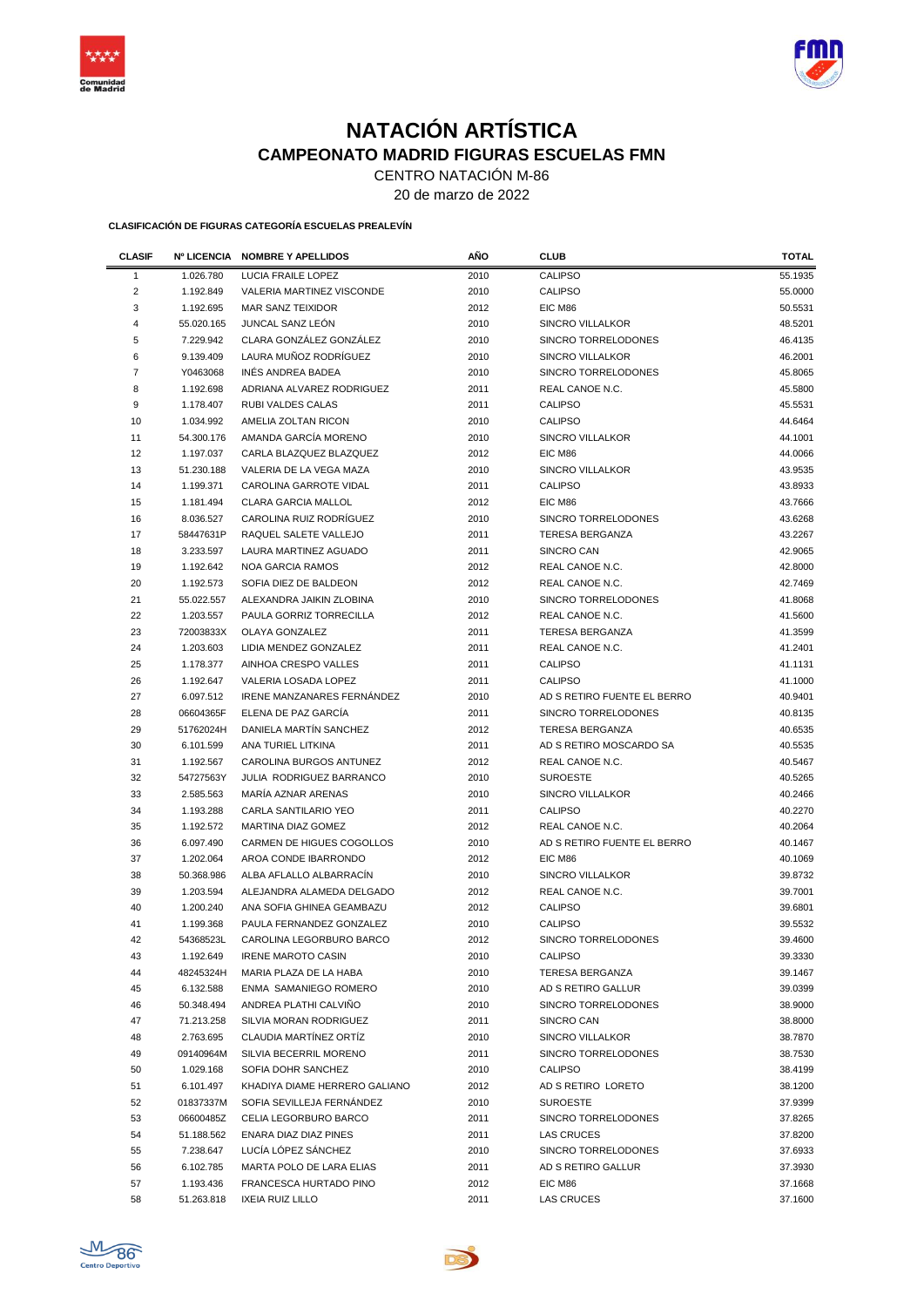



| <b>CLASIF</b> |                        | Nº LICENCIA NOMBRE Y APELLIDOS                       | AÑO          | <b>CLUB</b>                                       | TOTAL              |
|---------------|------------------------|------------------------------------------------------|--------------|---------------------------------------------------|--------------------|
| 59            | 1.187.583              | NURIA CAÑADA DIAZ                                    | 2011         | <b>CALIPSO</b>                                    | 37.0001            |
| 60            | 6.097.515              | AITANA LEONOR ESCOLANO                               | 2010         | AD S RETIRO FUENTE EL BERRO                       | 36.9801            |
| 61            | 6.101.544              | ESTELA VISCARRET VILLALAIN                           | 2012         | AD S RETIRO MOSCARDO                              | 36.7734            |
| 62            | 1.183.269              | DANIELA MUÑOZ MARTIN                                 | 2010         | <b>CALIPSO</b>                                    | 36.7401            |
| 63            | 6.101.534              | HELENA HERRASTI RODRÍGUEZ                            | 2010         | AD S RETIRO MOSCARDO                              | 36.5199            |
| 64            | 1.199.374              | ROCIO JIMENEZ LAMA                                   | 2010         | <b>CALIPSO</b>                                    | 35.3934            |
| 65            | 1.204.985              | AMANDA ZAMORA RODRIGUEZ                              | 2010         | <b>CALIPSO</b>                                    | 35.2801            |
| 66            | 05733962Q              | MIHAELA RAITCHEV IVANOVA                             | 2011         | <b>UBUNTU VILLALBA</b>                            | 35.0930            |
| 67            | 52027846Y              | LAURA PEREZ ESCALERA                                 | 2011         | <b>UBUNTU VILLALBA</b>                            | 34.7865            |
| 68            | 1.204.990              | <b>EMMA GARCIA DEL RIO</b>                           | 2011         | <b>CALIPSO</b>                                    | 34.7064            |
| 69            | 05207457G              | LUCÍA DE MADARIAGA GARCÍA                            | 2011         | <b>SINCRO TORRELODONES</b>                        | 34.3732            |
| 70            | 1.033.984              | <b>VALERIA GOMEZ HERAS</b>                           | 2011         | <b>CALIPSO</b>                                    | 33.8266            |
| 71            | 1.183.296              | <b>INES SANCHEZ CASTRO</b>                           | 2010         | <b>CALIPSO</b>                                    | 33.8001            |
| 72            | 1.199.383              | NAIARA SANCHO LOPEZ                                  | 2011         | <b>CALIPSO</b>                                    | 33.0670            |
| 73<br>74      | 55020941L              | DANIELA CABRA MARTIN                                 | 2012         | <b>TERESA BERGANZA</b><br>AD S RETIRO GALLUR      | 32.9201<br>32.9131 |
| 75            | 6.102.831              | CARMEN DORADO ACOSTA<br>VALENTINA FERNÁNDEZ MORÁN    | 2010<br>2012 | EIC M86                                           | 32.9064            |
| 76            | 1.193.254<br>01946304K | EMMA RODRÍGUEZ DE LA CRUZ                            | 2011         | <b>UBUNTU VILLALBA</b>                            | 32.6601            |
| 77            | 55566257 M             | INES DE LA FUENTE GARCIA                             | 2012         | <b>TERESA BERGANZA</b>                            | 32.5600            |
| 78            | 6.102.799              | NORA OTERO PAJARÍN                                   | 2011         | AD S RETIRO GALLUR                                | 32.5133            |
| 79            | 6.101.530              | <b>CARMEN BLANCO ARES</b>                            | 2010         | AD S RETIRO MOSCARDO                              | 32.4936            |
| 80            | 51.729.945             | MARIA DÍAZ GARCÍA                                    | 2012         | <b>STELLA MARIS</b>                               | 32.0999            |
| 81            | 9.029.556              | LUCIA GONZALEZ BURCIO                                | 2011         | SINCRO CAN                                        | 31.8532            |
| 82            | 1.204.975              | SARA CUBERO GONZALEZ                                 | 2010         | <b>CALIPSO</b>                                    | 31.8401            |
| 83            | 55.201.536             | SARA VELAZQUEZ NUÑEZ                                 | 2011         | <b>LAS CRUCES</b>                                 | 31.7930            |
| 84            | 6.097.516              | CLAUDIA ESTRELLA CAMPO COBO                          | 2011         | AD S RETIRO FUENTE EL BERRO                       | 31.6531            |
| 85            | Y2505860               | HANNA BAEZ LÓPEZ                                     | 2011         | SINCRO TORRELODONES                               | 31.5599            |
| 86            | 6.101.590              | EMMA NAZZARETO CASADO                                | 2010         | AD S RETIRO MOSCARDO SA                           | 30.9000            |
| 87            | 6.101.545              | SOFIA FERNÁNDEZ CARMONA                              | 2010         | AD S RETIRO MOSCARDO                              | 30.6536            |
| 88            | 1.183.258              | LUCIA MARTIN PACHO                                   | 2010         | <b>CALIPSO</b>                                    | 30.5667            |
| 89            | 1.183.291              | NOELIA ROSA GOMEZ                                    | 2011         | <b>CALIPSO</b>                                    | 30.5469            |
| 90            | 51.193.417             | PAULA NARVÁEZ ALONSO                                 | 2010         | <b>STELLA MARIS</b>                               | 30.3000            |
| 91            | 05732468V              | NATALIA DE SANTIAGO FERNANDEZ                        | 2011         | <b>UBUNTU VILLALBA</b>                            | 29.8330            |
| 92            | 6.122.328              | CAROLINA MOTILLA FERNÁNDEZ                           | 2011         | AD S RETIRO GALLUR                                | 29.7999            |
| 93            | 1.205.035              | ALEXANDRA RODRIGUEZ ROMAN                            | 2011         | <b>CALIPSO</b>                                    | 29.7800            |
| 94            | 1.204.971              | AINHOA VELA ALARCON                                  | 2011         | <b>CALIPSO</b>                                    | 29.3400            |
| 95<br>96      | 6.101.499              | CARLOTA GUTIERREZ SANCHEZ<br>LOLA MEJIA CALABOZO     | 2011<br>2010 | AD S RETIRO LORETO<br>AD S RETIRO GALLUR          | 29.2200            |
| 97            | 6.102.841<br>6.122.325 | TERESA ISIDORO LOZANO                                | 2010         | AD S RETIRO GALLUR                                | 29.1999<br>28.9801 |
| 98            | 6.122.334              | CARMEN PUERTOLAS CASILLAS                            | 2012         | AD S RETIRO MOSCARDO SA                           | 28.8334            |
| 99            | 1.204.976              | SAMANTHA GUZMAN VERASTEGUI                           | 2013         | <b>CALIPSO</b>                                    | 27.9534            |
| 100           | 1.204.973              | PAULA ANTON RUBIO                                    | 2011         | <b>CALIPSO</b>                                    | 27.9332            |
| 101           | 50.379.335             | VALENTINA LOPEZ RODRIGO                              | 2012         | <b>LAS CRUCES</b>                                 | 27.8730            |
| 102           | 1.199.367              | MARIA CALLEJA SANZ                                   | 2010         | <b>CALIPSO</b>                                    | 27.6733            |
| 103           | 1.204.991              | MARTA BARBERO LOPEZ                                  | 2011         | CALIPSO                                           | 27.5069            |
| 104           | 6.676.038              | SARA POYO LAGUNA                                     | 2010         | SINCRO CAN                                        | 27.3532            |
| 105           | 1.183.203              | PATRICIA CEPEDA QUISPITONGO                          | 2011         | <b>CALIPSO</b>                                    | 25.6000            |
| 106           | 05734608H              | DANIEL MILLAN MORAN                                  | 2011         | <b>UBUNTU VILLALBA</b>                            | 25.4534            |
| 107           | 52.103.056             | <b>INES GARCIA FALERO</b>                            | 2012         | LAS CRUCES                                        | 24.7469            |
| 108           | 6.102.769              | FLAVIA MALUENDA JIMÉNEZ                              | 2010         | AD S RETIRO GALLUR                                | 23.9466            |
| 109           | 9.149.268              | PATRICIA MARTIN NORIEGA                              | 2011         | SINCRO CAN                                        | 23.5535            |
| 110           | 05732953L              | DANIELA HINOJOSA MARIJUAN                            | 2011         | <b>UBUNTU VILLALBA</b>                            | 22.5600            |
| 111           | 3.231.067              | PAULA TERUEL ESCALERA                                | 2011         | SINCRO CAN                                        | 21.4736            |
| 112           | 3.221.354              | LAURA GARCIA GONZALO                                 | 2010         | SINCRO CAN                                        | 21.2799            |
| 113           | 5.222.813              | LAIA MORENO TORRES                                   | 2013         | AD S RETIRO LORETO                                | 20.9066            |
| 114           | 54296813T              | PAULA GARCIA MENDOZA                                 | 2011         | <b>UBUNTU VILLALBA</b>                            | 20.9001            |
| 115           | 51.670.091             | ALICIA TAHONA MEDINA                                 | 2010         | SINCRO CAN                                        | 20.4199            |
| 116           | 6.114.872              | PATRICIA GALLEGO MERELO                              | 2010         | AD S RETIRO MOSCARDO SA                           | 18.8001            |
| 117           | 1.204.972              | NOA DORADO PEREZ                                     | 2011         | <b>CALIPSO</b>                                    | 17.3665            |
| 118<br>119    | 6.101.546<br>05734609L | LUCIANA MICAELA CAMPOS OYARZE<br>ALICIA MILLAN MORAN | 2010<br>2012 | AD S RETIRO MOSCARDO DI<br><b>UBUNTU VILLALBA</b> |                    |
| 120           | 6.101.543              | ALEJANDRA DIAZ RUIZ                                  | 2010         | AD S RETIRO MOSCARDO                              |                    |
| 121           | 3.122.805              | SOFIA MORATILLA GARCIA                               | 2010         | SINCRO CAN                                        |                    |
| 122           | 1.204.974              | DANIELA ALVARADO CALVO                               | 2010         | CALIPSO                                           |                    |
| 123           | 3.128.920              | ITZIAR PIEDRAHITA MUÑOZ                              | 2010         | SINCRO CAN                                        |                    |
|               |                        |                                                      |              |                                                   |                    |



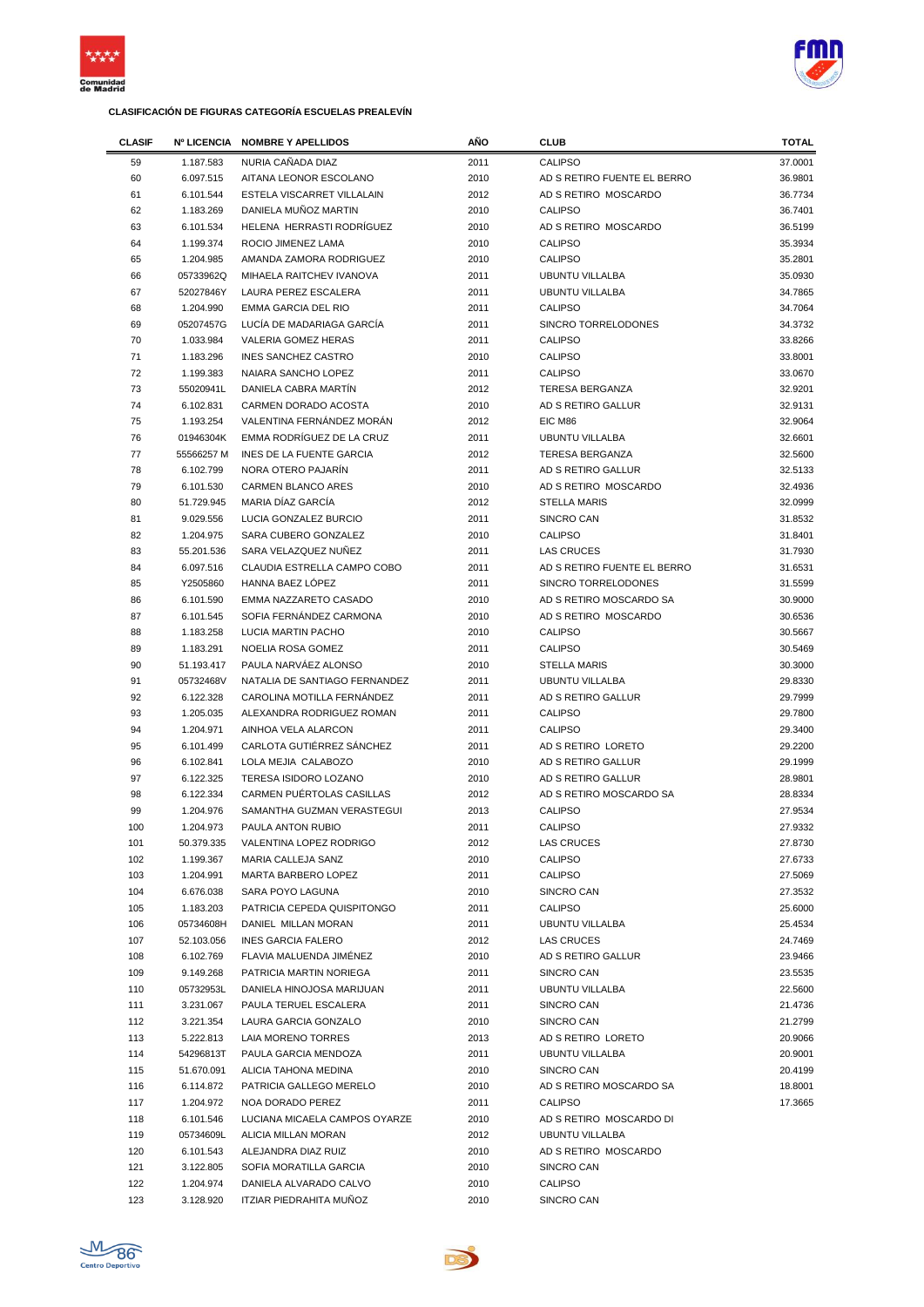



| <b>CLASIF</b> | <b>Nº LICENCIA</b> | <b>NOMBRE Y APELLIDOS</b> | AÑO  | <b>CLUB</b>  | TOTAL |
|---------------|--------------------|---------------------------|------|--------------|-------|
| 124           | 52.049.785         | EVA GARCIA CASADO         | 2011 | LAS CRUCES   |       |
| 125           | 2.587.025          | IRENE AURAUZO FERNANDEZ   | 2010 | STELLA MARIS |       |
| 126           | 55.211.835         | CLAUDIA BENITEZ HERNANDEZ | 2010 | STELLA MARIS |       |
| 127           | .026.656           | DANIELA GOMEZ SALVATIERRA | 2010 | CALIPSO      |       |



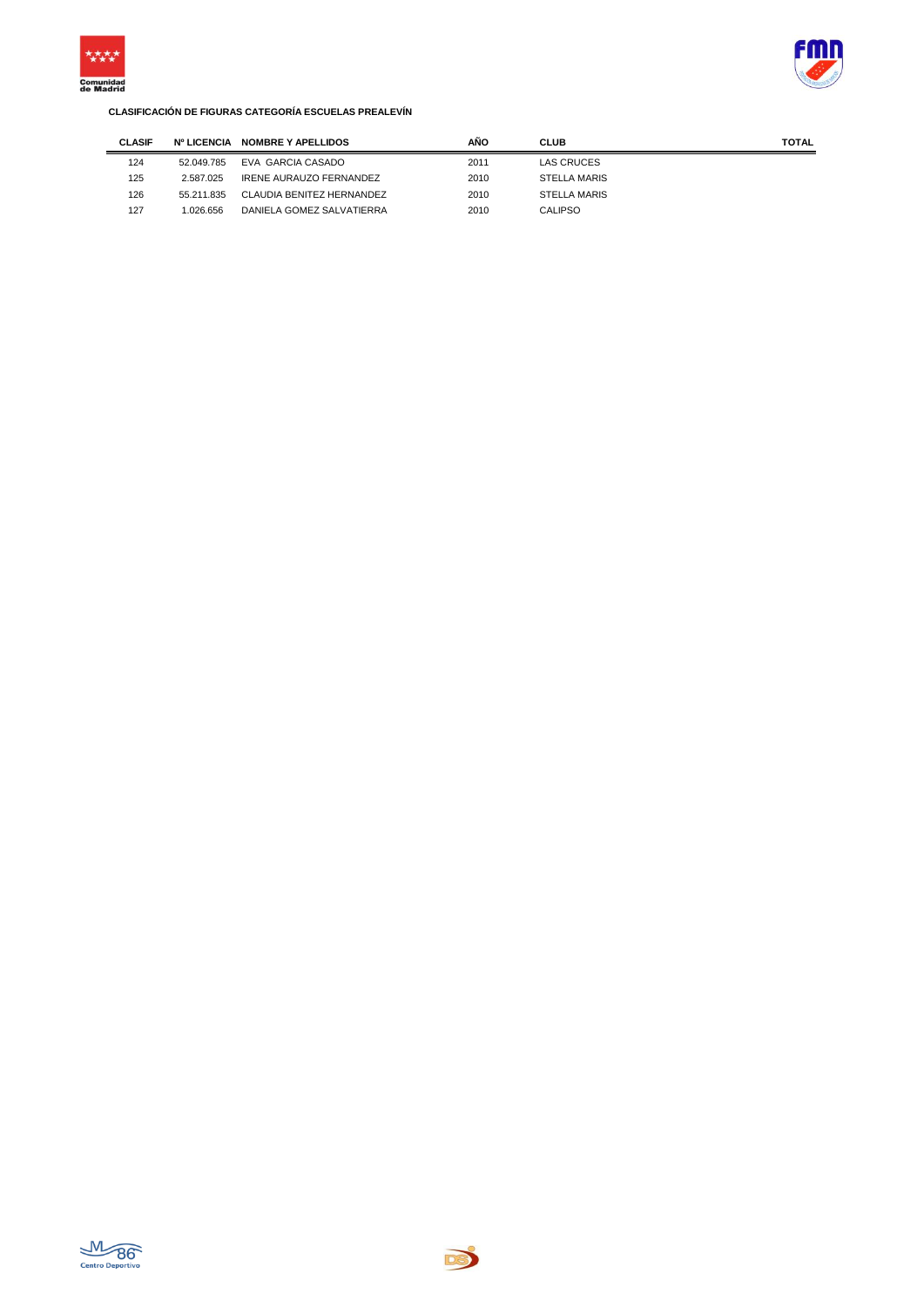



## **NATACIÓN ARTÍSTICA CAMPEONATO MADRID FIGURAS ESCUELAS FMN**

CENTRO NATACIÓN M-86

20 de marzo de 2022

**DETALLE CLASIFICACIÓN DE FIGURAS CATEGORÍA ESCUELAS PREALEVÍN**

| <b>CLASIF</b>    | <b>Nº LICENCIA</b>             | <b>NOMBRE Y APELLIDOS</b> | AÑO    | <b>CLUB</b> |                  |                   |                     |                          | <b>TOTAL</b> |
|------------------|--------------------------------|---------------------------|--------|-------------|------------------|-------------------|---------------------|--------------------------|--------------|
| $\mathbf{1}$     | 1.026.780                      | LUCIA FRAILE LOPEZ        | 2010   |             | CALIPSO          |                   |                     |                          | 55.1935      |
|                  | Fig. $N^{\circ}$ Variant (1.6) | 6.2<br>5.5<br>5.1         | 8.960  | x 10/       | 5                | $\equiv$          | 17.920              |                          |              |
|                  | Fig. Nº 301<br>(1.9)           | 5.5<br>5.4<br>5.5         | 10.387 | x 10/       | 5                | $=$               | 20.773              |                          |              |
|                  | Fig. Nº 361<br>(1.5)           | 5.5<br>6.0<br>5.0         | 8.250  | x 10/       | 5                | $\equiv$          | 16.500              |                          |              |
|                  |                                |                           |        |             |                  | $\equiv$          |                     |                          |              |
|                  |                                |                           |        |             |                  |                   |                     |                          |              |
| $\overline{2}$   | 1.192.849                      | VALERIA MARTINEZ VISCONDE | 2010   |             | <b>CALIPSO</b>   |                   |                     |                          | 55.0000      |
|                  | Fig. Nº Variant (1.6)          | 5.8<br>5.3<br>5.0         | 8.587  | x 10/       | 5                | $\equiv$          | 17.173              |                          |              |
|                  | Fig. Nº 301<br>(1.9)           | 5.5<br>5.4<br>5.7         | 10.513 | x 10/       | 5                | $\equiv$          | 21.027              |                          |              |
|                  | Fig. Nº 361<br>(1.5)           | 5.5<br>5.5<br>5.8         | 8.400  | x 10/       | 5                | $\equiv$          | 16.800              |                          |              |
|                  |                                |                           |        |             |                  | $\quad =$         |                     |                          |              |
| 3                | 1.192.695                      | MAR SANZ TEIXIDOR         | 2012   | EIC M86     |                  |                   |                     |                          | 50.5531      |
|                  | Fig. Nº Variant (1.6)          | 5.3<br>5.5<br>4.6         | 8.213  | x 10/       | 5                | $\equiv$          | 16.427              |                          |              |
|                  | Fig. Nº 301<br>(1.9)           | 5.3<br>4.8<br>5.0         | 9.563  | x 10/       | 5                | $\equiv$          | 19.127              |                          |              |
|                  | Fig. Nº 361<br>(1.5)           | 5.0<br>5.0<br>5.0         | 7.500  | x 10/       | 5                | $\equiv$          | 15.000              |                          |              |
|                  |                                |                           |        |             |                  | $\equiv$          |                     |                          |              |
|                  |                                |                           |        |             |                  |                   |                     |                          |              |
| 4                | 55.020.165                     | JUNCAL SANZ LEÓN          | 2010   |             | SINCRO VILLALKOR |                   |                     |                          | 48.5201      |
|                  | Fig. Nº Variant (1.6)          | 5.5<br>5.5<br>6.0         | 9.067  | x 10/       | 5                | $=$               | 18.133              |                          |              |
|                  | Fig. Nº 301<br>(1.9)           | 3.7<br>4.4<br>4.6         | 8.043  | x 10/       | 5                | $\equiv$          | 16.087              |                          |              |
|                  | Fig. $N^{\circ}$ 361<br>(1.5)  | 4.5<br>5.3<br>4.5         | 7.150  | x 10/       | 5                | $\equiv$          | 14.300              |                          |              |
|                  |                                |                           |        |             |                  | $\equiv$          |                     |                          |              |
| 5                | 7.229.942                      | CLARA GONZÁLEZ GONZÁLEZ   | 2010   |             |                  |                   | SINCRO TORRELODONES |                          | 46.4135      |
|                  | Fig. Nº Variant (1.6)          | 5.0<br>4.4<br>5.6         | 8.000  | x 10/       | 5                | $\equiv$          | 16.000              |                          |              |
|                  | Fig. Nº 301<br>(1.9)           | 5.3<br>4.7<br>4.3         | 9.057  | x 10/       | 5                | $\qquad \qquad =$ | 18.113              |                          |              |
|                  | Fig. Nº 361<br>(1.5)           | 3.7<br>4.4<br>4.2         | 6.150  | x 10/       | 5                | $\equiv$          | 12.300              |                          |              |
|                  |                                |                           |        |             |                  | $\equiv$          |                     |                          |              |
|                  |                                |                           |        |             |                  |                   |                     |                          |              |
| 6                | 9.139.409                      | LAURA MUÑOZ RODRÍGUEZ     | 2010   |             | SINCRO VILLALKOR |                   |                     |                          | 46.2001      |
|                  | Fig. $N^{\circ}$ Variant (1.6) | 4.2<br>4.7<br>4.9         | 7.360  | x 10/       | 5                | $\qquad \qquad =$ | 14.720              |                          |              |
|                  | Fig. Nº 301<br>(1.9)           | 4.8<br>5.0<br>4.0         | 8.740  | x 10/       | 5                | $\equiv$          | 17.480              |                          |              |
|                  | Fig. $N^{\circ}$ 361<br>(1.5)  | 4.2<br>5.8<br>4.0         | 7.000  | x 10/       | 5                | $\equiv$          | 14.000              |                          |              |
|                  |                                |                           |        |             |                  | $\equiv$          |                     |                          |              |
| $\boldsymbol{7}$ | Y0463068                       | INÉS ANDREA BADEA         | 2010   |             |                  |                   | SINCRO TORRELODONES |                          | 45.8065      |
|                  | Fig. Nº Variant (1.6)          | 4.0<br>5.0<br>4.0         | 6.933  | x 10/       | 5                | $\qquad \qquad =$ | 13.867              |                          |              |
|                  | Fig. Nº 301<br>(1.9)           | 5.0<br>5.5<br>5.4         | 10.070 | x 10/       | 5                | $\equiv$          | 20.140              |                          |              |
|                  | Fig. Nº 361<br>(1.5)           | 4.2<br>4.0<br>3.6         | 5.900  | x 10/       | 5                | $\equiv$          | 11.800              | $\overline{\phantom{a}}$ |              |
|                  |                                |                           |        |             |                  | $\equiv$          |                     |                          |              |
|                  |                                |                           |        |             |                  |                   |                     |                          |              |
| 8                | 1.192.698                      | ADRIANA ALVAREZ RODRIGUEZ | 2011   |             | REAL CANOE N.C.  |                   |                     |                          | 45.5800      |
|                  | Fig. $N^{\circ}$ Variant (1.6) | 4.3<br>4.5<br>4.6         | 7.147  | x 10/       | 5                | $\qquad \qquad =$ | 14.293              |                          |              |
|                  | Fig. Nº 301<br>(1.9)           | 5.5<br>5.2<br>5.0         | 9.943  | x 10/       | 5                | $\equiv$          | 19.887              |                          |              |
|                  | Fig. Nº 361 ( 1.5 )            | $3.7\,$<br>$3.8\,$<br>3.9 | 5.700  | x 10/       | 5                |                   | 11.400              |                          |              |
|                  |                                |                           |        |             |                  | $\equiv$          |                     |                          |              |
| 9                | 1.178.407                      | RUBI VALDES CALAS         | 2011   |             | CALIPSO          |                   |                     |                          | 45.5531      |
|                  | Fig. Nº Variant (1.6)          | 4.0<br>4.6<br>3.8         | 6.613  | x 10/       | 5                | $\equiv$          | 13.227              |                          |              |
|                  | (1.9)<br>Fig. Nº 301           | 5.0<br>5.0<br>5.1         | 9.563  | x 10/       | 5                | $=$               | 19.127              |                          |              |
|                  | Fig. Nº 361<br>(1.5)           | 4.0<br>4.8<br>4.4         | 6.600  | x 10/       | 5                | $\equiv$          | 13.200              |                          |              |
|                  |                                |                           |        |             |                  | $\equiv$          |                     |                          |              |
|                  |                                |                           |        |             |                  |                   |                     |                          |              |
| 10               | 1.034.992                      | AMELIA ZOLTAN RICON       | 2010   |             | CALIPSO          |                   |                     |                          | 44.6464      |
|                  | Fig. Nº Variant (1.6)          | 4.6<br>4.8<br>4.4         | 7.360  | x 10/       | 5                |                   | 14.720              |                          |              |
|                  | Fig. Nº 301<br>(1.9)           | 4.6<br>4.0<br>5.0         | 8.613  | x 10/       | 5                |                   | 17.227              |                          |              |
|                  | Fig. Nº 361<br>(1.5)           | 4.0<br>4.8<br>3.9         | 6.350  | x 10/       | 5                | $\equiv$          | 12.700              |                          |              |
|                  |                                |                           |        |             |                  | $\equiv$          |                     |                          |              |
| 11               | 54.300.176                     | AMANDA GARCÍA MORENO      | 2010   |             | SINCRO VILLALKOR |                   |                     |                          | 44.1001      |
|                  | Fig. Nº Variant (1.6)          | 4.0<br>3.8<br>3.7         | 6.133  | x 10/       | 5                | $\qquad \qquad =$ | 12.267              |                          |              |
|                  | Fig. Nº 301<br>(1.9)           | 5.0<br>5.3<br>5.2         | 9.817  | x 10/       | 5                | $\qquad \qquad =$ | 19.633              | $\overline{\phantom{a}}$ |              |
|                  | Fig. Nº 361<br>(1.5)           | 4.0<br>4.0<br>4.2         | 6.100  | x 10/       | 5                | $\equiv$          | 12.200              |                          |              |
|                  |                                |                           |        |             |                  | $\equiv$          |                     |                          |              |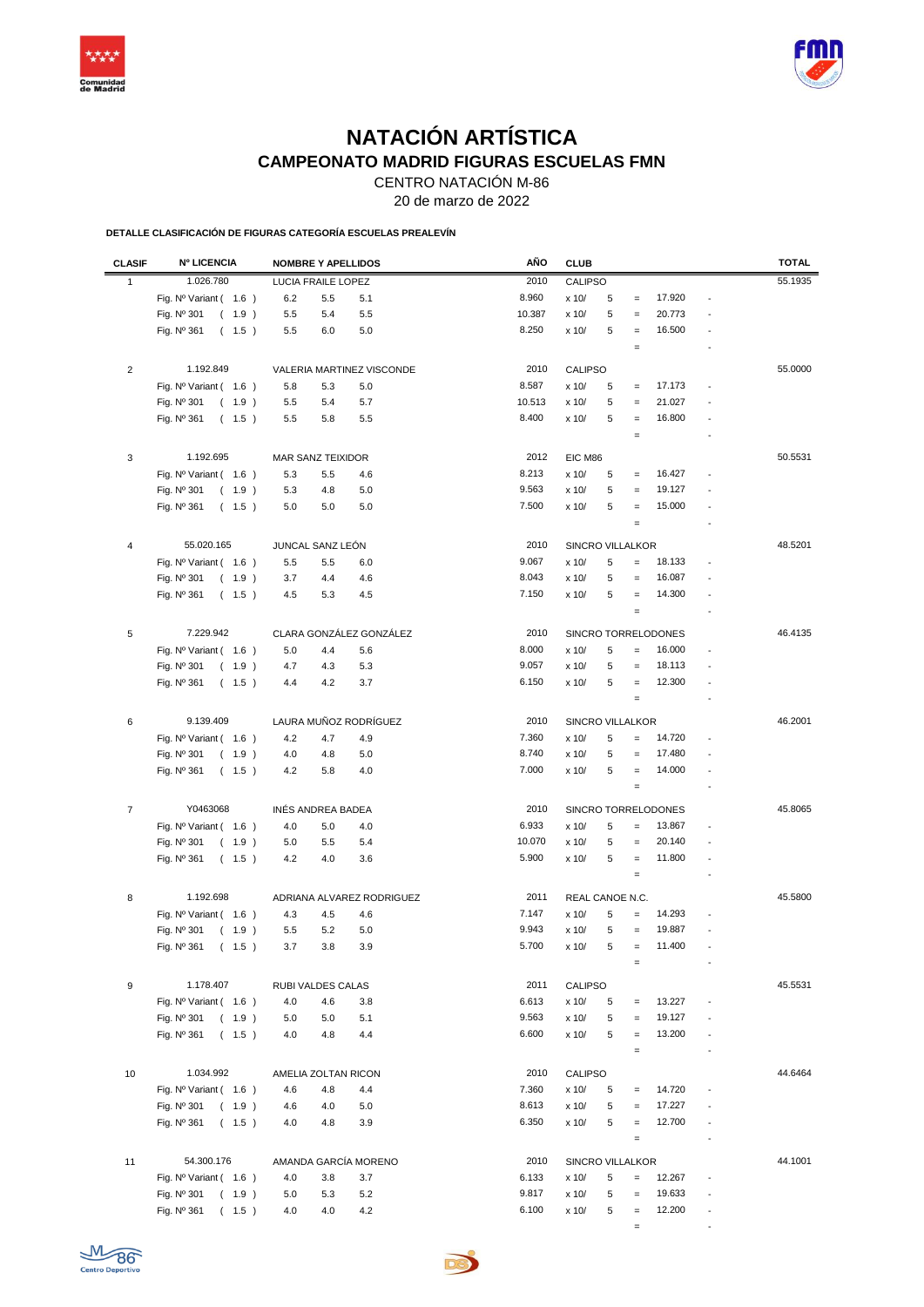



| <b>CLASIF</b> | <b>Nº LICENCIA</b>             | <b>NOMBRE Y APELLIDOS</b> |         | AÑO   | <b>CLUB</b>             |   |                   |                     |                          | <b>TOTAL</b> |
|---------------|--------------------------------|---------------------------|---------|-------|-------------------------|---|-------------------|---------------------|--------------------------|--------------|
| 12            | 1.197.037                      | CARLA BLAZQUEZ BLAZQUEZ   |         | 2012  | EIC M86                 |   |                   |                     |                          | 44.0066      |
|               | Fig. $N^{\circ}$ Variant (1.6) | 4.4<br>5.0                | 4.5     | 7.413 | x 10/                   | 5 | $=$               | 14.827              | $\overline{a}$           |              |
|               |                                |                           |         | 8.740 |                         | 5 | $=$               | 17.480              |                          |              |
|               | Fig. Nº 301<br>(1.9)           | 4.5<br>4.7                | 4.6     | 5.850 | x 10/                   | 5 |                   | 11.700              |                          |              |
|               | Fig. Nº 361<br>(1.5)           | 4.0<br>3.5                | 4.2     |       | x 10/                   |   | $=$               |                     |                          |              |
|               |                                |                           |         |       |                         |   | $\qquad \qquad =$ |                     |                          |              |
| 13            | 51.230.188                     | VALERIA DE LA VEGA MAZA   |         | 2010  | <b>SINCRO VILLALKOR</b> |   |                   |                     |                          | 43.9535      |
|               | Fig. Nº Variant (1.6)          | 5.0<br>5.3                | 5.5     | 8.427 | x 10/                   | 5 | $=$               | 16.853              |                          |              |
|               | Fig. Nº 301<br>(1.9)           | 4.7<br>3.8                | 3.5     | 7.600 | x 10/                   | 5 | $=$               | 15.200              |                          |              |
|               | Fig. Nº 361<br>(1.5)           | 3.9<br>4.0                | 4.0     | 5.950 | x 10/                   | 5 | $=$               | 11.900              |                          |              |
|               |                                |                           |         |       |                         |   | $=$               |                     |                          |              |
|               |                                |                           |         |       |                         |   |                   |                     |                          |              |
| 14            | 1.199.371                      | CAROLINA GARROTE VIDAL    |         | 2011  | <b>CALIPSO</b>          |   |                   |                     |                          | 43.8933      |
|               | Fig. Nº Variant (1.6)          | 4.2<br>4.0                | 4.0     | 6.507 | x 10/                   | 5 | $\qquad \qquad =$ | 13.013              |                          |              |
|               | Fig. Nº 301<br>(1.9)           | 5.0<br>5.3                | 5.0     | 9.690 | x 10/                   | 5 | $\qquad \qquad =$ | 19.380              |                          |              |
|               | Fig. Nº 361<br>(1.5)           | 3.5<br>4.2                | 3.8     | 5.750 | x 10/                   | 5 | $\qquad \qquad =$ | 11.500              |                          |              |
|               |                                |                           |         |       |                         |   | $\qquad \qquad =$ |                     | $\overline{a}$           |              |
| 15            | 1.181.494                      | CLARA GARCIA MALLOL       |         | 2012  | EIC M86                 |   |                   |                     |                          | 43.7666      |
|               | Fig. $N^{\circ}$ Variant (1.6) | 4.3<br>4.5                | 3.5     | 6.560 | x 10/                   | 5 | $\qquad \qquad =$ | 13.120              |                          |              |
|               | Fig. Nº 301<br>(1.9)           | 5.0<br>4.8                | 5.0     | 9.373 | x 10/                   | 5 | $\qquad \qquad =$ | 18.747              |                          |              |
|               | Fig. Nº 361<br>(1.5)           | 4.2<br>4.2                | 3.5     | 5.950 | x 10/                   | 5 | $=$               | 11.900              |                          |              |
|               |                                |                           |         |       |                         |   | $\qquad \qquad =$ |                     |                          |              |
|               |                                |                           |         |       |                         |   |                   |                     |                          |              |
| 16            | 8.036.527                      | CAROLINA RUIZ RODRÍGUEZ   |         | 2010  |                         |   |                   | SINCRO TORRELODONES |                          | 43.6268      |
|               | Fig. Nº Variant (1.6)          | 5.0<br>4.7                | 4.3     | 7.467 | x 10/                   | 5 | $\qquad \qquad =$ | 14.933              |                          |              |
|               | Fig. $N^{\circ}$ 301<br>(1.9)  | 5.1<br>4.0                | 4.0     | 8.297 | x 10/                   | 5 | $=$               | 16.593              |                          |              |
|               | Fig. $N^{\circ}$ 361<br>(1.5)  | 3.9<br>4.2                | 4.0     | 6.050 | x 10/                   | 5 | $=$               | 12.100              |                          |              |
|               |                                |                           |         |       |                         |   | $\qquad \qquad =$ |                     | $\overline{a}$           |              |
| 17            | 58447631P                      | RAQUEL SALETE VALLEJO     |         | 2011  | <b>TERESA BERGANZA</b>  |   |                   |                     |                          | 43.2267      |
|               |                                |                           | 4.0     | 6.613 | x 10/                   | 5 | $=$               | 13.227              |                          |              |
|               | Fig. Nº Variant (1.6)          | 4.2<br>4.2                |         | 9.500 |                         | 5 |                   |                     |                          |              |
|               | Fig. Nº 301<br>(1.9)           | 5.0<br>5.0                | 5.0     |       | x 10/                   |   | $\qquad \qquad =$ | 19.000              |                          |              |
|               | Fig. $N^{\circ}$ 361<br>(1.5)  | 3.7<br>3.6                | 3.7     | 5.500 | x 10/                   | 5 | $\qquad \qquad =$ | 11.000              |                          |              |
|               |                                |                           |         |       |                         |   | $\qquad \qquad =$ |                     |                          |              |
| 18            | 3.233.597                      | LAURA MARTINEZ AGUADO     |         | 2011  | SINCRO CAN              |   |                   |                     |                          | 42.9065      |
|               | Fig. Nº Variant (1.6)          | 3.8<br>3.6                | 4.0     | 6.080 | x 10/                   | 5 | $\qquad \qquad =$ | 12.160              |                          |              |
|               | Fig. $N^{\circ}$ 301<br>(1.9)  | 4.7<br>5.1                | 5.0     | 9.373 | x 10/                   | 5 | $\qquad \qquad =$ | 18.747              |                          |              |
|               | Fig. $N^{\circ}$ 361<br>(1.5)  | 3.8<br>4.4                | 3.8     | 6.000 | x 10/                   | 5 | $\qquad \qquad =$ | 12.000              | ÷,                       |              |
|               |                                |                           |         |       |                         |   | $\qquad \qquad =$ |                     |                          |              |
| 19            | 1.192.642                      |                           |         | 2012  |                         |   |                   |                     |                          | 42.8000      |
|               |                                | NOA GARCIA RAMOS          |         | 6.667 | REAL CANOE N.C.         | 5 |                   | 13.333              |                          |              |
|               | Fig. $N^{\circ}$ Variant (1.6) | 4.5<br>4.0                | 4.0     |       | x 10/                   |   | $=$               |                     |                          |              |
|               | Fig. Nº 301<br>(1.9)           | 4.8<br>4.8                | 4.9     | 9.183 | x 10/                   | 5 | $=$               | 18.367              |                          |              |
|               | (1.5)<br>Fig. Nº 361           | $4.0\,$<br>3.9            | $3.2\,$ | 5.550 | x 10/                   | 5 |                   | 11.100              |                          |              |
|               |                                |                           |         |       |                         |   | $=$               |                     |                          |              |
| 20            | 1.192.573                      | SOFIA DIEZ DE BALDEON     |         | 2012  | REAL CANOE N.C.         |   |                   |                     |                          | 42.7469      |
|               | Fig. $N^{\circ}$ Variant (1.6) | 4.5<br>4.2                | 4.4     | 6.987 | x 10/                   | 5 | $=$               | 13.973              |                          |              |
|               | Fig. Nº 301<br>(1.9)           | 5.0<br>4.7                | 5.2     | 9.437 | x 10/                   | 5 | $\qquad \qquad =$ | 18.873              |                          |              |
|               | Fig. $N^{\circ}$ 361<br>(1.5)  | 3.5<br>3.4                | 3.0     | 4.950 | x 10/                   | 5 | $\qquad \qquad =$ | 9.900               | ÷,                       |              |
|               |                                |                           |         |       |                         |   | $\qquad \qquad =$ |                     |                          |              |
|               |                                |                           |         |       |                         |   |                   |                     |                          |              |
| 21            | 55.022.557                     | ALEXANDRA JAIKIN ZLOBINA  |         | 2010  |                         |   |                   | SINCRO TORRELODONES |                          | 41.8068      |
|               | Fig. $N^{\circ}$ Variant (1.6) | 4.0<br>4.2                | 4.0     | 6.507 | x 10/                   | 5 | $\qquad \qquad =$ | 13.013              | $\overline{a}$           |              |
|               | Fig. Nº 301<br>(1.9)           | 4.6<br>5.0                | 5.0     | 9.247 | x 10/                   | 5 | $\qquad \qquad =$ | 18.493              |                          |              |
|               | Fig. Nº 361<br>(1.5)           | 3.2<br>3.3                | 3.8     | 5.150 | x 10/                   | 5 | $\qquad \qquad =$ | 10.300              |                          |              |
|               |                                |                           |         |       |                         |   | $\qquad \qquad =$ |                     |                          |              |
| 22            | 1.203.557                      | PAULA GORRIZ TORRECILLA   |         | 2012  | REAL CANOE N.C.         |   |                   |                     |                          | 41.5600      |
|               | Fig. $N^{\circ}$ Variant (1.6) | 4.7<br>4.6                | 4.1     | 7.147 | x 10/                   | 5 | $=$               | 14.293              |                          |              |
|               | Fig. Nº 301<br>(1.9)           | 4.5<br>3.6                | 4.9     | 8.233 | x 10/                   | 5 | $=$               | 16.467              |                          |              |
|               | Fig. Nº 361<br>(1.5)           | 3.6<br>3.4                | 3.8     | 5.400 | x 10/                   | 5 | $\qquad \qquad =$ | 10.800              |                          |              |
|               |                                |                           |         |       |                         |   | $\equiv$          |                     |                          |              |
|               |                                |                           |         |       |                         |   |                   |                     |                          |              |
| 23            | 72003833X                      | OLAYA GONZALEZ            |         | 2011  | <b>TERESA BERGANZA</b>  |   |                   |                     |                          | 41.3599      |
|               | Fig. $N^{\circ}$ Variant (1.6) | 3.7<br>4.0                | 4.5     | 6.507 | x 10/                   | 5 | $=$               | 13.013              |                          |              |
|               | Fig. Nº 301<br>(1.9)           | 4.7<br>4.6                | 4.0     | 8.423 | x 10/                   | 5 | $\equiv$          | 16.847              |                          |              |
|               | Fig. Nº 361<br>(1.5)           | 3.9<br>3.9                | 3.7     | 5.750 | x 10/                   | 5 | $=$               | 11.500              | $\overline{\phantom{a}}$ |              |
|               |                                |                           |         |       |                         |   | $=$               |                     | $\overline{\phantom{a}}$ |              |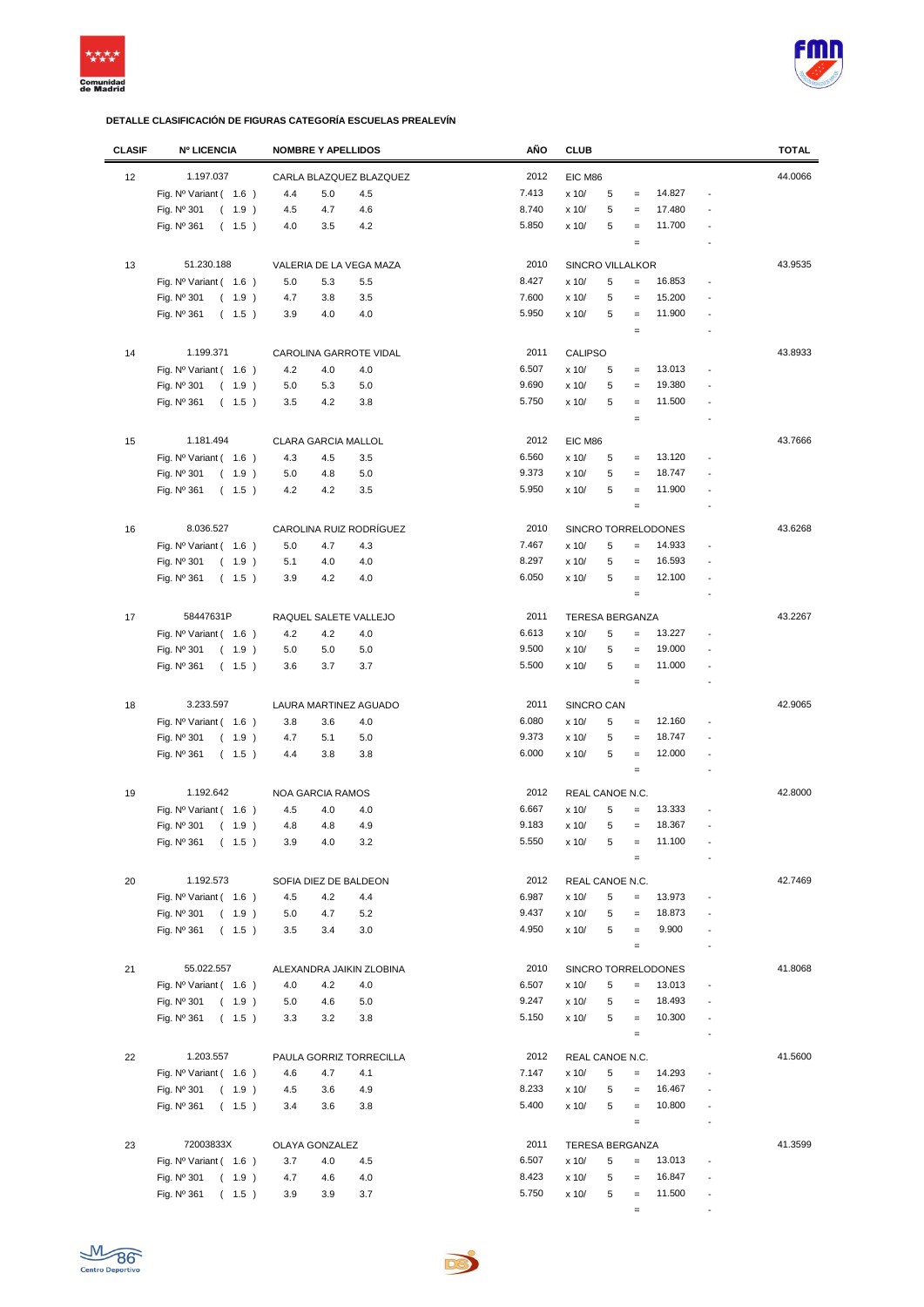



| <b>CLASIF</b> | <b>Nº LICENCIA</b>             | <b>NOMBRE Y APELLIDOS</b>  | AÑO   | <b>CLUB</b>                                                  | <b>TOTAL</b> |
|---------------|--------------------------------|----------------------------|-------|--------------------------------------------------------------|--------------|
| 24            | 1.203.603                      | LIDIA MENDEZ GONZALEZ      | 2011  | REAL CANOE N.C.                                              | 41.2401      |
|               | Fig. $N^{\circ}$ Variant (1.6) | 4.0<br>3.7<br>3.7          | 6.080 | 12.160<br>5<br>x 10/<br>$=$<br>$\overline{a}$                |              |
|               |                                |                            | 8.740 |                                                              |              |
|               | Fig. Nº 301<br>(1.9)           | 4.5<br>4.5<br>4.8          |       | 17.480<br>x 10/<br>5<br>$=$                                  |              |
|               | Fig. $N^{\circ}$ 361<br>(1.5)  | 4.0<br>3.8<br>3.8          | 5.800 | 11.600<br>x 10/<br>5<br>$\qquad \qquad =$                    |              |
|               |                                |                            |       | $\qquad \qquad =$                                            |              |
| 25            | 1.178.377                      | AINHOA CRESPO VALLES       | 2011  | <b>CALIPSO</b>                                               | 41.1131      |
|               | Fig. Nº Variant (1.6)          | 5.0<br>4.3<br>3.7          | 6.933 | 13.867<br>x 10/<br>5<br>$\qquad \qquad =$                    |              |
|               | Fig. Nº 301<br>(1.9)           | 4.0<br>4.0<br>3.8          | 7.473 | 5<br>14.947<br>x 10/<br>$\qquad \qquad =$                    |              |
|               | Fig. Nº 361<br>(1.5)           | 3.9<br>4.4<br>4.0          | 6.150 | 12.300<br>5<br>x 10/<br>$=$                                  |              |
|               |                                |                            |       | $\qquad \qquad =$                                            |              |
| 26            | 1.192.647                      | VALERIA LOSADA LOPEZ       | 2011  | <b>CALIPSO</b>                                               | 41.1000      |
|               | Fig. $N^{\circ}$ Variant (1.6) | 4.2<br>4.5<br>4.3          | 6.933 | 13.867<br>x 10/<br>5<br>$\qquad \qquad =$<br>$\overline{a}$  |              |
|               |                                |                            | 7.917 | 15.833                                                       |              |
|               | Fig. Nº 301<br>(1.9)           | 3.6<br>4.5<br>4.4          |       | x 10/<br>5<br>$\qquad \qquad =$                              |              |
|               | Fig. $N^{\circ}$ 361<br>(1.5)  | 4.0<br>3.8<br>3.6          | 5.700 | 11.400<br>x 10/<br>5<br>$=$<br>$\overline{a}$                |              |
|               |                                |                            |       | $\equiv$<br>$\overline{a}$                                   |              |
| 27            | 6.097.512                      | IRENE MANZANARES FERNÁNDEZ | 2010  | AD S RETIRO FUENTE EL BERRO                                  | 40.9401      |
|               | Fig. Nº Variant ( 1.6 )        | 4.5<br>3.7<br>4.3          | 6.667 | 13.333<br>x 10/<br>5<br>$\qquad \qquad =$                    |              |
|               | Fig. Nº 301<br>(1.9)           | 3.8<br>4.6<br>4.0          | 7.853 | 5<br>15.707<br>x 10/<br>$=$<br>$\overline{a}$                |              |
|               | Fig. Nº 361<br>(1.5)           | 4.3<br>3.8<br>3.8          | 5.950 | 11.900<br>5<br>x 10/<br>$\equiv$<br>$\overline{a}$           |              |
|               |                                |                            |       | $\equiv$<br>$\overline{a}$                                   |              |
|               |                                |                            |       |                                                              |              |
| 28            | 06604365F                      | ELENA DE PAZ GARCÍA        | 2011  | SINCRO TORRELODONES                                          | 40.8135      |
|               | Fig. $N^{\circ}$ Variant (1.6) | 4.2<br>4.1<br>4.0          | 6.560 | 5<br>13.120<br>x 10/<br>$\qquad \qquad =$<br>$\overline{a}$  |              |
|               | Fig. Nº 301<br>(1.9)           | 4.5<br>4.0<br>4.6          | 8.297 | 16.593<br>x 10/<br>5<br>$=$                                  |              |
|               | Fig. Nº 361<br>(1.5)           | 3.7<br>3.7<br>3.7          | 5.550 | 5<br>x 10/<br>11.100<br>$=$<br>$\overline{a}$                |              |
|               |                                |                            |       | $\equiv$<br>$\overline{a}$                                   |              |
| 29            | 51762024H                      | DANIELA MARTÍN SANCHEZ     | 2012  | <b>TERESA BERGANZA</b>                                       | 40.6535      |
|               | Fig. $N^{\circ}$ Variant (1.6) | 4.2<br>4.0<br>4.0          | 6.507 | 5<br>13.013<br>x 10/<br>$=$                                  |              |
|               | Fig. Nº 301<br>(1.9)           | 4.0<br>4.0<br>4.9          | 8.170 | 5<br>16.340<br>x 10/<br>$=$                                  |              |
|               | Fig. Nº 361<br>(1.5)           | 3.9<br>3.4<br>4.0          | 5.650 | 5<br>11.300<br>x 10/<br>$\qquad \qquad =$                    |              |
|               |                                |                            |       | $\equiv$                                                     |              |
|               |                                |                            |       |                                                              |              |
| 30            | 6.101.599                      | ANA TURIEL LITKINA         | 2011  | AD S RETIRO MOSCARDO SA                                      | 40.5535      |
|               | Fig. $N^{\circ}$ Variant (1.6) | 3.9<br>3.6<br>3.9          | 6.080 | 12.160<br>x 10/<br>5<br>$\qquad \qquad =$                    |              |
|               | Fig. Nº 301<br>(1.9)           | 5.3<br>4.5<br>4.8          | 9.247 | 18.493<br>x 10/<br>5<br>$\qquad \qquad =$                    |              |
|               | Fig. Nº 361<br>(1.5)           | 3.2<br>3.4<br>3.3          | 4.950 | 5<br>9.900<br>x 10/<br>$\equiv$<br>$\overline{a}$            |              |
|               |                                |                            |       | $\equiv$<br>$\overline{a}$                                   |              |
| 31            | 1.192.567                      | CAROLINA BURGOS ANTUNEZ    | 2012  | REAL CANOE N.C.                                              | 40.5467      |
|               | Fig. $N^{\circ}$ Variant (1.6) | 3.8<br>4.3<br>4.0          | 6.453 | 5<br>12.907<br>x 10/<br>$=$                                  |              |
|               | Fig. Nº 301<br>(1.9)           | 3.7<br>4.2<br>5.0          | 8.170 | x 10/<br>5<br>16.340<br>$\qquad \qquad =$<br>$\overline{a}$  |              |
|               | Fig. Nº 361<br>(1.5)           | 3.8<br>3.4<br>4.1          | 5.650 | x 10/<br>5<br>11.300                                         |              |
|               |                                |                            |       | $=$                                                          |              |
|               |                                |                            |       |                                                              |              |
| 32            | 54727563Y                      | JULIA RODRIGUEZ BARRANCO   | 2010  | <b>SUROESTE</b>                                              | 40.5265      |
|               | Fig. $N^{\circ}$ Variant (1.6) | 4.2<br>3.6<br>3.9          | 6.240 | x 10/<br>12.480<br>5<br>$\qquad \qquad =$                    |              |
|               | Fig. $N^{\circ}$ 301<br>(1.9)  | 5.0<br>5.0<br>4.8          | 9.373 | x 10/<br>5<br>18.747<br>$=$                                  |              |
|               | Fig. $N^{\circ}$ 361<br>(1.5)  | 3.0<br>3.3<br>3.0          | 4.650 | 5<br>9.300<br>x 10/<br>$\equiv$<br>$\overline{a}$            |              |
|               |                                |                            |       | $\equiv$<br>$\overline{a}$                                   |              |
| 33            | 2.585.563                      | MARÍA AZNAR ARENAS         | 2010  | <b>SINCRO VILLALKOR</b>                                      | 40.2466      |
|               | Fig. $N^{\circ}$ Variant (1.6) | 4.0<br>3.7<br>3.7          | 6.080 | 12.160<br>5<br>x 10/<br>$=$                                  |              |
|               | Fig. Nº 301<br>(1.9)           | 4.5<br>4.7<br>5.0          | 8.993 | 17.987<br>x 10/<br>5<br>$\qquad \qquad =$<br>$\overline{a}$  |              |
|               | Fig. Nº 361<br>(1.5)           | 3.2<br>3.6<br>3.3          | 5.050 | 10.100<br>x 10/<br>5<br>$=$                                  |              |
|               |                                |                            |       | $\equiv$<br>$\overline{a}$                                   |              |
|               |                                |                            |       |                                                              |              |
| 34            | 1.193.288                      | CARLA SANTILARIO YEO       | 2011  | CALIPSO                                                      | 40.2270      |
|               | Fig. $N^{\circ}$ Variant (1.6) | 4.2<br>4.0<br>4.0          | 6.507 | 13.013<br>x 10/<br>5<br>$\equiv$                             |              |
|               | Fig. Nº 301<br>(1.9)           | 4.8<br>4.0<br>4.0          | 8.107 | 5<br>16.213<br>x 10/<br>$\qquad \qquad =$                    |              |
|               | Fig. Nº 361<br>(1.5)           | 3.2<br>4.0<br>3.8          | 5.500 | 5<br>11.000<br>x 10/<br>$\equiv$<br>$\overline{a}$           |              |
|               |                                |                            |       | $\equiv$<br>$\overline{a}$                                   |              |
| 35            | 1.192.572                      | MARTINA DIAZ GOMEZ         | 2012  | REAL CANOE N.C.                                              | 40.2064      |
|               | Fig. Nº Variant (1.6)          | 3.8<br>4.0<br>3.6          | 6.080 | 5<br>12.160<br>x 10/<br>$=$<br>$\overline{\phantom{a}}$      |              |
|               | Fig. Nº 301<br>(1.9)           | 5.0<br>4.3<br>4.0          | 8.423 | 16.847<br>x 10/<br>5<br>$\qquad \qquad =$<br>$\overline{a}$  |              |
|               | Fig. Nº 361<br>(1.5)           | 4.0<br>3.6<br>3.6          | 5.600 | x 10/<br>5<br>11.200<br>$\equiv$<br>$\overline{\phantom{a}}$ |              |
|               |                                |                            |       | $\overline{a}$                                               |              |
|               |                                |                            |       | $\equiv$                                                     |              |

De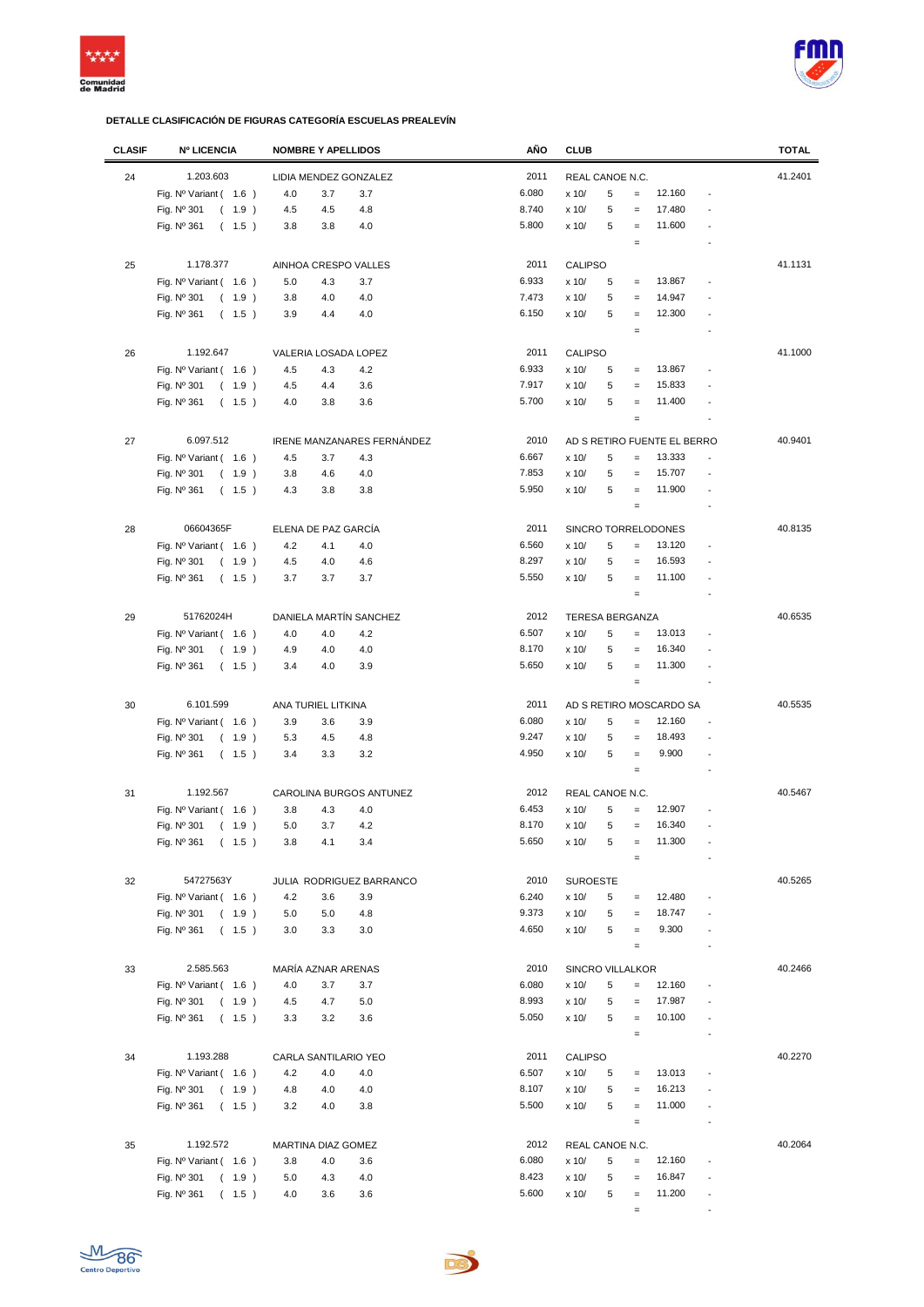



| <b>CLASIF</b> | <b>Nº LICENCIA</b>             | <b>NOMBRE Y APELLIDOS</b>               |                           | AÑO   | <b>CLUB</b>            |        |                   |                             |                          | <b>TOTAL</b> |
|---------------|--------------------------------|-----------------------------------------|---------------------------|-------|------------------------|--------|-------------------|-----------------------------|--------------------------|--------------|
| 36            | 6.097.490                      |                                         | CARMEN DE HIGUES COGOLLOS | 2010  |                        |        |                   | AD S RETIRO FUENTE EL BERRO |                          | 40.1467      |
|               | Fig. $N^{\circ}$ Variant (1.6) | 4.0<br>4.4                              | 4.6                       | 6.933 | x 10/                  | 5      | $\qquad \qquad =$ | 13.867                      |                          |              |
|               |                                |                                         |                           |       |                        |        |                   |                             |                          |              |
|               | Fig. Nº 301<br>(1.9)           | 4.6<br>4.2                              | 3.5                       | 7.790 | x 10/                  | 5      | $=$               | 15.580                      |                          |              |
|               | Fig. Nº 361<br>(1.5)           | 3.8<br>3.5                              | 3.4                       | 5.350 | x 10/                  | 5      | $=$               | 10.700                      |                          |              |
|               |                                |                                         |                           |       |                        |        | $\qquad \qquad =$ |                             |                          |              |
| 37            | 1.202.064                      | AROA CONDE IBARRONDO                    |                           | 2012  | EIC M86                |        |                   |                             |                          | 40.1069      |
|               | Fig. $N^{\circ}$ Variant (1.6) | 5.0<br>4.8                              | 4.5                       | 7.627 | x 10/                  | 5      | $\qquad \qquad =$ | 15.253                      |                          |              |
|               | Fig. Nº 301<br>(1.9)           | 3.7<br>3.2                              | 2.3                       | 5.827 | x 10/                  | 5      | $\qquad \qquad =$ | 11.653                      |                          |              |
|               | Fig. Nº 361<br>(1.5)           | 4.9<br>4.1                              | 4.2                       | 6.600 | x 10/                  | 5      | $\qquad \qquad =$ | 13.200                      |                          |              |
|               |                                |                                         |                           |       |                        |        | $\qquad \qquad =$ |                             |                          |              |
| 38            | 50.368.986                     | ALBA AFLALLO ALBARRACÍN                 |                           | 2010  | SINCRO VILLALKOR       |        |                   |                             |                          | 39.8732      |
|               | Fig. Nº Variant (1.6)          | 3.7<br>4.0                              | 3.5                       | 5.973 | x 10/                  | 5      | $\qquad \qquad =$ | 11.947                      |                          |              |
|               | Fig. Nº 301<br>(1.9)           | 4.6<br>4.0                              | 5.0                       | 8.613 | x 10/                  | 5      | $\qquad \qquad =$ | 17.227                      |                          |              |
|               |                                | 3.0<br>3.5                              | 4.2                       | 5.350 | x 10/                  | 5      | $=$               | 10.700                      |                          |              |
|               | Fig. Nº 361<br>(1.5)           |                                         |                           |       |                        |        | $\qquad \qquad =$ |                             |                          |              |
|               |                                |                                         |                           |       |                        |        |                   |                             |                          |              |
| 39            | 1.203.594                      |                                         | ALEJANDRA ALAMEDA DELGADO | 2012  | REAL CANOE N.C.        |        |                   |                             |                          | 39.7001      |
|               | Fig. $N^{\circ}$ Variant (1.6) | 5.0<br>4.5                              | 5.0                       | 7.733 | x 10/                  | 5      | $\qquad \qquad =$ | 15.467                      |                          |              |
|               | Fig. Nº 301<br>(1.9)           | 3.5<br>3.0                              | 3.0                       | 6.017 | x 10/                  | 5      | $\qquad \qquad =$ | 12.033                      |                          |              |
|               | Fig. Nº 361<br>(1.5)           | 3.9<br>4.5                              | 3.8                       | 6.100 | x 10/                  | 5      | $\qquad \qquad =$ | 12.200                      | ÷,                       |              |
|               |                                |                                         |                           |       |                        |        | $\qquad \qquad =$ |                             |                          |              |
| 40            | 1.200.240                      | ANA SOFIA GHINEA GEAMBAZU               |                           | 2012  | <b>CALIPSO</b>         |        |                   |                             |                          | 39.6801      |
|               | Fig. $N^{\circ}$ Variant (1.6) | 4.4<br>4.5                              | 4.4                       | 7.093 | x 10/                  | 5      | $\qquad \qquad =$ | 14.187                      |                          |              |
|               | Fig. Nº 301<br>(1.9)           | 4.5<br>3.8                              | 4.8                       | 8.297 | x 10/                  | 5      | $\qquad \qquad =$ | 16.593                      |                          |              |
|               |                                | 3.0<br>2.9                              | 3.0                       | 4.450 | x 10/                  | 5      | $=$               | 8.900                       |                          |              |
|               | Fig. Nº 361<br>(1.5)           |                                         |                           |       |                        |        |                   |                             |                          |              |
|               |                                |                                         |                           |       |                        |        | $\qquad \qquad =$ |                             |                          |              |
| 41            | 1.199.368                      | PAULA FERNANDEZ GONZALEZ                |                           | 2010  | <b>CALIPSO</b>         |        |                   |                             |                          | 39.5532      |
|               | Fig. $N^{\circ}$ Variant (1.6) | 4.0<br>3.7                              | 3.2                       | 5.813 | x 10/                  | 5      | $\qquad \qquad =$ | 11.627                      |                          |              |
|               | Fig. Nº 301<br>(1.9)           | 4.4<br>4.7                              | 4.5                       | 8.613 | x 10/                  | 5      | $\qquad \qquad =$ | 17.227                      |                          |              |
|               | Fig. Nº 361<br>(1.5)           | 3.4<br>3.8                              | 3.5                       | 5.350 | x 10/                  | 5      | $\qquad \qquad =$ | 10.700                      |                          |              |
|               |                                |                                         |                           |       |                        |        | $\qquad \qquad =$ |                             |                          |              |
| 42            | 54368523L                      | CAROLINA LEGORBURO BARCO                |                           | 2012  |                        |        |                   | SINCRO TORRELODONES         |                          | 39.4600      |
|               | Fig. $N^{\circ}$ Variant (1.6) | 4.2<br>4.0                              | 4.3                       | 6.667 | x 10/                  | 5      | $\qquad \qquad =$ | 13.333                      |                          |              |
|               | Fig. Nº 301<br>(1.9)           | 4.3<br>4.0                              | 3.8                       | 7.663 | x 10/                  | 5      | $=$               | 15.327                      |                          |              |
|               | Fig. $N^{\circ}$ 361<br>(1.5)  | 3.8<br>3.3                              | 3.7                       | 5.400 | x 10/                  | 5      | $=$               | 10.800                      |                          |              |
|               |                                |                                         |                           |       |                        |        | $=$               |                             | $\overline{\phantom{a}}$ |              |
| 43            | 1.192.649                      |                                         |                           | 2010  | <b>CALIPSO</b>         |        |                   |                             |                          | 39.3330      |
|               | Fig. $N^{\circ}$ Variant (1.6) | <b>IRENE MAROTO CASIN</b><br>4.0<br>4.3 | 3.5                       | 6.293 | x 10/                  | 5      | $=$               | 12.587                      |                          |              |
|               | Fig. Nº 301<br>(1.9)           | 4.0<br>3.5                              | 4.3                       | 7.473 | x 10/                  | 5      | $\qquad \qquad =$ | 14.947                      |                          |              |
|               | (1.5)                          |                                         |                           | 5.900 |                        |        |                   | 11.800                      |                          |              |
|               | Fig. $N^{\circ}$ 361           | 3.9<br>4.0                              | 3.9                       |       | x 10/                  | 5      | $\qquad \qquad =$ |                             |                          |              |
|               |                                |                                         |                           |       |                        |        |                   |                             |                          |              |
| 44            | 48245324H                      | MARIA PLAZA DE LA HABA                  |                           | 2010  | <b>TERESA BERGANZA</b> |        |                   |                             |                          | 39.1467      |
|               | Fig. Nº Variant (1.6)          | 4.6<br>4.0                              | 5.0                       | 7.253 | x 10/                  | 5      | $\qquad \qquad =$ | 14.507                      |                          |              |
|               | Fig. Nº 301<br>(1.9)           | 4.0<br>4.5                              | 4.4                       | 8.170 | x 10/                  | 5      | $\qquad \qquad =$ | 16.340                      |                          |              |
|               | Fig. Nº 361<br>(1.5)           | 3.0<br>2.5                              | 2.8                       | 4.150 | x 10/                  | 5      | $\qquad \qquad =$ | 8.300                       |                          |              |
|               |                                |                                         |                           |       |                        |        | $\qquad \qquad =$ |                             |                          |              |
| 45            | 6.132.588                      | ENMA SAMANIEGO ROMERO                   |                           | 2010  | AD S RETIRO GALLUR     |        |                   |                             |                          | 39.0399      |
|               | Fig. $N^{\circ}$ Variant (1.6) | 3.3<br>3.3                              | 3.2                       | 5.227 | x 10/                  | 5      | $\qquad \qquad =$ | 10.453                      | $\overline{a}$           |              |
|               | Fig. Nº 301<br>(1.9)           | 5.0<br>4.2                              | 5.0                       | 8.993 | x 10/                  | 5      | $=$               | 17.987                      |                          |              |
|               | Fig. Nº 361<br>(1.5)           | 3.8<br>3.5                              | 3.3                       | 5.300 | x 10/                  | 5      | $\qquad \qquad =$ | 10.600                      |                          |              |
|               |                                |                                         |                           |       |                        |        | $\equiv$          |                             |                          |              |
| 46            | 50.348.494                     | ANDREA PLATHI CALVIÑO                   |                           | 2010  |                        |        |                   | SINCRO TORRELODONES         |                          | 38.9000      |
|               | Fig. $N^{\circ}$ Variant (1.6) | 3.6<br>3.8                              | 3.7                       | 5.920 | x 10/                  | 5      | $\qquad \qquad =$ | 11.840                      |                          |              |
|               |                                |                                         |                           | 7.980 |                        |        |                   | 15.960                      |                          |              |
|               | Fig. Nº 301<br>(1.9)           | 4.0<br>4.6                              | 4.0                       | 5.550 | x 10/                  | 5<br>5 | $=$               |                             |                          |              |
|               | Fig. Nº 361<br>(1.5)           | 3.7<br>3.9                              | 3.5                       |       | x 10/                  |        | $\equiv$          | 11.100                      |                          |              |
|               |                                |                                         |                           |       |                        |        | $\equiv$          |                             |                          |              |
| 47            | 71.213.258                     | SILVIA MORAN RODRIGUEZ                  |                           | 2011  | SINCRO CAN             |        |                   |                             |                          | 38.8000      |
|               | Fig. $N^{\circ}$ Variant (1.6) | 3.6<br>3.5                              | 3.8                       | 5.813 | x 10/                  | 5      | $\qquad \qquad =$ | 11.627                      |                          |              |
|               | Fig. Nº 301<br>(1.9)           | 4.5<br>4.6                              | 4.3                       | 8.487 | x 10/                  | 5      | $\qquad \qquad =$ | 16.973                      |                          |              |
|               | Fig. Nº 361<br>(1.5)           | 3.5<br>3.4                              | 3.3                       | 5.100 | x 10/                  | 5      | $\qquad \qquad =$ | 10.200                      | ÷,                       |              |
|               |                                |                                         |                           |       |                        |        | $\qquad \qquad =$ |                             | $\overline{\phantom{a}}$ |              |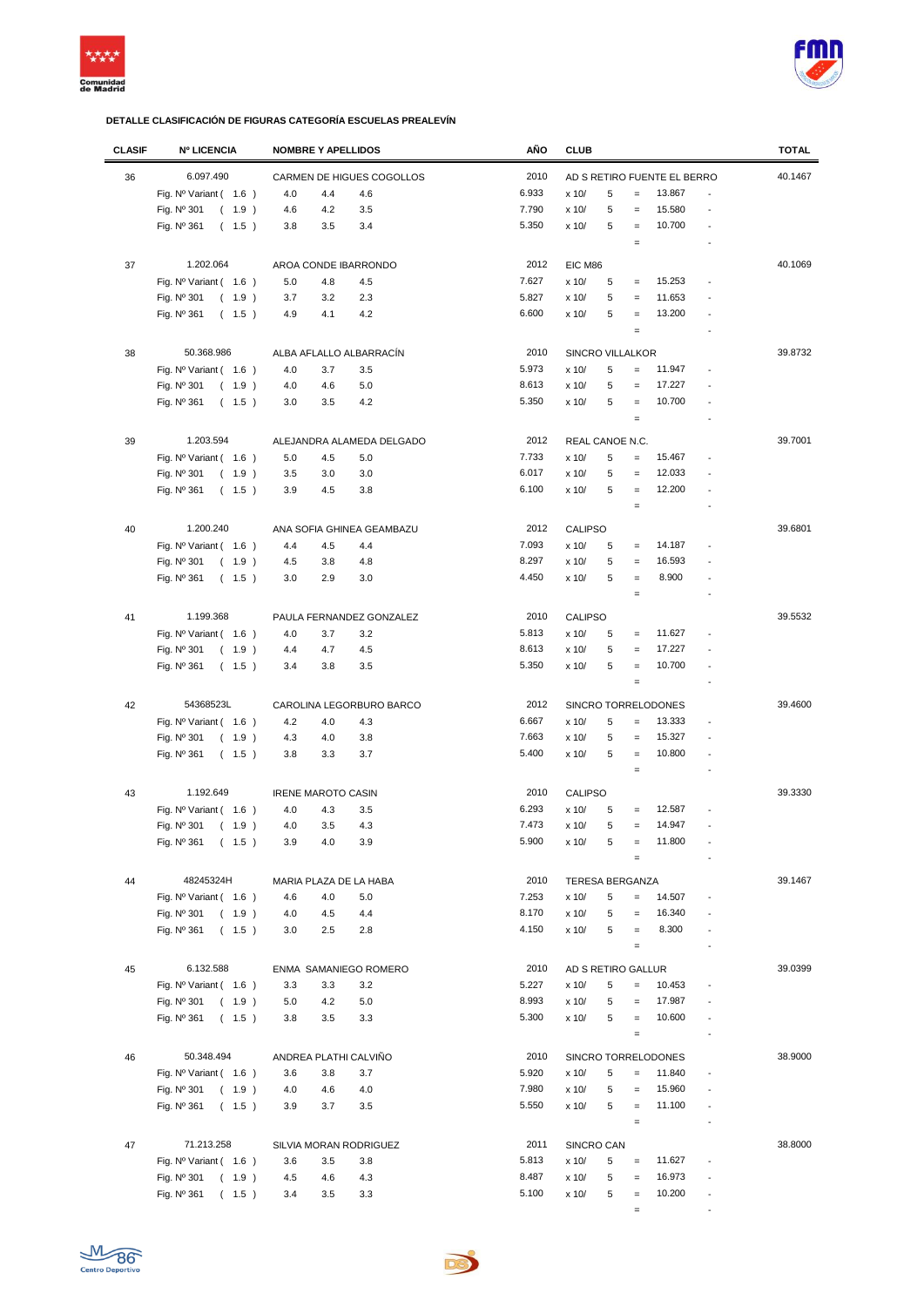



| <b>CLASIF</b> | <b>Nº LICENCIA</b>                 | <b>NOMBRE Y APELLIDOS</b>     |         | AÑO   | <b>CLUB</b>             |   |                                        |                     |                          | <b>TOTAL</b> |
|---------------|------------------------------------|-------------------------------|---------|-------|-------------------------|---|----------------------------------------|---------------------|--------------------------|--------------|
| 48            | 2.763.695                          | CLAUDIA MARTÍNEZ ORTÍZ        |         | 2010  | <b>SINCRO VILLALKOR</b> |   |                                        |                     |                          | 38.7870      |
|               | Fig. $N^{\circ}$ Variant ( $1.6$ ) | 3.7<br>4.0                    | 3.0     | 5.707 | x 10/                   | 5 | $\qquad \qquad =$                      | 11.413              | $\overline{a}$           |              |
|               |                                    |                               |         | 8.487 |                         |   |                                        | 16.973              |                          |              |
|               | Fig. Nº 301<br>(1.9)               | 3.6<br>4.8                    | 5.0     |       | x 10/                   | 5 | $\equiv$                               |                     |                          |              |
|               | Fig. Nº 361<br>(1.5)               | 3.2<br>3.5                    | 3.7     | 5.200 | x 10/                   | 5 | $\qquad \qquad =$<br>$\qquad \qquad =$ | 10.400              |                          |              |
|               |                                    |                               |         |       |                         |   |                                        |                     |                          |              |
| 49            | 09140964M                          | SILVIA BECERRIL MORENO        |         | 2011  |                         |   |                                        | SINCRO TORRELODONES |                          | 38.7530      |
|               | Fig. $N^{\circ}$ Variant (1.6)     | 3.9<br>4.3                    | 3.3     | 6.133 | x 10/                   | 5 | $\qquad \qquad =$                      | 12.267              |                          |              |
|               | Fig. Nº 301<br>(1.9)               | 5.0<br>4.5                    | 4.7     | 8.993 | x 10/                   | 5 | $=$                                    | 17.987              |                          |              |
|               | Fig. Nº 361<br>(1.5)               | 2.7<br>2.8                    | 3.0     | 4.250 | x 10/                   | 5 | $\equiv$                               | 8.500               |                          |              |
|               |                                    |                               |         |       |                         |   | $\qquad \qquad =$                      |                     |                          |              |
| 50            | 1.029.168                          | SOFIA DOHR SANCHEZ            |         | 2010  | <b>CALIPSO</b>          |   |                                        |                     |                          | 38.4199      |
|               | Fig. $N^{\circ}$ Variant (1.6)     | 4.0<br>3.0                    | 3.7     | 5.707 | x 10/                   | 5 | $=$                                    | 11.413              |                          |              |
|               | Fig. Nº 301<br>(1.9)               | 4.7<br>4.2                    | 5.0     | 8.803 | x 10/                   | 5 | $\qquad \qquad =$                      | 17.607              |                          |              |
|               |                                    | 3.2<br>3.2                    |         | 4.700 | x 10/                   | 5 | $=$                                    | 9.400               |                          |              |
|               | Fig. Nº 361<br>(1.5)               |                               | 3.0     |       |                         |   | $\qquad \qquad =$                      |                     |                          |              |
|               |                                    |                               |         |       |                         |   |                                        |                     |                          |              |
| 51            | 6.101.497                          | KHADIYA DIAME HERRERO GALIANO |         | 2012  | AD S RETIRO LORETO      |   |                                        |                     |                          | 38.1200      |
|               | Fig. $N^{\circ}$ Variant (1.6)     | 3.8<br>3.8                    | 4.0     | 6.187 | x 10/                   | 5 | $\qquad \qquad =$                      | 12.373              |                          |              |
|               | Fig. Nº 301<br>(1.9)               | 4.0<br>3.8                    | 4.0     | 7.473 | x 10/                   | 5 | $=$                                    | 14.947              |                          |              |
|               | Fig. Nº 361<br>(1.5)               | 3.6<br>3.4                    | 3.8     | 5.400 | x 10/                   | 5 | $\qquad \qquad =$                      | 10.800              |                          |              |
|               |                                    |                               |         |       |                         |   | $\qquad \qquad =$                      |                     |                          |              |
| 52            | 01837337M                          | SOFIA SEVILLEJA FERNÁNDEZ     |         | 2010  | <b>SUROESTE</b>         |   |                                        |                     |                          | 37.9399      |
|               | Fig. Nº Variant (1.6)              | 3.5<br>4.0                    | 3.6     | 5.920 | x 10/                   | 5 | $\qquad \qquad =$                      | 11.840              |                          |              |
|               |                                    |                               |         |       |                         |   |                                        |                     |                          |              |
|               | Fig. Nº 301<br>(1.9)               | 4.0<br>3.7                    | $4.3\,$ | 7.600 | x 10/                   | 5 | $\qquad \qquad =$                      | 15.200              |                          |              |
|               | Fig. Nº 361<br>(1.5)               | 3.7<br>3.6                    | 3.6     | 5.450 | x 10/                   | 5 | $\qquad \qquad =$                      | 10.900              |                          |              |
|               |                                    |                               |         |       |                         |   | $\qquad \qquad =$                      |                     |                          |              |
| 53            | 06600485Z                          | CELIA LEGORBURO BARCO         |         | 2011  |                         |   |                                        | SINCRO TORRELODONES |                          | 37.8265      |
|               | Fig. $N^{\circ}$ Variant (1.6)     | 3.8<br>4.0                    | 3.6     | 6.080 | x 10/                   | 5 | $=$                                    | 12.160              |                          |              |
|               | Fig. Nº 301<br>(1.9)               | 4.0<br>4.0                    | 3.5     | 7.283 | x 10/                   | 5 | $\qquad \qquad =$                      | 14.567              |                          |              |
|               | Fig. Nº 361<br>(1.5)               | 3.6<br>3.5                    | 4.0     | 5.550 | x 10/                   | 5 | $\equiv$                               | 11.100              |                          |              |
|               |                                    |                               |         |       |                         |   | $\qquad \qquad =$                      |                     |                          |              |
| 54            | 51.188.562                         | ENARA DIAZ DIAZ PINES         |         | 2011  | <b>LAS CRUCES</b>       |   |                                        |                     |                          | 37.8200      |
|               | Fig. Nº Variant (1.6)              | 4.0<br>3.8                    | 4.2     | 6.400 | x 10/                   | 5 | $\qquad \qquad =$                      | 12.800              |                          |              |
|               |                                    |                               |         | 7.410 |                         | 5 |                                        |                     |                          |              |
|               | Fig. Nº 301<br>(1.9)               | 4.0<br>3.5                    | 4.2     |       | x 10/                   |   | $\qquad \qquad =$                      | 14.820              |                          |              |
|               | Fig. $N^{\circ}$ 361<br>(1.5)      | 3.5<br>3.3                    | 3.4     | 5.100 | x 10/                   | 5 | $=$                                    | 10.200              | $\overline{\phantom{a}}$ |              |
|               |                                    |                               |         |       |                         |   | $\qquad \qquad =$                      |                     |                          |              |
| 55            | 7.238.647                          | LUCÍA LÓPEZ SÁNCHEZ           |         | 2010  |                         |   |                                        | SINCRO TORRELODONES |                          | 37.6933      |
|               | Fig. $N^{\circ}$ Variant (1.6)     | 3.6<br>3.5                    | 3.9     | 5.867 | x 10/                   | 5 | $\qquad \qquad =$                      | 11.733              |                          |              |
|               | Fig. Nº 301<br>(1.9)               | 4.1<br>4.0                    | 4.5     | 7.980 | x 10/                   | 5 | $\qquad \qquad =$                      | 15.960              |                          |              |
|               | Fig. Nº 361<br>(1.5)               | 3.3<br>3.5                    | 3.2     | 5.000 | x 10/                   | 5 | $=$                                    | 10.000              |                          |              |
|               |                                    |                               |         |       |                         |   | $\qquad \qquad =$                      |                     |                          |              |
| 56            | 6.102.785                          | MARTA POLO DE LARA ELIAS      |         | 2011  | AD S RETIRO GALLUR      |   |                                        |                     |                          | 37.3930      |
|               | Fig. $N^{\circ}$ Variant (1.6)     | 3.9<br>4.0                    | 3.9     | 6.293 | x 10/                   | 5 | $\qquad \qquad =$                      | 12.587              |                          |              |
|               | Fig. $N^{\circ}$ 301<br>(1.9)      | 4.5<br>3.9                    | 4.0     | 7.853 | x 10/                   | 5 | $\qquad \qquad =$                      | 15.707              |                          |              |
|               |                                    |                               |         | 4.550 |                         | 5 |                                        | 9.100               |                          |              |
|               | Fig. Nº 361<br>(1.5)               | 3.6<br>2.6                    | 2.9     |       | x 10/                   |   | $\qquad \qquad =$<br>$\qquad \qquad =$ |                     |                          |              |
|               |                                    |                               |         |       |                         |   |                                        |                     |                          |              |
| 57            | 1.193.436                          | FRANCESCA HURTADO PINO        |         | 2012  | EIC M86                 |   |                                        |                     |                          | 37.1668      |
|               | Fig. $N^{\circ}$ Variant (1.6)     | 4.0<br>4.7                    | 5.0     | 7.307 | x 10/                   | 5 | $\qquad \qquad =$                      | 14.613              |                          |              |
|               | Fig. Nº 301<br>(1.9)               | 3.3<br>2.4                    | 3.5     | 5.827 | x 10/                   | 5 | $\equiv$                               | 11.653              |                          |              |
|               | Fig. Nº 361<br>(1.5)               | 4.0<br>3.9                    | 3.0     | 5.450 | x 10/                   | 5 | $=$                                    | 10.900              |                          |              |
|               |                                    |                               |         |       |                         |   | $\equiv$                               |                     |                          |              |
| 58            | 51.263.818                         | <b>IXEIA RUIZ LILLO</b>       |         | 2011  | <b>LAS CRUCES</b>       |   |                                        |                     |                          | 37.1600      |
|               | Fig. $N^{\circ}$ Variant (1.6)     | 3.9<br>3.0                    | 3.6     | 5.600 | x 10/                   | 5 | $\equiv$                               | 11.200              |                          |              |
|               | Fig. Nº 301<br>(1.9)               | 4.8<br>4.4                    | 4.9     | 8.930 | x 10/                   | 5 | $=$                                    | 17.860              |                          |              |
|               | Fig. Nº 361<br>(1.5)               | 2.6<br>2.7                    | 2.8     | 4.050 | x 10/                   | 5 | $\equiv$                               | 8.100               |                          |              |
|               |                                    |                               |         |       |                         |   |                                        |                     |                          |              |
|               |                                    |                               |         |       |                         |   | $\qquad \qquad =$                      |                     |                          |              |
| 59            | 1.187.583                          | NURIA CAÑADA DIAZ             |         | 2011  | <b>CALIPSO</b>          |   |                                        |                     |                          | 37.0001      |
|               | Fig. $N^{\circ}$ Variant (1.6)     | 4.0<br>3.7                    | 4.1     | 6.293 | x 10/                   | 5 | $\quad =$                              | 12.587              |                          |              |
|               | Fig. Nº 301<br>(1.9)               | 3.5<br>3.8                    | 4.0     | 7.157 | x 10/                   | 5 | $=$                                    | 14.313              |                          |              |
|               | Fig. Nº 361<br>(1.5)               | 3.7<br>3.0                    | 3.4     | 5.050 | x 10/                   | 5 | $\qquad \qquad =$                      | 10.100              |                          |              |
|               |                                    |                               |         |       |                         |   | $\qquad \qquad =$                      |                     |                          |              |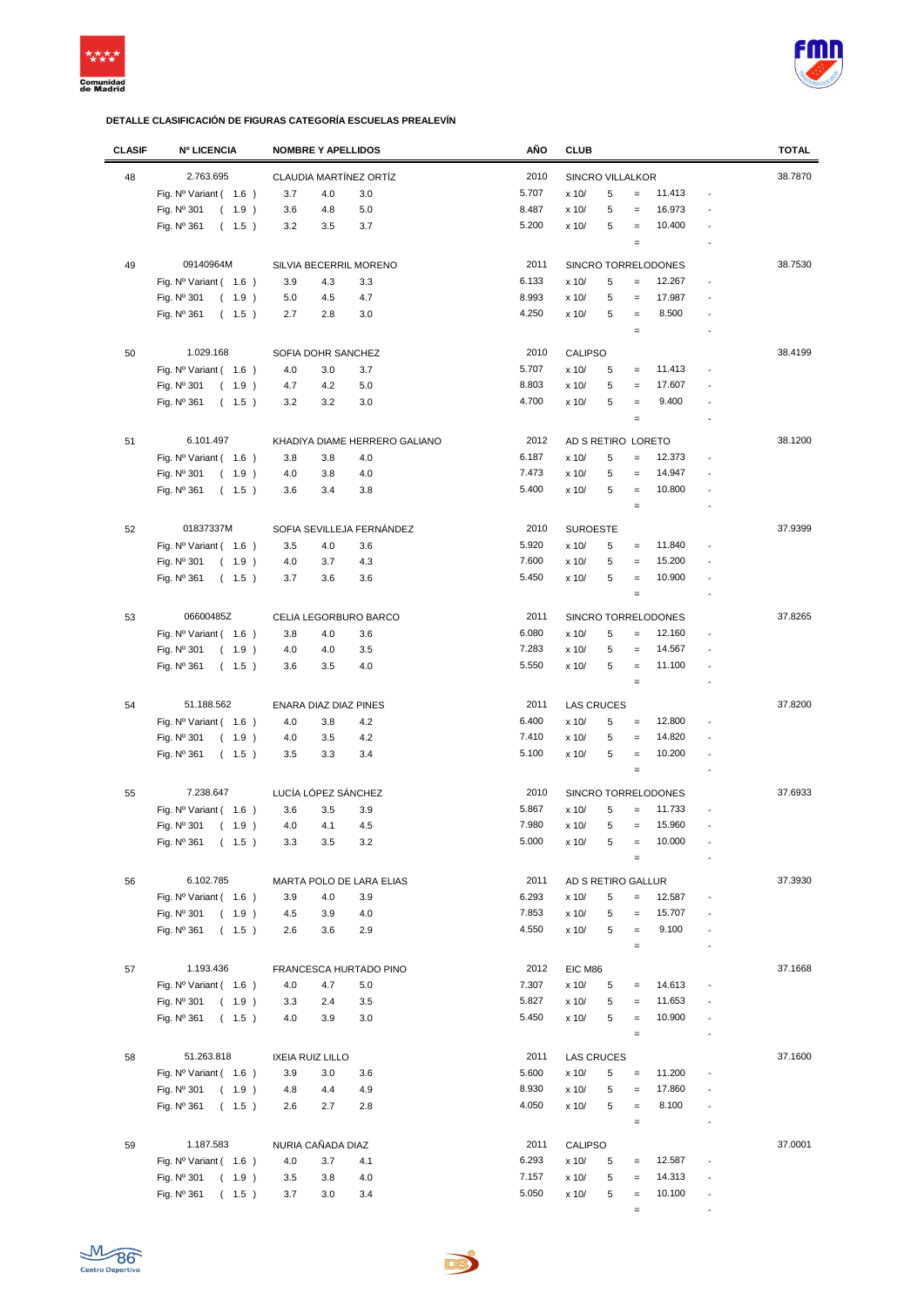



| <b>CLASIF</b> | <b>Nº LICENCIA</b>                          | <b>NOMBRE Y APELLIDOS</b>  | AÑO   | <b>CLUB</b>                                        | <b>TOTAL</b> |
|---------------|---------------------------------------------|----------------------------|-------|----------------------------------------------------|--------------|
| 60            | 6.097.515                                   | AITANA LEONOR ESCOLANO     | 2010  | AD S RETIRO FUENTE EL BERRO                        | 36.9801      |
|               |                                             |                            | 6.133 | 12.267<br>$\overline{a}$                           |              |
|               | Fig. Nº Variant (1.6)                       | 4.0<br>4.0<br>3.5          |       | 5<br>x 10/<br>$\equiv$                             |              |
|               | Fig. Nº 301<br>(1.9)                        | 3.4<br>4.0<br>3.9          | 7.157 | 14.313<br>5<br>x 10/<br>$\equiv$<br>$\overline{a}$ |              |
|               | Fig. Nº 361<br>(1.5)                        | 3.6<br>3.3<br>3.5          | 5.200 | 10.400<br>x 10/<br>5<br>$\equiv$                   |              |
|               |                                             |                            |       | $\equiv$<br>$\overline{\phantom{a}}$               |              |
| 61            | 6.101.544                                   | ESTELA VISCARRET VILLALAIN | 2012  | AD S RETIRO MOSCARDO                               | 36.7734      |
|               | Fig. $N^{\circ}$ Variant (1.6)              | 3.5<br>3.6<br>3.0          | 5.387 | 5<br>10.773<br>x 10/<br>$\equiv$                   |              |
|               | Fig. Nº 301<br>(1.9)                        | 4.1<br>3.7<br>4.2          | 7.600 | 15.200<br>5<br>x 10/<br>$\equiv$                   |              |
|               | Fig. Nº 361<br>(1.5)                        | 3.7<br>3.5<br>3.6          | 5.400 | 10.800<br>x 10/<br>5<br>$\equiv$                   |              |
|               |                                             |                            |       | $\equiv$                                           |              |
|               |                                             |                            |       |                                                    |              |
| 62            | 1.183.269                                   | DANIELA MUÑOZ MARTIN       | 2010  | <b>CALIPSO</b>                                     | 36.7401      |
|               | Fig. $N^{\circ}$ Variant (1.6)              | 4.0<br>4.0<br>3.0          | 5.867 | 11.733<br>x 10/<br>5<br>$=$                        |              |
|               | Fig. Nº 301<br>(1.9)                        | 4.5<br>4.5<br>4.9          | 8.803 | 17.607<br>x 10/<br>5<br>$=$                        |              |
|               | Fig. Nº 361<br>(1.5)                        | 2.4<br>2.0<br>3.0          | 3.700 | 7.400<br>5<br>x 10/<br>$\equiv$                    |              |
|               |                                             |                            |       | $\equiv$                                           |              |
| 63            | 6.101.534                                   | HELENA HERRASTI RODRÍGUEZ  | 2010  | AD S RETIRO MOSCARDO                               | 36.5199      |
|               | Fig. $N^{\circ}$ Variant (1.6)              | 4.2<br>4.0<br>4.8          | 6.933 | 5<br>x 10/<br>$\equiv$<br>13.867                   |              |
|               |                                             |                            | 6.777 |                                                    |              |
|               | Fig. Nº 301<br>(1.9)                        | 3.7<br>3.5<br>3.5          |       | 5<br>13.553<br>x 10/<br>$\equiv$                   |              |
|               | Fig. Nº 361<br>(1.5)                        | 2.9<br>2.8<br>3.4          | 4.550 | 9.100<br>5<br>x 10/<br>$\equiv$                    |              |
|               |                                             |                            |       | $\equiv$                                           |              |
| 64            | 1.199.374                                   | ROCIO JIMENEZ LAMA         | 2010  | <b>CALIPSO</b>                                     | 35.3934      |
|               | Fig. $N^{\circ}$ Variant (1.6)              | 3.3<br>3.5<br>4.0          | 5.760 | 11.520<br>x 10/<br>5<br>$\equiv$<br>$\overline{a}$ |              |
|               | Fig. Nº 301<br>(1.9)                        | 3.9<br>3.9<br>4.1          | 7.537 | 5<br>15.073<br>x 10/<br>$=$                        |              |
|               | Fig. Nº 361<br>(1.5)                        | 2.7<br>3.0<br>3.1          | 4.400 | 5<br>8.800<br>x 10/<br>$\equiv$<br>$\overline{a}$  |              |
|               |                                             |                            |       | $\equiv$<br>$\overline{a}$                         |              |
|               |                                             |                            |       |                                                    |              |
| 65            | 1.204.985                                   | AMANDA ZAMORA RODRIGUEZ    | 2010  | <b>CALIPSO</b>                                     | 35.2801      |
|               | Fig. $N^{\circ}$ Variant (1.6)              | 3.6<br>4.0<br>3.8          | 6.080 | 12.160<br>x 10/<br>5<br>$\equiv$                   |              |
|               | Fig. Nº 301<br>(1.9)                        | 4.0<br>4.0<br>3.7          | 7.410 | x 10/<br>5<br>14.820<br>$\equiv$                   |              |
|               | Fig. Nº 361<br>(1.5)                        | 3.0<br>2.8<br>2.5          | 4.150 | 8.300<br>x 10/<br>5<br>$\equiv$                    |              |
|               |                                             |                            |       | $\equiv$                                           |              |
| 66            | 05733962Q                                   | MIHAELA RAITCHEV IVANOVA   | 2011  | <b>UBUNTU VILLALBA</b>                             | 35.0930      |
|               |                                             | 3.4<br>3.8<br>4.0          | 5.973 | x 10/<br>5<br>11.947<br>$=$                        |              |
|               | Fig. Nº Variant (1.6)                       |                            |       |                                                    |              |
|               | Fig. Nº 301<br>(1.9)                        | 3.8<br>4.4<br>3.6          | 7.473 | x 10/<br>5<br>14.947<br>$\equiv$                   |              |
|               | Fig. Nº 361<br>(1.5)                        | 2.4<br>2.8<br>3.0          | 4.100 | 5<br>8.200<br>x 10/<br>$\equiv$                    |              |
|               |                                             |                            |       | $\equiv$<br>$\overline{a}$                         |              |
| 67            | 52027846Y                                   | LAURA PEREZ ESCALERA       | 2011  | <b>UBUNTU VILLALBA</b>                             | 34.7865      |
|               | Fig. $N^{\circ}$ Variant (1.6)              | 3.5<br>3.8<br>3.5          | 5.760 | 5<br>11.520<br>x 10/<br>$\qquad \qquad =$          |              |
|               | Fig. Nº 301<br>(1.9)                        | 3.7<br>3.8<br>4.0          | 7.283 | 5<br>14.567<br>x 10/<br>$\equiv$                   |              |
|               | Fig. $N^{\circ}$ 361<br>$\left($<br>$1.5$ ) | 2.8<br>2.8<br>3.1          | 4.350 | x 10/<br>5<br>$\qquad \qquad =$<br>8.700           |              |
|               |                                             |                            |       | $\equiv$                                           |              |
|               |                                             |                            |       |                                                    |              |
| 68            | 1.204.990                                   | EMMA GARCIA DEL RIO        | 2011  | <b>CALIPSO</b>                                     | 34.7064      |
|               | Fig. $N^{\circ}$ Variant (1.6)              | 3.3<br>4.4<br>4.0          | 6.240 | 12.480<br>x 10/<br>5<br>$\equiv$                   |              |
|               | Fig. Nº 301<br>(1.9)                        | 3.8<br>3.2<br>3.6          | 6.713 | 5<br>13.427<br>x 10/<br>$\equiv$                   |              |
|               | (1.5)<br>Fig. Nº 361                        | 3.0<br>2.8<br>3.0          | 4.400 | 8.800<br>x 10/<br>5<br>$\equiv$<br>$\overline{a}$  |              |
|               |                                             |                            |       | $\equiv$<br>$\overline{a}$                         |              |
| 69            | 05207457G                                   | LUCÍA DE MADARIAGA GARCÍA  | 2011  | SINCRO TORRELODONES                                | 34.3732      |
|               | Fig. Nº Variant (1.6)                       | 3.5<br>3.4<br>3.4          | 5.493 | 10.987<br>5<br>x 10/<br>$\equiv$<br>$\overline{a}$ |              |
|               | Fig. Nº 301<br>(1.9)                        | 3.6<br>3.8<br>3.8          | 7.093 | x 10/<br>14.187<br>5<br>$\qquad \qquad =$          |              |
|               | Fig. Nº 361<br>(1.5)                        | 3.0<br>3.0<br>3.2          | 4.600 | 9.200<br>x 10/<br>5<br>$=$                         |              |
|               |                                             |                            |       | $\equiv$<br>$\overline{a}$                         |              |
|               |                                             |                            |       |                                                    |              |
| 70            | 1.033.984                                   | VALERIA GOMEZ HERAS        | 2011  | <b>CALIPSO</b>                                     | 33.8266      |
|               | Fig. $N^{\circ}$ Variant (1.6)              | 2.5<br>2.5<br>2.8          | 4.160 | 8.320<br>x 10/<br>5<br>$=$                         |              |
|               | Fig. Nº 301<br>(1.9)                        | 4.0<br>3.8<br>4.6          | 7.853 | 15.707<br>x 10/<br>5<br>$\equiv$                   |              |
|               | Fig. Nº 361<br>(1.5)                        | 3.2<br>3.0<br>3.6          | 4.900 | 5<br>9.800<br>x 10/<br>$\equiv$                    |              |
|               |                                             |                            |       | $\equiv$                                           |              |
| 71            | 1.183.296                                   | <b>INES SANCHEZ CASTRO</b> | 2010  | <b>CALIPSO</b>                                     | 33.8001      |
|               | Fig. $N^{\circ}$ Variant (1.6)              | 3.2<br>3.2<br>3.2          | 5.120 | 10.240<br>x 10/<br>5                               |              |
|               |                                             |                            | 7.030 | $\equiv$<br>14.060<br>$=$                          |              |
|               | Fig. Nº 301<br>(1.9)                        | 3.7<br>3.5<br>3.9          | 4.750 | x 10/<br>5<br>5<br>9.500                           |              |
|               | Fig. Nº 361<br>(1.5)                        | 3.2<br>3.3<br>3.0          |       | x 10/<br>$\equiv$                                  |              |
|               | Fig. Nº<br>$\lambda$                        |                            |       | $\equiv$<br>$\overline{\phantom{a}}$               |              |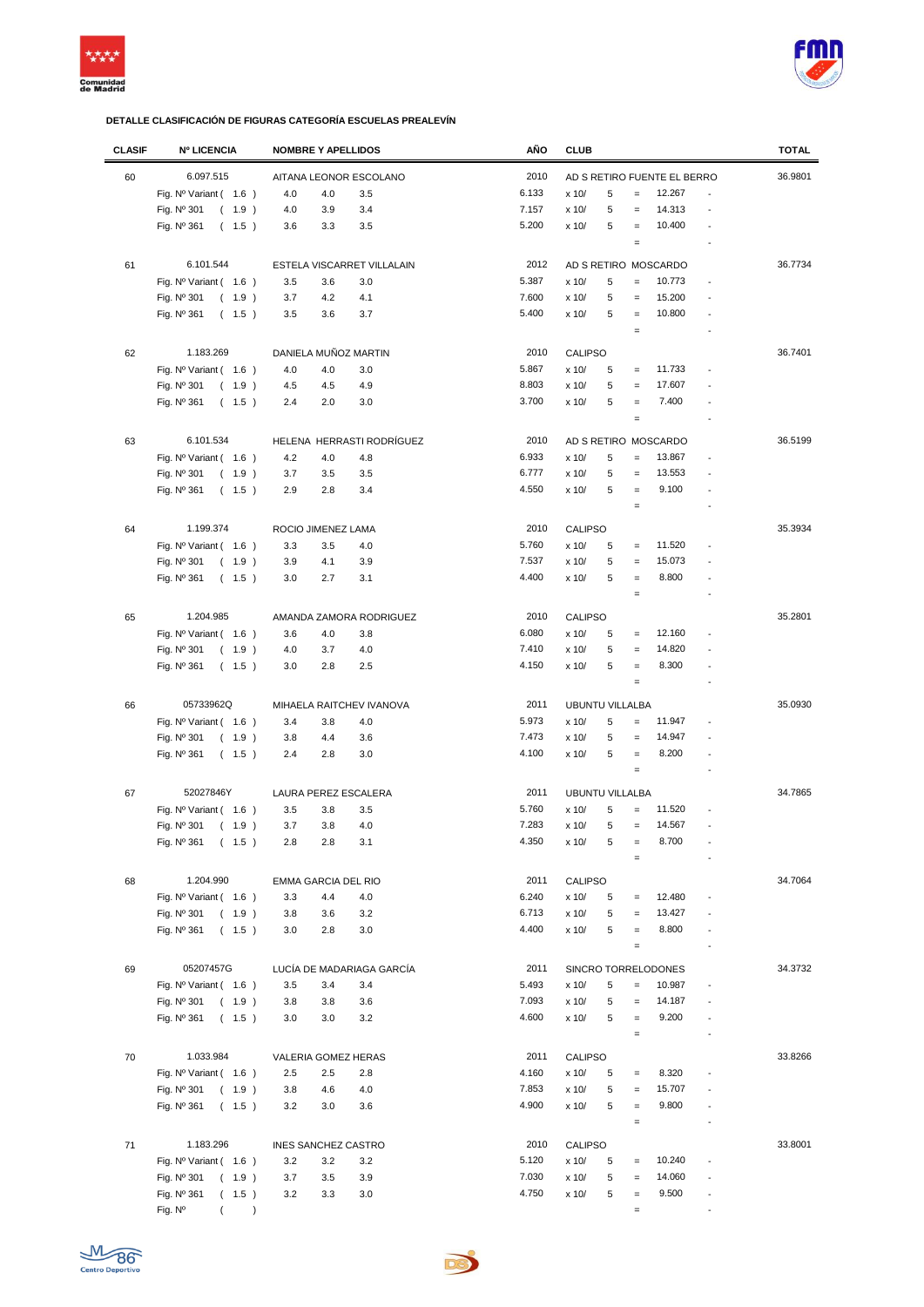



| <b>CLASIF</b> | <b>Nº LICENCIA</b>             | <b>NOMBRE Y APELLIDOS</b> | AÑO   | <b>CLUB</b>                               | <b>TOTAL</b>             |
|---------------|--------------------------------|---------------------------|-------|-------------------------------------------|--------------------------|
| 72            | 1.199.383                      | NAIARA SANCHO LOPEZ       | 2011  | CALIPSO                                   | 33.0670                  |
|               | Fig. Nº Variant ( 1.6 )        | 3.3<br>3.0<br>3.5         | 5.227 | 10.453<br>5<br>x 10/<br>$\qquad \qquad =$ |                          |
|               |                                |                           | 7.157 |                                           |                          |
|               | Fig. Nº 301<br>(1.9)           | 3.8<br>3.7<br>3.8         |       | 14.313<br>x 10/<br>5<br>$\qquad \qquad =$ |                          |
|               | Fig. Nº 361<br>(1.5)           | 2.7<br>2.6<br>3.0         | 4.150 | 8.300<br>x 10/<br>5<br>$\qquad \qquad =$  |                          |
|               |                                |                           |       | $\qquad \qquad =$                         |                          |
| 73            | 55020941L                      | DANIELA CABRA MARTÍN      | 2012  | <b>TERESA BERGANZA</b>                    | 32.9201                  |
|               | Fig. $N^{\circ}$ Variant (1.6) | 4.0<br>4.4<br>3.8         | 6.507 | 5<br>13.013<br>x 10/<br>$=$               |                          |
|               | Fig. Nº 301<br>(1.9)           | 3.0<br>3.4<br>3.0         | 5.953 | 5<br>11.907<br>x 10/<br>$=$               |                          |
|               | Fig. Nº 361<br>(1.5)           | 3.2<br>2.0<br>2.8         | 4.000 | 8.000<br>5<br>x 10/<br>$=$                |                          |
|               |                                |                           |       | $\qquad \qquad =$                         |                          |
| 74            | 6.102.831                      | CARMEN DORADO ACOSTA      | 2010  | AD S RETIRO GALLUR                        | 32.9131                  |
|               |                                |                           |       |                                           |                          |
|               | Fig. Nº Variant ( 1.6 )        | 4.0<br>3.4<br>3.5         | 5.813 | 5<br>11.627<br>x 10/<br>$\qquad \qquad =$ | $\overline{a}$           |
|               | Fig. Nº 301<br>(1.9)           | 3.2<br>3.3<br>3.2         | 6.143 | 12.287<br>x 10/<br>5<br>$\qquad \qquad =$ |                          |
|               | Fig. $N^{\circ}$ 361<br>(1.5)  | 3.2<br>3.0<br>2.8         | 4.500 | 9.000<br>x 10/<br>5<br>$\qquad \qquad =$  |                          |
|               |                                |                           |       | $\qquad \qquad =$                         |                          |
| 75            | 1.193.254                      | VALENTINA FERNÁNDEZ MORÁN | 2012  | EIC M86                                   | 32.9064                  |
|               | Fig. Nº Variant (1.6)          | 2.8<br>3.4<br>2.8         | 4.800 | x 10/<br>9.600<br>5<br>$\qquad \qquad =$  |                          |
|               | Fig. Nº 301<br>(1.9)           | 4.0<br>3.8<br>4.6         | 7.853 | 5<br>15.707<br>x 10/<br>$\qquad \qquad =$ |                          |
|               | Fig. Nº 361<br>(1.5)           | 3.0<br>2.4<br>2.2         | 3.800 | 7.600<br>x 10/<br>5<br>$\qquad \qquad =$  |                          |
|               |                                |                           |       | $\qquad \qquad =$                         |                          |
|               |                                |                           |       |                                           |                          |
| 76            | 01946304K                      | EMMA RODRÍGUEZ DE LA CRUZ | 2011  | <b>UBUNTU VILLALBA</b>                    | 32.6601                  |
|               | Fig. $N^{\circ}$ Variant (1.6) | 3.2<br>3.6<br>2.8         | 5.120 | 5<br>10.240<br>x 10/<br>$\qquad \qquad =$ |                          |
|               | Fig. Nº 301<br>(1.9)           | 3.0<br>3.9<br>3.3         | 6.460 | 12.920<br>x 10/<br>5<br>$=$               |                          |
|               | Fig. Nº 361<br>(1.5)           | 3.7<br>2.8<br>3.0         | 4.750 | 5<br>9.500<br>x 10/<br>$=$                |                          |
|               |                                |                           |       | $\qquad \qquad =$                         |                          |
| 77            | 55566257 M                     | INES DE LA FUENTE GARCIA  | 2012  | <b>TERESA BERGANZA</b>                    | 32.5600                  |
|               |                                | 3.5<br>3.8<br>3.7         | 5.867 | 5<br>11.733<br>x 10/<br>$=$               |                          |
|               | Fig. $N^{\circ}$ Variant (1.6) |                           |       |                                           |                          |
|               | Fig. Nº 301<br>(1.9)           | 2.3<br>3.4<br>3.4         | 5.763 | 5<br>11.527<br>x 10/<br>$=$               |                          |
|               | Fig. Nº 361<br>(1.5)           | 2.9<br>3.4<br>3.0         | 4.650 | 5<br>9.300<br>x 10/<br>$\qquad \qquad =$  |                          |
|               |                                |                           |       | $\qquad \qquad =$                         |                          |
| 78            | 6.102.799                      | NORA OTERO PAJARÍN        | 2011  | AD S RETIRO GALLUR                        | 32.5133                  |
|               | Fig. Nº Variant ( 1.6 )        | 3.0<br>2.9<br>3.0         | 4.747 | x 10/<br>5<br>9.493<br>$\qquad \qquad =$  |                          |
|               | Fig. Nº 301<br>(1.9)           | 3.7<br>4.0<br>4.0         | 7.410 | x 10/<br>5<br>14.820<br>$\equiv$          |                          |
|               | (1.5)<br>Fig. Nº 361           | 2.2<br>3.2<br>2.8         | 4.100 | 5<br>8.200<br>x 10/<br>$\qquad \qquad =$  |                          |
|               |                                |                           |       | $\qquad \qquad =$                         | $\overline{\phantom{a}}$ |
| 79            | 6.101.530                      | <b>CARMEN BLANCO ARES</b> | 2010  | AD S RETIRO MOSCARDO                      | 32.4936                  |
|               | Fig. $N^{\circ}$ Variant (1.6) | 3.7<br>3.3<br>3.2         | 5.440 | 10.880<br>x 10/<br>5<br>$\qquad \qquad =$ |                          |
|               | Fig. Nº 301<br>(1.9)           | 3.0<br>3.8<br>3.0         | 6.207 | x 10/<br>12.413<br>5<br>$\qquad \qquad =$ |                          |
|               | Fig. Nº 361                    | 3.3                       | 4.600 | x 10/<br>5<br>9.200                       |                          |
|               | (1.5)                          | 3.3<br>2.6                |       | $\quad =$                                 |                          |
|               |                                |                           |       |                                           |                          |
| 80            | 51.729.945                     | MARIA DÍAZ GARCÍA         | 2012  | <b>STELLA MARIS</b>                       | 32.0999                  |
|               | Fig. $N^{\circ}$ Variant (1.6) | 3.6<br>3.6<br>3.8         | 5.867 | x 10/<br>11.733<br>5<br>$=$               |                          |
|               | Fig. Nº 301<br>(1.9)           | 3.7<br>3.8<br>4.0         | 7.283 | 5<br>14.567<br>x 10/<br>$\qquad \qquad =$ |                          |
|               | Fig. Nº 361<br>(1.5)           | 2.0<br>2.0<br>1.8         | 2.900 | 5.800<br>x 10/<br>5<br>$\equiv$           |                          |
|               |                                |                           |       | $\qquad \qquad =$                         | $\overline{\phantom{a}}$ |
| 81            | 9.029.556                      | LUCIA GONZALEZ BURCIO     | 2011  | SINCRO CAN                                | 31.8532                  |
|               | Fig. $N^{\circ}$ Variant (1.6) | 2.7<br>2.8<br>3.0         | 4.533 | 9.067<br>5<br>x 10/<br>$\qquad \qquad =$  |                          |
|               | Fig. Nº 301<br>(1.9)           | 3.5<br>3.7<br>4.0         | 7.093 | 14.187<br>x 10/<br>5<br>$\qquad \qquad =$ |                          |
|               | Fig. Nº 361                    |                           | 4.300 | 8.600                                     |                          |
|               | (1.5)                          | 3.3<br>2.3<br>3.0         |       | x 10/<br>5<br>$\qquad \qquad =$           |                          |
|               |                                |                           |       | $\equiv$                                  |                          |
| 82            | 1.204.975                      | SARA CUBERO GONZALEZ      | 2010  | CALIPSO                                   | 31.8401                  |
|               | Fig. $N^{\circ}$ Variant (1.6) | 3.2<br>3.4<br>3.0         | 5.120 | 10.240<br>x 10/<br>5<br>$\equiv$          |                          |
|               | Fig. Nº 301<br>(1.9)           | 3.7<br>3.8<br>3.0         | 6.650 | 5<br>13.300<br>x 10/<br>$\qquad \qquad =$ |                          |
|               | Fig. Nº 361<br>(1.5)           | 2.6<br>2.7<br>3.0         | 4.150 | 5<br>8.300<br>x 10/<br>$\qquad \qquad =$  |                          |
|               |                                |                           |       | $\qquad \qquad =$                         |                          |
| 83            | 55.201.536                     | SARA VELAZQUEZ NUÑEZ      | 2011  | <b>LAS CRUCES</b>                         | 31.7930                  |
|               | Fig. $N^{\circ}$ Variant (1.6) | 3.0<br>3.8<br>3.8         | 5.653 | 11.307<br>x 10/<br>5<br>$\equiv$          | ÷,                       |
|               | Fig. Nº 301<br>(1.9)           | 3.7<br>3.0<br>3.0         | 6.143 | 12.287<br>x 10/<br>5<br>$\qquad \qquad =$ |                          |
|               | Fig. Nº 361<br>(1.5)           | 2.8<br>2.9<br>2.5         | 4.100 | 8.200<br>x 10/<br>5<br>$\qquad \qquad =$  | $\overline{\phantom{a}}$ |
|               |                                |                           |       | $\qquad \qquad =$                         | $\overline{\phantom{a}}$ |
|               |                                |                           |       |                                           |                          |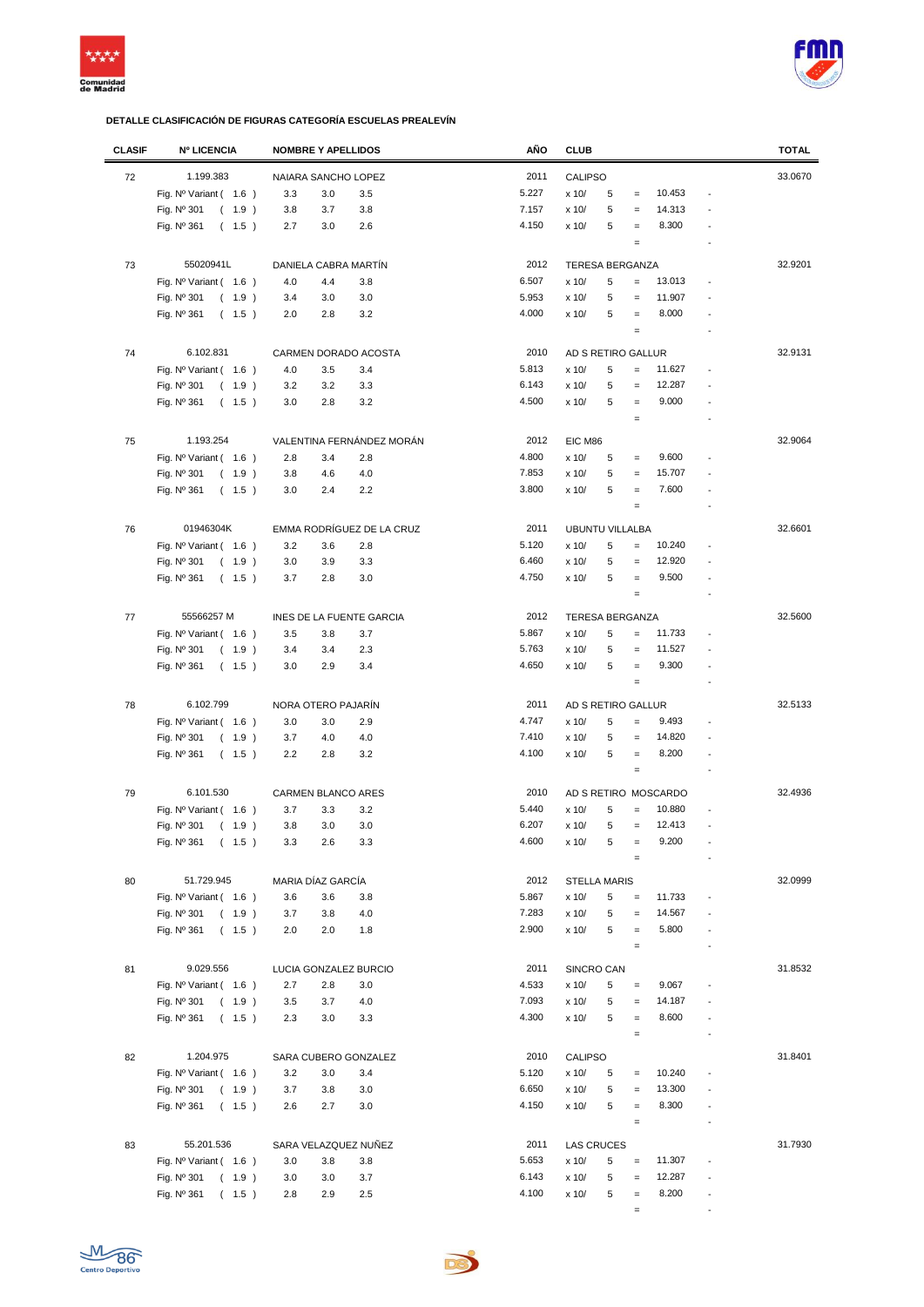



| <b>CLASIF</b> | <b>Nº LICENCIA</b>             | <b>NOMBRE Y APELLIDOS</b> |                               | AÑO   | <b>CLUB</b>            |   |                                        |                             |                          | <b>TOTAL</b> |
|---------------|--------------------------------|---------------------------|-------------------------------|-------|------------------------|---|----------------------------------------|-----------------------------|--------------------------|--------------|
| 84            | 6.097.516                      |                           | CLAUDIA ESTRELLA CAMPO COBO   | 2011  |                        |   |                                        | AD S RETIRO FUENTE EL BERRO |                          | 31.6531      |
|               | Fig. $N^{\circ}$ Variant (1.6) | 3.8<br>3.8                | 3.9                           | 6.133 | x 10/                  | 5 | $\qquad \qquad =$                      | 12.267                      |                          |              |
|               |                                |                           |                               | 5.193 |                        | 5 | $=$                                    | 10.387                      |                          |              |
|               | Fig. Nº 301<br>(1.9)           | 3.2<br>2.8                | 2.2                           | 4.500 | x 10/                  | 5 |                                        | 9.000                       |                          |              |
|               | Fig. Nº 361<br>(1.5)           | 3.0<br>3.1                | 2.9                           |       | x 10/                  |   | $\qquad \qquad =$<br>$\qquad \qquad =$ |                             |                          |              |
|               |                                |                           |                               |       |                        |   |                                        |                             |                          |              |
| 85            | Y2505860                       | HANNA BAEZ LÓPEZ          |                               | 2011  |                        |   |                                        | SINCRO TORRELODONES         |                          | 31.5599      |
|               | Fig. Nº Variant (1.6)          | 3.2<br>3.5                | 3.7                           | 5.547 | x 10/                  | 5 | $=$                                    | 11.093                      |                          |              |
|               | Fig. Nº 301<br>(1.9)           | 2.6<br>2.5                | 3.4                           | 5.383 | x 10/                  | 5 | $=$                                    | 10.767                      |                          |              |
|               | Fig. Nº 361<br>(1.5)           | 3.3<br>3.1                | 3.3                           | 4.850 | x 10/                  | 5 | $\qquad \qquad =$                      | 9.700                       |                          |              |
|               |                                |                           |                               |       |                        |   | $\qquad \qquad =$                      |                             |                          |              |
| 86            | 6.101.590                      | EMMA NAZZARETO CASADO     |                               | 2010  |                        |   |                                        | AD S RETIRO MOSCARDO SA     |                          | 30.9000      |
|               | Fig. $N^{\circ}$ Variant (1.6) | 3.5<br>3.4                | 3.0                           | 5.280 | x 10/                  | 5 | $\qquad \qquad =$                      | 10.560                      |                          |              |
|               | Fig. Nº 301<br>(1.9)           | 3.5<br>3.4                | 3.0                           | 6.270 | x 10/                  | 5 | $\qquad \qquad =$                      | 12.540                      |                          |              |
|               | Fig. Nº 361<br>(1.5)           | 2.3<br>2.5                | 3.0                           | 3.900 | x 10/                  | 5 | $=$                                    | 7.800                       |                          |              |
|               |                                |                           |                               |       |                        |   | $\qquad \qquad =$                      |                             | $\overline{\phantom{a}}$ |              |
| 87            | 6.101.545                      | SOFIA FERNÁNDEZ CARMONA   |                               | 2010  |                        |   |                                        | AD S RETIRO MOSCARDO        |                          | 30.6536      |
|               | Fig. $N^{\circ}$ Variant (1.6) | 3.5<br>3.5                | 2.9                           | 5.280 | x 10/                  | 5 | $=$                                    | 10.560                      |                          |              |
|               | Fig. Nº 301<br>(1.9)           | 3.0<br>3.0                | 2.6                           | 5.447 | x 10/                  | 5 | $\qquad \qquad =$                      | 10.893                      |                          |              |
|               | Fig. Nº 361<br>(1.5)           | 3.0<br>3.0                | 3.2                           | 4.600 | x 10/                  | 5 | $\qquad \qquad =$                      | 9.200                       |                          |              |
|               |                                |                           |                               |       |                        |   | $\qquad \qquad =$                      |                             |                          |              |
|               |                                |                           |                               |       |                        |   |                                        |                             |                          |              |
| 88            | 1.183.258                      | LUCIA MARTIN PACHO        |                               | 2010  | <b>CALIPSO</b>         |   |                                        |                             |                          | 30.5667      |
|               | Fig. Nº Variant (1.6)          | 4.0<br>4.3                | 4.1                           | 6.613 | x 10/                  | 5 | $\qquad \qquad =$                      | 13.227                      |                          |              |
|               | Fig. Nº 301<br>(1.9)           | 2.6<br>2.0                | 2.3                           | 4.370 | x 10/                  | 5 | $=$                                    | 8.740                       |                          |              |
|               | Fig. $N^{\circ}$ 361<br>(1.5)  | 3.2<br>2.4                | 3.0                           | 4.300 | x 10/                  | 5 | $\qquad \qquad =$                      | 8.600                       |                          |              |
|               |                                |                           |                               |       |                        |   | $\qquad \qquad =$                      |                             |                          |              |
| 89            | 1.183.291                      | NOELIA ROSA GOMEZ         |                               | 2011  | <b>CALIPSO</b>         |   |                                        |                             |                          | 30.5469      |
|               | Fig. $N^{\circ}$ Variant (1.6) | 3.7<br>3.0                | 4.0                           | 5.707 | x 10/                  | 5 | $\qquad \qquad =$                      | 11.413                      |                          |              |
|               | Fig. Nº 301<br>(1.9)           | 2.7<br>2.0                | 3.3                           | 5.067 | x 10/                  | 5 | $\qquad \qquad =$                      | 10.133                      |                          |              |
|               | Fig. Nº 361<br>(1.5)           | 2.7<br>3.0                | 3.3                           | 4.500 | x 10/                  | 5 | $\qquad \qquad =$                      | 9.000                       |                          |              |
|               |                                |                           |                               |       |                        |   | $\qquad \qquad =$                      |                             |                          |              |
| 90            | 51.193.417                     | PAULA NARVÁEZ ALONSO      |                               | 2010  | <b>STELLA MARIS</b>    |   |                                        |                             |                          | 30.3000      |
|               | Fig. Nº Variant (1.6)          | 3.8<br>3.3                | 3.8                           | 5.813 | x 10/                  | 5 | $\qquad \qquad =$                      | 11.627                      |                          |              |
|               | Fig. Nº 301<br>(1.9)           | 2.6<br>2.2                | 2.6                           | 4.687 | x 10/                  | 5 | $\qquad \qquad =$                      | 9.373                       |                          |              |
|               | Fig. $N^{\circ}$ 361<br>(1.5)  | 3.3<br>2.8                | 3.2                           | 4.650 | x 10/                  | 5 | $\qquad \qquad =$                      | 9.300                       |                          |              |
|               |                                |                           |                               |       |                        |   | $\qquad \qquad =$                      |                             |                          |              |
|               |                                |                           |                               |       |                        |   |                                        |                             |                          |              |
| 91            | 05732468V                      |                           | NATALIA DE SANTIAGO FERNANDEZ | 2011  | <b>UBUNTU VILLALBA</b> |   |                                        |                             |                          | 29.8330      |
|               | Fig. $N^{\circ}$ Variant (1.6) | 2.8<br>3.0                | 3.3                           | 4.853 | x 10/                  | 5 | $\qquad \qquad =$                      | 9.707                       |                          |              |
|               | Fig. Nº 301<br>(1.9)           | 3.7<br>3.6                | 3.3                           | 6.713 | x 10/                  | 5 | $\qquad \qquad =$                      | 13.427                      |                          |              |
|               | (1.5)<br>Fig. $N^{\circ}$ 361  | 2.0<br>2.4                | 2.3                           | 3.350 | x 10/                  | 5 |                                        | 6.700                       |                          |              |
|               |                                |                           |                               |       |                        |   | $\qquad \qquad =$                      |                             |                          |              |
| 92            | 6.122.328                      |                           | CAROLINA MOTILLA FERNÁNDEZ    | 2011  | AD S RETIRO GALLUR     |   |                                        |                             |                          | 29.7999      |
|               | Fig. $N^{\circ}$ Variant (1.6) | 2.7<br>2.5                | 2.7                           | 4.213 | x 10/                  | 5 | $=$                                    | 8.427                       |                          |              |
|               | Fig. Nº 301<br>(1.9)           | 3.8<br>3.6                | 3.0                           | 6.587 | x 10/                  | 5 | $\qquad \qquad =$                      | 13.173                      |                          |              |
|               | Fig. Nº 361<br>(1.5)           | 2.4<br>3.0                | 2.8                           | 4.100 | x 10/                  | 5 | $\equiv$                               | 8.200                       |                          |              |
|               |                                |                           |                               |       |                        |   | $\qquad \qquad =$                      |                             |                          |              |
| 93            | 1.205.035                      |                           | ALEXANDRA RODRIGUEZ ROMAN     | 2011  | CALIPSO                |   |                                        |                             |                          | 29.7800      |
|               | Fig. $N^{\circ}$ Variant (1.6) | 3.7<br>3.6                | 4.0                           | 6.027 | x 10/                  | 5 | $\quad =$                              | 12.053                      |                          |              |
|               | Fig. Nº 301<br>(1.9)           | 2.8<br>1.8                | 3.0                           | 4.813 | x 10/                  | 5 | $\qquad \qquad =$                      | 9.627                       |                          |              |
|               | Fig. Nº 361<br>(1.5)           | 2.8<br>2.3                | 3.0                           | 4.050 | x 10/                  | 5 | $\qquad \qquad =$                      | 8.100                       |                          |              |
|               |                                |                           |                               |       |                        |   | $\qquad \qquad =$                      |                             |                          |              |
| 94            | 1.204.971                      | AINHOA VELA ALARCON       |                               | 2011  | CALIPSO                |   |                                        |                             |                          | 29.3400      |
|               | Fig. $N^{\circ}$ Variant (1.6) | 3.5<br>3.6                | 4.2                           | 6.027 | x 10/                  | 5 | $\qquad \qquad =$                      | 12.053                      |                          |              |
|               | Fig. Nº 301<br>(1.9)           | 2.8<br>3.0                | 2.4                           | 5.193 | x 10/                  | 5 | $\qquad \qquad =$                      | 10.387                      |                          |              |
|               | Fig. Nº 361<br>(1.5)           | 2.5<br>2.4                | 2.0                           | 3.450 | x 10/                  | 5 | $\equiv$                               | 6.900                       |                          |              |
|               |                                |                           |                               |       |                        |   | $\qquad \qquad =$                      |                             |                          |              |
|               |                                |                           |                               |       |                        |   |                                        |                             |                          |              |
| 95            | 6.101.499                      |                           | CARLOTA GUTIÉRREZ SÁNCHEZ     | 2011  | AD S RETIRO LORETO     |   |                                        |                             |                          | 29.2200      |
|               | Fig. $N^{\circ}$ Variant (1.6) | 3.0<br>3.8                | 3.0                           | 5.227 | x 10/                  | 5 | $\equiv$                               | 10.453                      |                          |              |
|               | Fig. Nº 301<br>(1.9)           | 2.3<br>2.7                | 2.0                           | 4.433 | x 10/                  | 5 | $\qquad \qquad =$                      | 8.867                       |                          |              |
|               | Fig. Nº 361<br>(1.5)           | 3.2<br>3.6                | 3.1                           | 4.950 | x 10/                  | 5 | $=$                                    | 9.900                       |                          |              |
|               |                                |                           |                               |       |                        |   | $\equiv$                               |                             | $\overline{\phantom{a}}$ |              |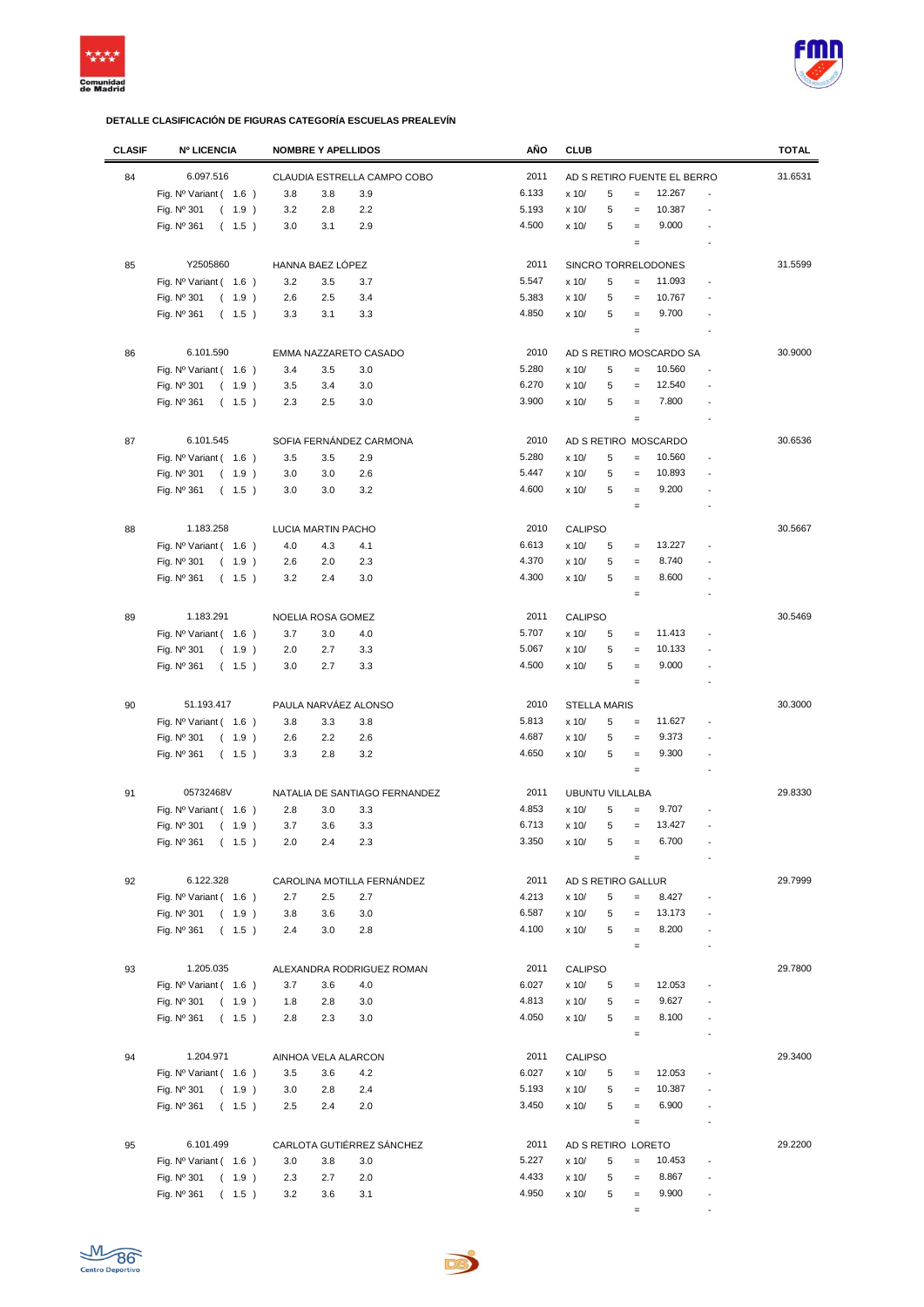



| <b>CLASIF</b> | <b>Nº LICENCIA</b>                    | <b>NOMBRE Y APELLIDOS</b>   | AÑO   | <b>CLUB</b>                     |                                   | <b>TOTAL</b> |
|---------------|---------------------------------------|-----------------------------|-------|---------------------------------|-----------------------------------|--------------|
| 96            | 6.102.841                             | LOLA MEJIA CALABOZO         | 2010  | AD S RETIRO GALLUR              |                                   | 29.1999      |
|               | Fig. Nº Variant (1.6)                 | 3.9<br>3.0<br>4.0           | 5.813 | 5<br>$=$<br>x 10/               | 11.627<br>$\overline{a}$          |              |
|               |                                       |                             |       |                                 |                                   |              |
|               | Fig. Nº 301<br>(1.9)                  | 2.2<br>2.5<br>2.7           | 4.687 | 5<br>x 10/<br>$=$               | 9.373                             |              |
|               | Fig. Nº 361<br>(1.5)                  | 2.8<br>2.3<br>3.1           | 4.100 | x 10/<br>5<br>$\qquad \qquad =$ | 8.200                             |              |
|               |                                       |                             |       | $\qquad \qquad =$               | $\overline{a}$                    |              |
| 97            | 6.122.325                             | TERESA ISIDORO LOZANO       | 2010  | AD S RETIRO GALLUR              |                                   | 28.9801      |
|               | Fig. Nº Variant (1.6)                 | 4.0<br>4.0<br>3.8           | 6.293 | x 10/<br>5<br>$\qquad \qquad =$ | 12.587                            |              |
|               | Fig. Nº 301<br>(1.9)                  | 2.2<br>2.4<br>2.5           | 4.497 | 5<br>x 10/<br>$\qquad \qquad =$ | 8.993                             |              |
|               | Fig. Nº 361<br>(1.5)                  | 2.4<br>2.0<br>3.0           | 3.700 | 5<br>x 10/<br>$\qquad \qquad =$ | 7.400                             |              |
|               |                                       |                             |       | $\equiv$                        |                                   |              |
|               | 6.122.334                             |                             |       |                                 |                                   |              |
| 98            |                                       | CARMEN PUÉRTOLAS CASILLAS   | 2012  | AD S RETIRO MOSCARDO SA         |                                   | 28.8334      |
|               | Fig. $N^{\circ}$ Variant (1.6)        | 3.0<br>3.0<br>2.9           | 4.747 | x 10/<br>5<br>$=$               | 9.493<br>$\overline{a}$           |              |
|               | Fig. Nº 301<br>(1.9)                  | 2.7<br>2.5<br>3.2           | 5.320 | x 10/<br>5<br>$=$               | 10.640                            |              |
|               | Fig. Nº 361<br>(1.5)                  | 2.3<br>3.4<br>3.0           | 4.350 | 5<br>x 10/<br>$\qquad \qquad =$ | 8.700                             |              |
|               |                                       |                             |       | $\equiv$                        | $\overline{a}$                    |              |
| 99            | 1.204.976                             | SAMANTHA GUZMAN VERASTEGUI  | 2013  | <b>CALIPSO</b>                  |                                   | 27.9534      |
|               | Fig. $N^{\circ}$ Variant (1.6)        | 3.0<br>3.0<br>3.0           | 4.800 | x 10/<br>5<br>$\quad =$         | 9.600                             |              |
|               | Fig. Nº 301<br>(1.9)                  | 2.6<br>3.6<br>3.0           | 5.827 | 5<br>x 10/<br>$\qquad \qquad =$ | 11.653                            |              |
|               | Fig. Nº 361<br>(1.5)                  | 2.0<br>2.4<br>2.3           | 3.350 | 5<br>x 10/<br>$\equiv$          | 6.700                             |              |
|               |                                       |                             |       | $\equiv$                        |                                   |              |
|               |                                       |                             |       |                                 |                                   |              |
| 100           | 1.204.973                             | PAULA ANTON RUBIO           | 2011  | <b>CALIPSO</b>                  |                                   | 27.9332      |
|               | Fig. $N^{\circ}$ Variant (1.6)        | 3.0<br>3.0<br>2.8           | 4.693 | x 10/<br>5<br>$=$               | 9.387                             |              |
|               | Fig. Nº 301<br>(1.9)                  | 3.4<br>2.7<br>2.7           | 5.573 | x 10/<br>5<br>$\qquad \qquad =$ | 11.147                            |              |
|               | Fig. Nº 361<br>(1.5)                  | 2.2<br>2.2<br>3.0           | 3.700 | 5<br>x 10/<br>$\qquad \qquad =$ | 7.400                             |              |
|               |                                       |                             |       | $\equiv$                        |                                   |              |
| 101           | 50.379.335<br>VALENTINA LOPEZ RODRIGO |                             | 2012  | <b>LAS CRUCES</b>               |                                   | 27.8730      |
|               | Fig. $N^{\circ}$ Variant (1.6)        | 2.5<br>2.6<br>2.8           | 4.213 | 5<br>x 10/<br>$\equiv$          | 8.427                             |              |
|               | Fig. Nº 301<br>(1.9)                  | 3.5<br>3.8<br>3.0           | 6.523 | 5<br>x 10/<br>$\equiv$          | 13.047                            |              |
|               | Fig. Nº 361<br>(1.5)                  | 2.3<br>2.3<br>1.8           | 3.200 | 5<br>x 10/<br>$\qquad \qquad =$ | 6.400                             |              |
|               |                                       |                             |       | $\equiv$                        |                                   |              |
|               |                                       |                             |       |                                 |                                   |              |
| 102           | 1.199.367                             | MARIA CALLEJA SANZ          | 2010  | <b>CALIPSO</b>                  |                                   | 27.6733      |
|               | Fig. $N^{\circ}$ Variant (1.6)        | 3.9<br>3.5<br>3.0           | 5.547 | x 10/<br>5<br>$=$               | 11.093                            |              |
|               | Fig. Nº 301<br>(1.9)                  | 3.2<br>2.6<br>2.0           | 4.940 | 5<br>x 10/<br>$=$               | 9.880                             |              |
|               | Fig. Nº 361<br>(1.5)                  | 2.7<br>2.0<br>2.0           | 3.350 | 5<br>x 10/<br>$\equiv$          | 6.700<br>$\overline{a}$           |              |
|               |                                       |                             |       | $\qquad \qquad =$               | $\overline{a}$                    |              |
| 103           | 1.204.991                             | MARTA BARBERO LOPEZ         | 2011  | <b>CALIPSO</b>                  |                                   | 27.5069      |
|               | Fig. $N^{\circ}$ Variant (1.6)        | 3.3<br>3.0<br>2.6           | 4.747 | x 10/<br>5<br>$=$               | 9.493                             |              |
|               | Fig. Nº 301<br>(1.9)                  | 2.7<br>3.3<br>2.3           | 5.257 | 5<br>x 10/<br>$=$               | 10.513                            |              |
|               | Fig. Nº 361                           | 2.7                         | 3.750 | x 10/<br>5                      | 7.500                             |              |
|               | (1.5)                                 | 2.0<br>2.8                  |       | $\equiv$                        |                                   |              |
|               |                                       |                             |       |                                 |                                   |              |
| 104           | 6.676.038                             | SARA POYO LAGUNA            | 2010  | SINCRO CAN                      |                                   | 27.3532      |
|               | Fig. Nº Variant ( 1.6 )               | 3.4<br>2.5<br>3.2           | 4.853 | x 10/<br>5<br>$\equiv$          | 9.707                             |              |
|               | Fig. Nº 301<br>(1.9)                  | 3.0<br>3.0<br>2.8           | 5.573 | 5<br>x 10/<br>$\qquad \qquad =$ | 11.147                            |              |
|               | Fig. Nº 361<br>(1.5)                  | 2.0<br>2.0<br>2.5           | 3.250 | 5<br>x 10/<br>$\equiv$          | 6.500                             |              |
|               |                                       |                             |       | $\equiv$                        | Ĭ.                                |              |
| 105           | 1.183.203                             | PATRICIA CEPEDA QUISPITONGO | 2011  | <b>CALIPSO</b>                  |                                   | 25.6000      |
|               | Fig. Nº Variant (1.6)                 | 1.0<br>1.0<br>1.0           | 1.600 | x 10/<br>5<br>$\qquad \qquad =$ | 3.200                             |              |
|               | Fig. Nº 301<br>(1.9)                  | 3.5<br>3.9<br>4.6           | 7.600 | x 10/<br>5<br>$\qquad \qquad =$ | 15.200<br>$\overline{a}$          |              |
|               |                                       | 2.7<br>2.8                  | 3.600 | 5<br>x 10/                      | 7.200<br>$\overline{a}$           |              |
|               | Fig. Nº 361<br>(1.5)                  | 1.7                         |       | $\equiv$                        | Ĭ.                                |              |
|               |                                       |                             |       | $\qquad \qquad =$               |                                   |              |
| 106           | 05734608H                             | DANIEL MILLAN MORAN         | 2011  | <b>UBUNTU VILLALBA</b>          |                                   | 25.4534      |
|               | Fig. Nº Variant (1.6)                 | 3.7<br>3.5<br>3.2           | 5.547 | x 10/<br>5<br>$=$               | 11.093<br>$\overline{a}$          |              |
|               | Fig. Nº 301<br>(1.9)                  | 2.0<br>2.8<br>1.8           | 4.180 | 5<br>x 10/<br>$\qquad \qquad =$ | 8.360                             |              |
|               | Fig. Nº 361<br>(1.5)                  | 2.3<br>1.7<br>2.0           | 3.000 | 5<br>x 10/<br>$\equiv$          | 6.000<br>$\overline{a}$           |              |
|               |                                       |                             |       | $\equiv$                        | $\overline{a}$                    |              |
| 107           | 52.103.056                            | <b>INES GARCIA FALERO</b>   | 2012  | <b>LAS CRUCES</b>               |                                   | 24.7469      |
|               | Fig. $N^{\circ}$ Variant (1.6)        | 2.0<br>2.0<br>2.8           | 3.627 | x 10/<br>5<br>$\equiv$          | 7.253<br>$\overline{\phantom{a}}$ |              |
|               |                                       | 2.8                         | 5.447 | 5                               | 10.893<br>$\overline{a}$          |              |
|               | Fig. Nº 301<br>(1.9)                  | 2.8<br>3.0                  |       | x 10/<br>$\equiv$               |                                   |              |
|               | Fig. Nº 361<br>(1.5)                  | 1.8<br>2.4<br>2.4           | 3.300 | 5<br>x 10/<br>$\equiv$          | 6.600<br>$\overline{a}$           |              |
|               |                                       |                             |       | $\equiv$                        | $\overline{\phantom{a}}$          |              |

D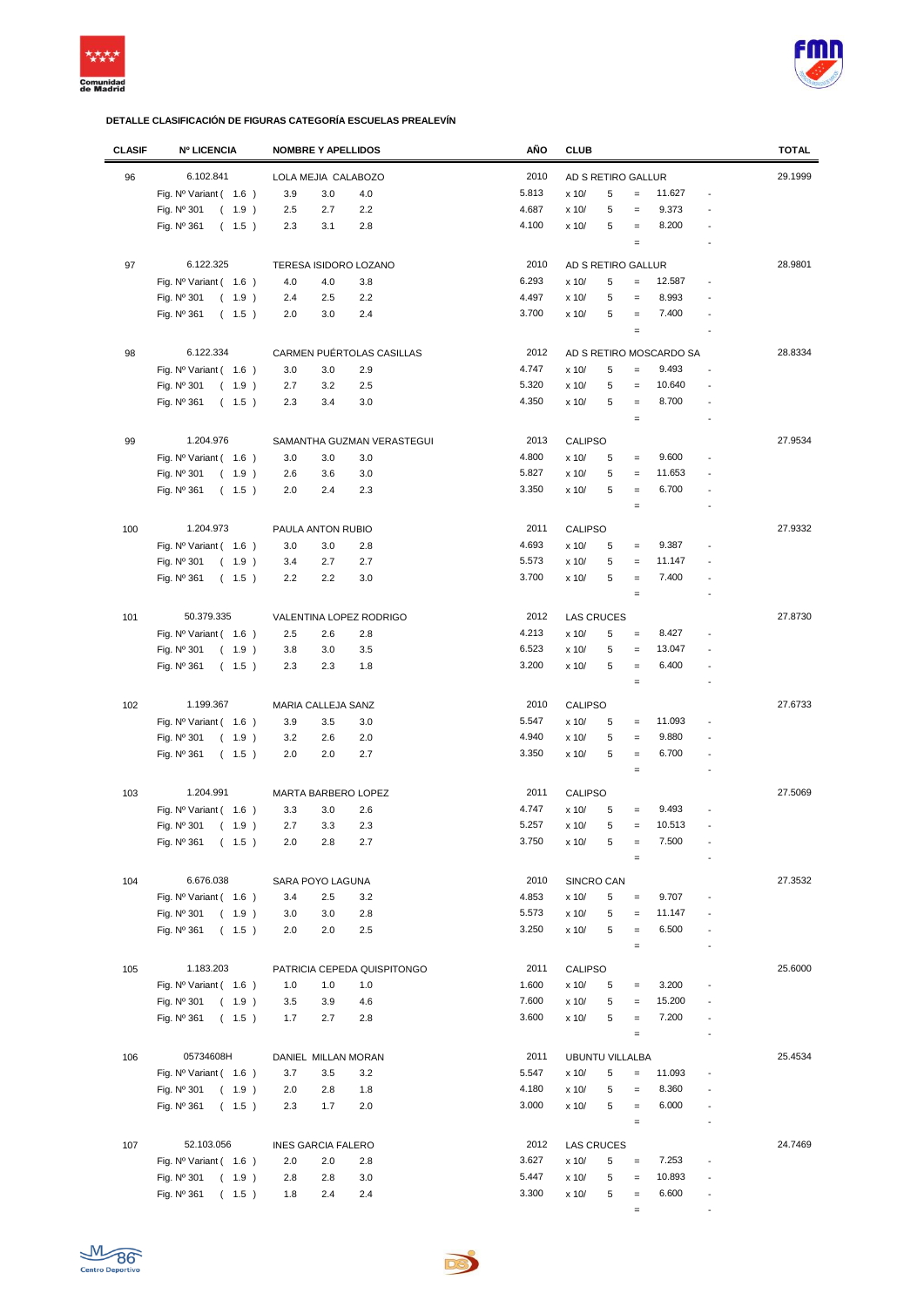



| <b>CLASIF</b> | <b>Nº LICENCIA</b>                | <b>NOMBRE Y APELLIDOS</b> |                               | AÑO                    | <b>CLUB</b>            |   |                   |                                  |                | <b>TOTAL</b> |
|---------------|-----------------------------------|---------------------------|-------------------------------|------------------------|------------------------|---|-------------------|----------------------------------|----------------|--------------|
| 108           | 6.102.769                         | FLAVIA MALUENDA JIMÉNEZ   |                               | 2010                   | AD S RETIRO GALLUR     |   |                   |                                  |                | 23.9466      |
|               | Fig. Nº Variant (1.6)             | 2.5<br>2.0                | 3.3                           | 4.160                  | x 10/                  | 5 | $=$               | 8.320                            | $\overline{a}$ |              |
|               |                                   |                           |                               | 5.763                  |                        |   |                   | 11.527                           |                |              |
|               | Fig. Nº 301<br>(1.9)              | 2.8<br>3.3                | 3.0                           |                        | x 10/                  | 5 | $=$               |                                  | Ĭ.             |              |
|               | Fig. Nº 361<br>(1.5)              | 1.3<br>1.8                | 1.0                           | 2.050                  | x 10/                  | 5 | $\equiv$          | 4.100                            |                |              |
|               |                                   |                           |                               |                        |                        |   | $\qquad \qquad =$ |                                  | $\overline{a}$ |              |
| 109           | 9.149.268                         | PATRICIA MARTIN NORIEGA   |                               | 2011                   | SINCRO CAN             |   |                   |                                  |                | 23.5535      |
|               | Fig. Nº Variant (1.6)             | 3.0<br>2.0                | 2.2                           | 3.840                  | x 10/                  | 5 | $\equiv$          | 7.680                            | $\overline{a}$ |              |
|               | Fig. Nº 301<br>(1.9)              | 2.4<br>1.5                | 2.0                           | 3.737                  | x 10/                  | 5 | $\equiv$          | 7.473                            | $\overline{a}$ |              |
|               |                                   | 3.2                       | 2.7                           | 4.200                  | x 10/                  | 5 |                   | 8.400                            | $\overline{a}$ |              |
|               | Fig. Nº 361<br>(1.5)              | 2.5                       |                               |                        |                        |   | $\qquad \qquad =$ |                                  |                |              |
|               |                                   |                           |                               |                        |                        |   | $\equiv$          |                                  |                |              |
| 110           | 05732953L                         | DANIELA HINOJOSA MARIJUAN |                               | 2011                   | <b>UBUNTU VILLALBA</b> |   |                   |                                  |                | 22.5600      |
|               | Fig. $N^{\circ}$ Variant (1.6)    | 2.8<br>2.7                | 3.2                           | 4.640                  | x 10/                  | 5 | $=$               | 9.280                            | Ĭ.             |              |
|               | Fig. Nº 301<br>(1.9)              | 1.5<br>2.3                | 1.0                           | 3.040                  | x 10/                  | 5 | $\equiv$          | 6.080                            |                |              |
|               | Fig. Nº 361<br>(1.5)              | 2.0<br>2.5                | 2.7                           | 3.600                  | x 10/                  | 5 | $\equiv$          | 7.200                            |                |              |
|               |                                   |                           |                               |                        |                        |   | $\equiv$          |                                  | Ĭ.             |              |
|               |                                   |                           |                               |                        |                        |   |                   |                                  |                |              |
| 111           | 3.231.067                         | PAULA TERUEL ESCALERA     |                               | 2011                   | SINCRO CAN             |   |                   |                                  |                | 21.4736      |
|               | Fig. $N^{\circ}$ Variant (1.6)    | 2.5<br>2.0                | 2.4                           | 3.680                  | x 10/                  | 5 | $\equiv$          | 7.360                            |                |              |
|               | Fig. Nº 301<br>(1.9)              | 1.5<br>1.8                | 2.0                           | 3.357                  | x 10/                  | 5 | $\qquad \qquad =$ | 6.713                            |                |              |
|               | Fig. Nº 361<br>(1.5)              | 2.2<br>2.8                | 2.4                           | 3.700                  | x 10/                  | 5 | $\qquad \qquad =$ | 7.400                            |                |              |
|               |                                   |                           |                               |                        |                        |   | $\equiv$          |                                  |                |              |
|               |                                   |                           |                               |                        |                        |   |                   |                                  |                |              |
| 112           | 3.221.354                         | LAURA GARCIA GONZALO      |                               | 2010                   | SINCRO CAN             |   |                   |                                  |                | 21.2799      |
|               | Fig. $N^{\circ}$ Variant (1.6)    | 3.0<br>3.0                | 3.3                           | 4.960                  | x 10/                  | 5 | $\qquad \qquad =$ | 9.920                            | Ĭ.             |              |
|               | Fig. Nº 301<br>(1.9)              | 2.0<br>1.6                | 1.5                           | 3.230                  | x 10/                  | 5 | $\qquad \qquad =$ | 6.460                            |                |              |
|               | Fig. Nº 361<br>(1.5)              | 1.8<br>1.5                | 1.6                           | 2.450                  | x 10/                  | 5 | $\equiv$          | 4.900                            | Ĭ.             |              |
|               |                                   |                           |                               |                        |                        |   | $\qquad \qquad =$ |                                  |                |              |
| 113           | 5.222.813                         | LAIA MORENO TORRES        |                               | 2013                   | AD S RETIRO LORETO     |   |                   |                                  |                | 20.9066      |
|               | Fig. $N^{\circ}$ Variant (1.6)    | 3.8<br>2.7                | 2.8                           | 4.960                  | x 10/                  | 5 | $=$               | 9.920                            | $\overline{a}$ |              |
|               |                                   | 1.5<br>1.7                | 2.0                           | 3.293                  | x 10/                  | 5 |                   | 6.587                            | $\overline{a}$ |              |
|               | Fig. Nº 301<br>(1.9)              |                           |                               |                        |                        |   | $\qquad \qquad =$ |                                  |                |              |
|               | Fig. Nº 361<br>(1.5)              | 1.3<br>1.8                | 1.3                           | 2.200                  | x 10/                  | 5 | $\qquad \qquad =$ | 4.400                            | ÷              |              |
|               |                                   |                           |                               |                        |                        |   | $\equiv$          |                                  | $\overline{a}$ |              |
| 114           | 54296813T<br>PAULA GARCIA MENDOZA |                           | 2011                          | <b>UBUNTU VILLALBA</b> |                        |   |                   |                                  | 20.9001        |              |
|               | Fig. Nº Variant (1.6)             | 1.0<br>1.7                | 2.0                           | 2.507                  | x 10/                  | 5 | $=$               | 5.013                            |                |              |
|               | Fig. Nº 301<br>(1.9)              | 2.5<br>2.0                | 2.2                           | 4.243                  | x 10/                  | 5 | $\equiv$          | 8.487                            |                |              |
|               | Fig. Nº 361<br>(1.5)              | 2.3<br>2.4                | 2.7                           | 3.700                  | x 10/                  | 5 | $\equiv$          | 7.400                            | $\overline{a}$ |              |
|               |                                   |                           |                               |                        |                        |   | $\equiv$          |                                  | Ĭ.             |              |
|               |                                   |                           |                               |                        |                        |   |                   |                                  |                |              |
| 115           | 51.670.091                        | ALICIA TAHONA MEDINA      |                               | 2010                   | SINCRO CAN             |   |                   |                                  |                | 20.4199      |
|               | Fig. $N^{\circ}$ Variant (1.6)    | 3.4<br>3.0                | 3.0                           | 5.013                  | x 10/                  | 5 | $\qquad \qquad =$ | 10.027                           |                |              |
|               | Fig. Nº 301<br>(1.9)              | 1.4<br>1.4                | 1.3                           | 2.597                  | x 10/                  | 5 | $=$               | 5.193                            | Ĭ.             |              |
|               | Fig. $N^{\circ}$ 361<br>(1.5)     | 1.6<br>1.8                | 1.8                           | 2.600                  | x 10/                  | 5 | $=$               | 5.200                            |                |              |
|               |                                   |                           |                               |                        |                        |   | $\qquad \qquad =$ |                                  |                |              |
| 116           | 6.114.872                         | PATRICIA GALLEGO MERELO   |                               | 2010                   |                        |   |                   |                                  |                | 18.8001      |
|               |                                   |                           |                               | 3.733                  |                        |   |                   | AD S RETIRO MOSCARDO SA<br>7.467 |                |              |
|               | Fig. Nº Variant ( 1.6 )           | 2.8<br>1.7                | 2.5                           |                        | x 10/                  | 5 | $=$               |                                  | $\blacksquare$ |              |
|               | (1.9)<br>Fig. Nº 301              | 1.5<br>1.5                | 2.0                           | 3.167                  | x 10/                  | 5 | $=$               | 6.333                            | $\overline{a}$ |              |
|               | Fig. Nº 361<br>(1.5)              | 1.5<br>1.8                | 1.7                           | 2.500                  | x 10/                  | 5 | $\equiv$          | 5.000                            | ÷,             |              |
|               |                                   |                           |                               |                        |                        |   | $\equiv$          |                                  | $\overline{a}$ |              |
| 117           | 1.204.972                         | NOA DORADO PEREZ          |                               | 2011                   | <b>CALIPSO</b>         |   |                   |                                  |                | 17.3665      |
|               | Fig. Nº Variant (1.6)             | 2.5<br>2.3                | 2.7                           | 4.000                  | x 10/                  | 5 | $=$               | 8.000                            | $\overline{a}$ |              |
|               | (1.9)<br>Fig. Nº 301              | 1.7<br>1.8                | 2.0                           | 3.483                  | x 10/                  | 5 | $=$               | 6.967                            |                |              |
|               | Fig. Nº 361<br>(1.5)              | 1.0<br>0.8                | 0.6                           | 1.200                  | x 10/                  | 5 | $=$               | 2.400                            |                |              |
|               |                                   |                           |                               |                        |                        |   |                   |                                  | $\overline{a}$ |              |
|               |                                   |                           |                               |                        |                        |   | $\equiv$          |                                  |                |              |
| 118           | 6.101.546                         |                           | LUCIANA MICAELA CAMPOS OYARZE | 2010                   |                        |   |                   | AD S RETIRO MOSCARDO DI          |                |              |
|               | Fig. $N^{\circ}$ Variant (1.6)    |                           |                               |                        | x 10/                  | 5 | $\qquad \qquad =$ |                                  |                |              |
|               | Fig. $N^{\circ}$ 301<br>(1.9)     |                           |                               |                        | x 10/                  | 5 | $=$               |                                  |                |              |
|               | Fig. Nº 361<br>(1.5)              |                           |                               |                        | x 10/                  | 5 | $\qquad \qquad =$ |                                  | $\overline{a}$ |              |
|               |                                   |                           |                               |                        |                        |   | $\equiv$          |                                  |                |              |
|               |                                   |                           |                               |                        |                        |   |                   |                                  |                |              |
| 119           | 05734609L                         | ALICIA MILLAN MORAN       |                               | 2012                   | <b>UBUNTU VILLALBA</b> |   |                   |                                  |                |              |
|               | Fig. Nº Variant (1.6)             |                           |                               |                        | x 10/                  | 5 | $\qquad \qquad =$ |                                  | $\overline{a}$ |              |
|               | Fig. Nº 301<br>(1.9)              |                           |                               |                        | x 10/                  | 5 | $\equiv$          |                                  |                |              |
|               | Fig. Nº 361<br>(1.5)              |                           |                               |                        | x 10/                  | 5 | $\qquad \qquad =$ |                                  |                |              |
|               |                                   |                           |                               |                        |                        |   | $\equiv$          |                                  |                |              |

De